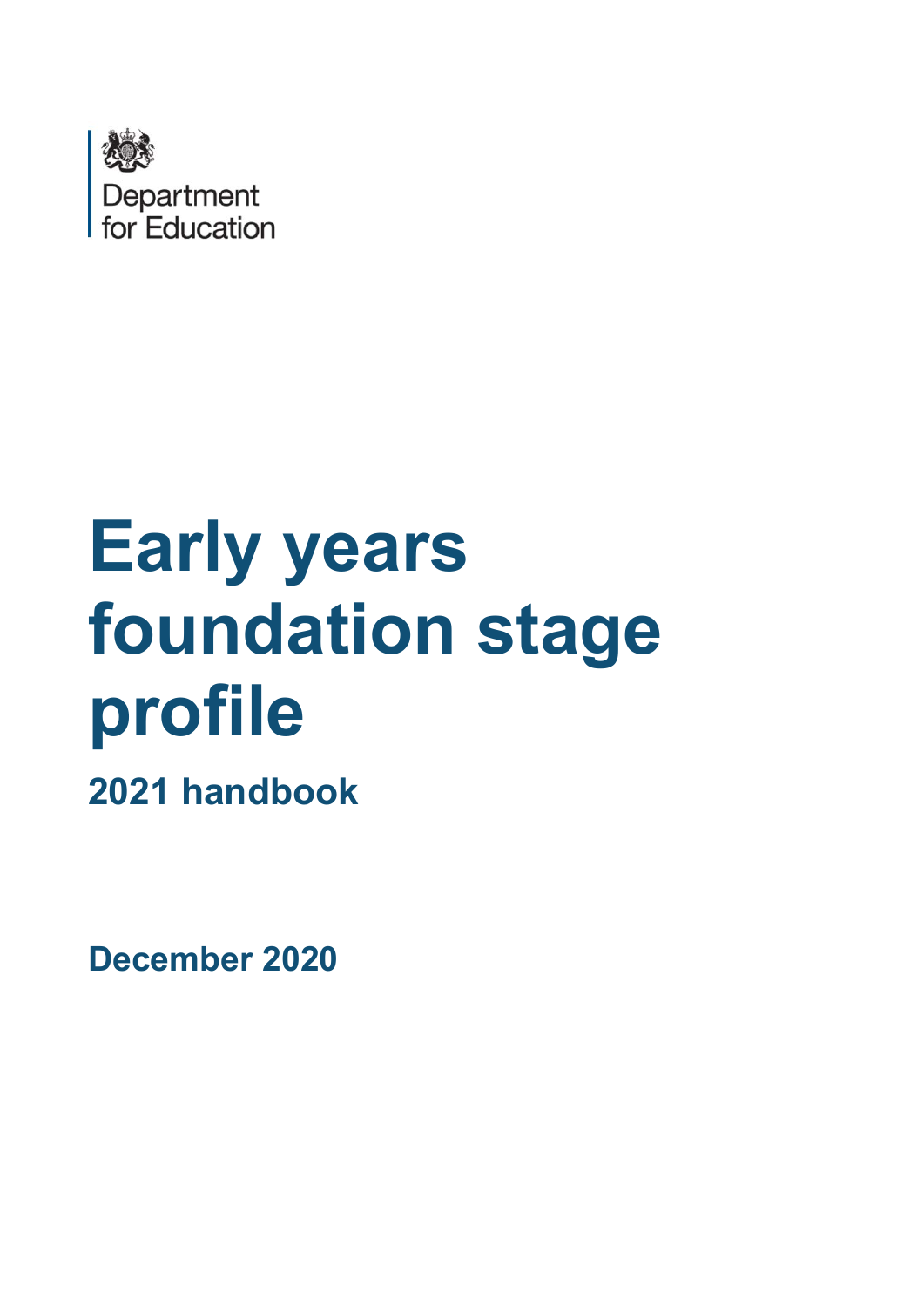# **Contents**

| Section 1. Introduction                                                           | 6              |
|-----------------------------------------------------------------------------------|----------------|
| Overview<br>1.1                                                                   | 6              |
| <b>Practitioners</b>                                                              | 7              |
| Local authorities                                                                 | 7              |
| 1.2 Statutory information                                                         | $\overline{7}$ |
| The Childcare Act Section 39(1) (a) 2006                                          | $\overline{7}$ |
| Statutory framework for the early years foundation stage                          | 8              |
| Assessment and reporting arrangements                                             | 8              |
| Funding for statutory moderation                                                  | 8              |
| 1.3 Important dates for 2020/21                                                   | 8              |
| Section 2. EYFS profile: purposes, principles and processes                       | 9              |
| 2.1 Purposes and main uses                                                        | 9              |
| 2.2 Principles of EYFS profile assessments                                        | 10             |
| <b>Observational assessment</b>                                                   | 10             |
| Responsible pedagogy                                                              | 10             |
| Child-initiated activity                                                          | 11             |
| Embedded learning and secure development                                          | 12             |
| Links in the area of learning                                                     | 12             |
| Practitioner knowledge                                                            | 12             |
| Contributions to the assessments                                                  | 12             |
| 2.3 EYFS profile assessment processes                                             | 13             |
| Judging whether to use the 'expected' category                                    | 13             |
| 2.4 Evidence and documentation of the EYFS profile                                | 14             |
| 2.5 Transition to year 1                                                          | 15             |
| Section 3. Inclusion and the EYFS profile                                         | 16             |
| 3.1 Overview                                                                      | 16             |
| 3.2 Taking account of the needs of individual children                            | 16             |
| 3.3 Children with special educational needs and disability                        | 16             |
| 3.4 Children for whom English is not their home language                          | 17             |
| 3.5 Children from minority groups                                                 | 18             |
| 3.6 Transition conversations for children with an outcome at the 'emerging' level | 19             |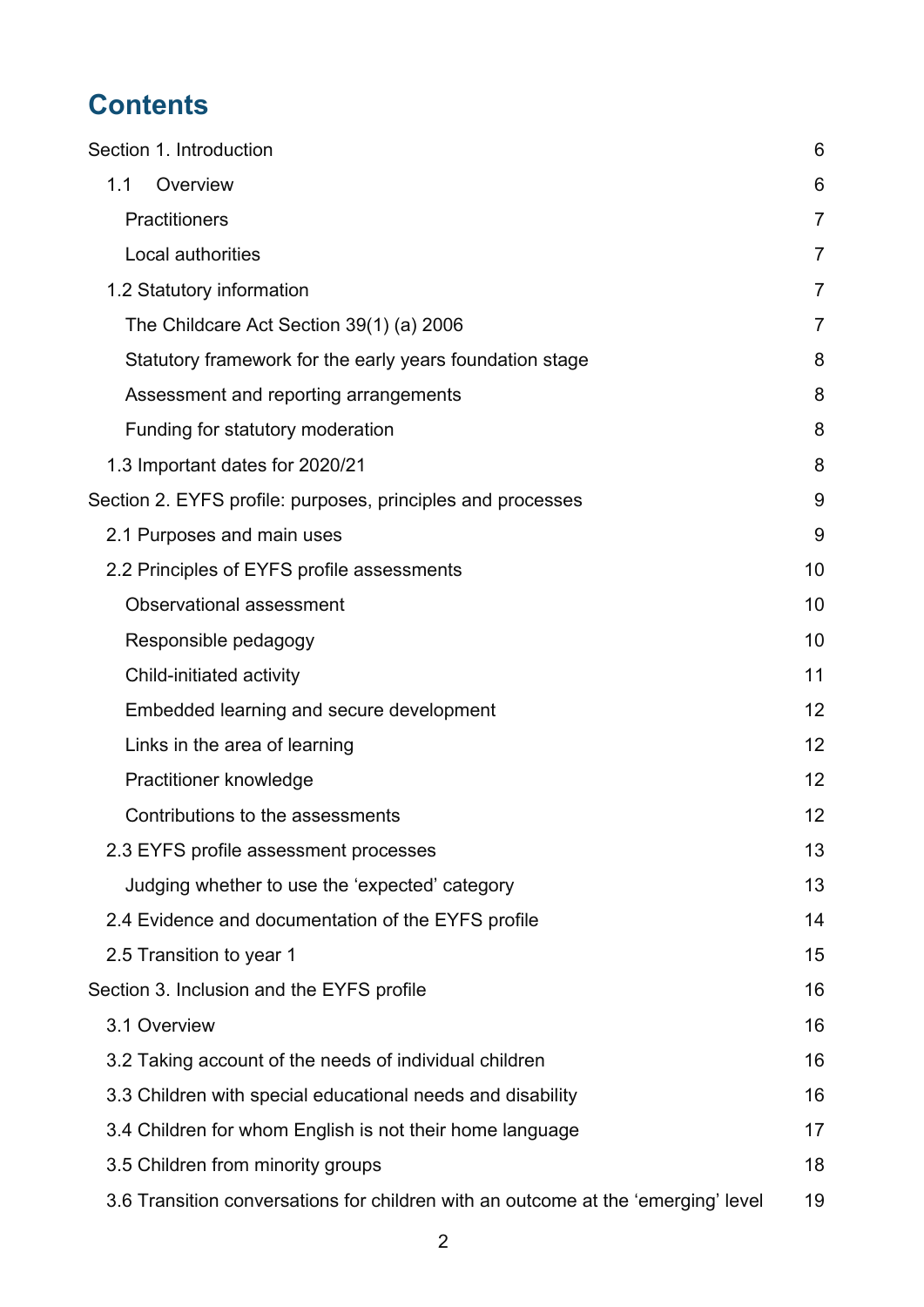| Section 4. Completing the EYFS profile                   | 20 |
|----------------------------------------------------------|----|
| 4.1 Overview                                             | 20 |
| 4.2 Exceptions and exemptions                            | 20 |
| 4.3 Making EYFS profile assessments                      | 21 |
| 4.4 Recording children's attainment                      | 21 |
| 4.5 Characteristics of effective learning                | 21 |
| Playing and exploring – engagement                       | 22 |
| Active learning - motivation                             | 22 |
| Creating and thinking critically                         | 23 |
| 4.6 Reporting the EYFS profile assessment                | 23 |
| Section 5. Exemplification of EYFS profile               | 25 |
| 5.1 Exemplification materials                            | 25 |
| 5.2 Using the exemplification materials                  | 25 |
| Section 6. Early learning goals                          | 27 |
| 6.1 Prime areas of learning and their associated ELGs    | 27 |
| Communication and language development                   | 27 |
| Physical development                                     | 28 |
| Personal, social and emotional development               | 28 |
| 6.2 Specific areas of learning and their associated ELGs | 29 |
| Literacy                                                 | 29 |
| <b>Mathematics</b>                                       | 29 |
| Understanding of the world                               | 30 |
| Expressive arts and design                               | 31 |
| Section 7. Specific EYFS profile training                | 32 |
| Section 8. Moderation of the EYFS profile                | 33 |
| 8.1 Purpose of moderation                                | 33 |
| 8.2 Internal moderation                                  | 34 |
| 8.3 Inter-school moderation                              | 34 |
| 8.4 Local authority moderation                           | 34 |
| Local agreements                                         | 35 |
| 8.5 Process                                              | 35 |
| Carrying out moderation activity                         | 35 |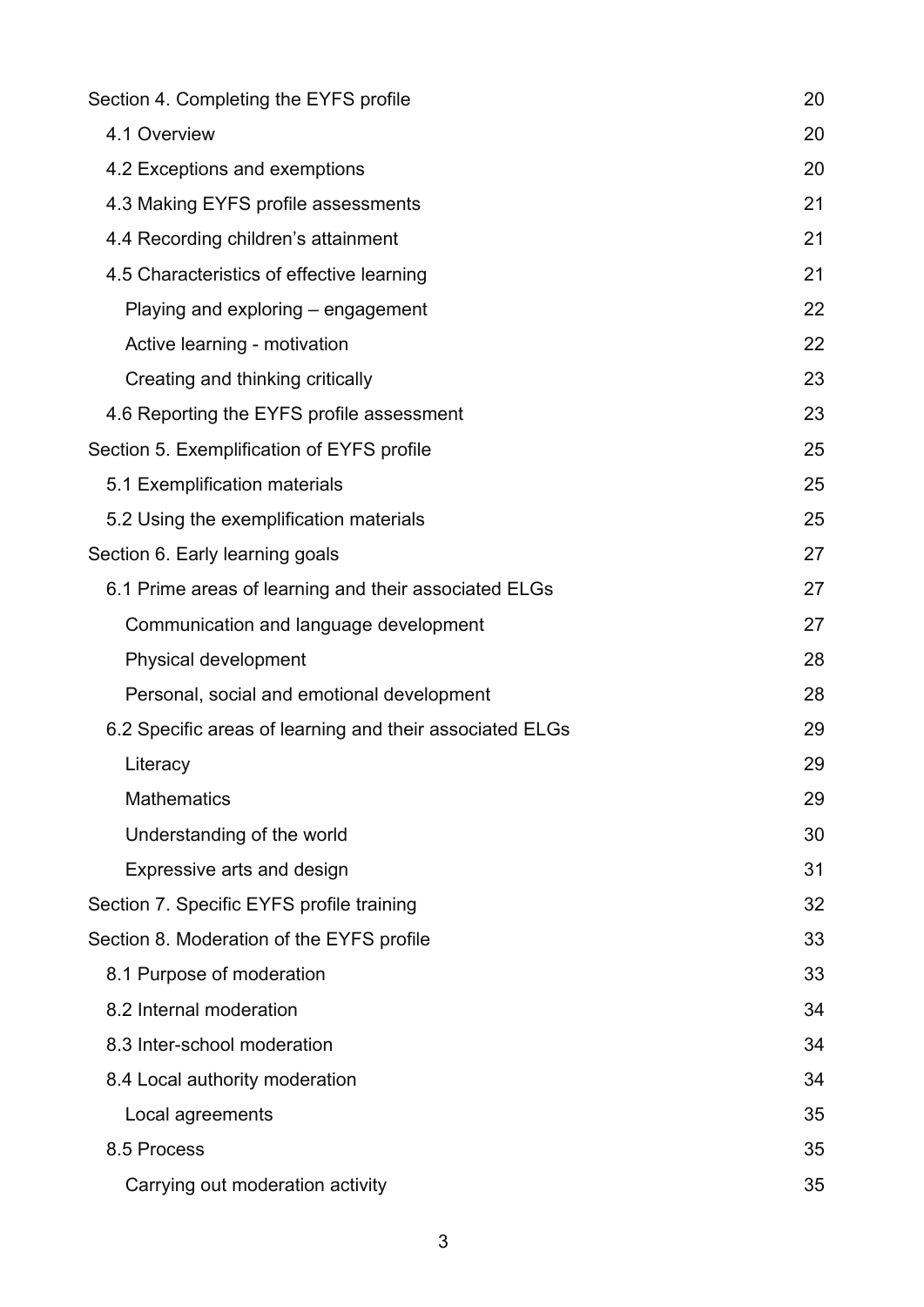| The moderation sample                                  | 36 |
|--------------------------------------------------------|----|
| 8.6 In advance of a moderation visit                   | 36 |
| 8.7 The professional discussion                        | 37 |
| 8.8 During a moderation visit                          | 38 |
| Moderating children in the 'emerging' band             | 39 |
| Children with special educational needs and disability | 40 |
| Children whose outcomes are all 'emerging'             | 40 |
| Moderating children in the 'exceeding' band            | 40 |
| 8.9 End of a moderation visit                          | 40 |
| 8.10 Local authority responsibilities                  | 41 |
| 8.11 Recruitment of local authority moderators         | 43 |
| 8.12 Appeals                                           | 44 |
| Section 9. Quality assurance of EYFS profile data      | 45 |
| 9.1 Overview                                           | 45 |
| 9.2 Pattern of outcomes for an individual child        | 45 |
| 9.3 Schools' and settings' responsibilities            | 46 |
| Headteachers and managers                              | 46 |
| Practitioners and year 1 teachers                      | 47 |
| 9.4 Local authority responsibilities                   | 47 |
| Data collection                                        | 47 |
| Quality assurance of data                              | 47 |
| 9.5 Data submission                                    | 48 |
| 9.6 Statements to support level setting                | 49 |
| Statement 1                                            | 49 |
| <b>Statement 2</b>                                     | 49 |
| Statement 3                                            | 50 |
| <b>Statement 4</b>                                     | 50 |
| <b>Statement 5</b>                                     | 50 |
| Statement 6                                            | 50 |
| Section 10. Areas of learning: 'exceeding' descriptors | 51 |
| 10.1 Prime areas of learning                           | 51 |
| Communication and language                             | 51 |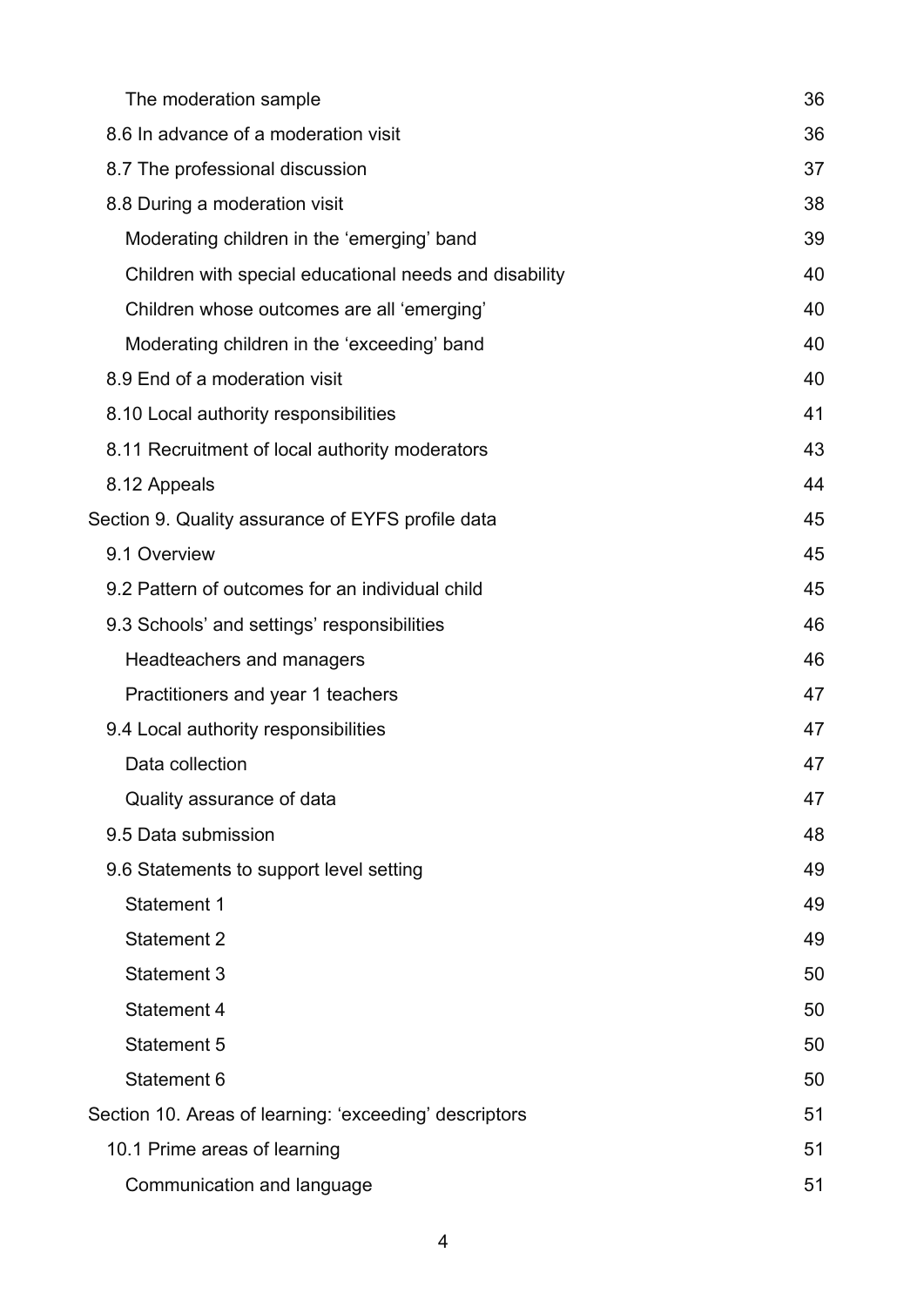| Physical development                                                              | 52 |
|-----------------------------------------------------------------------------------|----|
| Personal, social and emotional development                                        | 52 |
| 10.2 Specific areas of learning                                                   | 53 |
| Literacy                                                                          | 53 |
| <b>Mathematics</b>                                                                | 53 |
| Understanding the world                                                           | 54 |
| Expressive arts and design                                                        | 54 |
| Section 11. Completing commentaries for the characteristics of effective learning | 55 |
| 11.1 Example lines of enquiry                                                     | 55 |
| Playing and exploring – engagement                                                | 55 |
| Active learning – motivation                                                      | 56 |
| Creating and thinking critically                                                  | 57 |
| Section 12. Definitions                                                           | 58 |
| 12.1 Settings                                                                     | 58 |
| 12.2 Parent                                                                       | 58 |
| 12.3 Good level of development (GLD)                                              | 58 |
| 12.4 Average total point score                                                    | 58 |
| Annex 1. EYFS profile moderator: role specification for local authorities         | 59 |
| Role specification                                                                | 59 |
| Knowledge and experience                                                          | 59 |
| Capabilities and skills                                                           | 60 |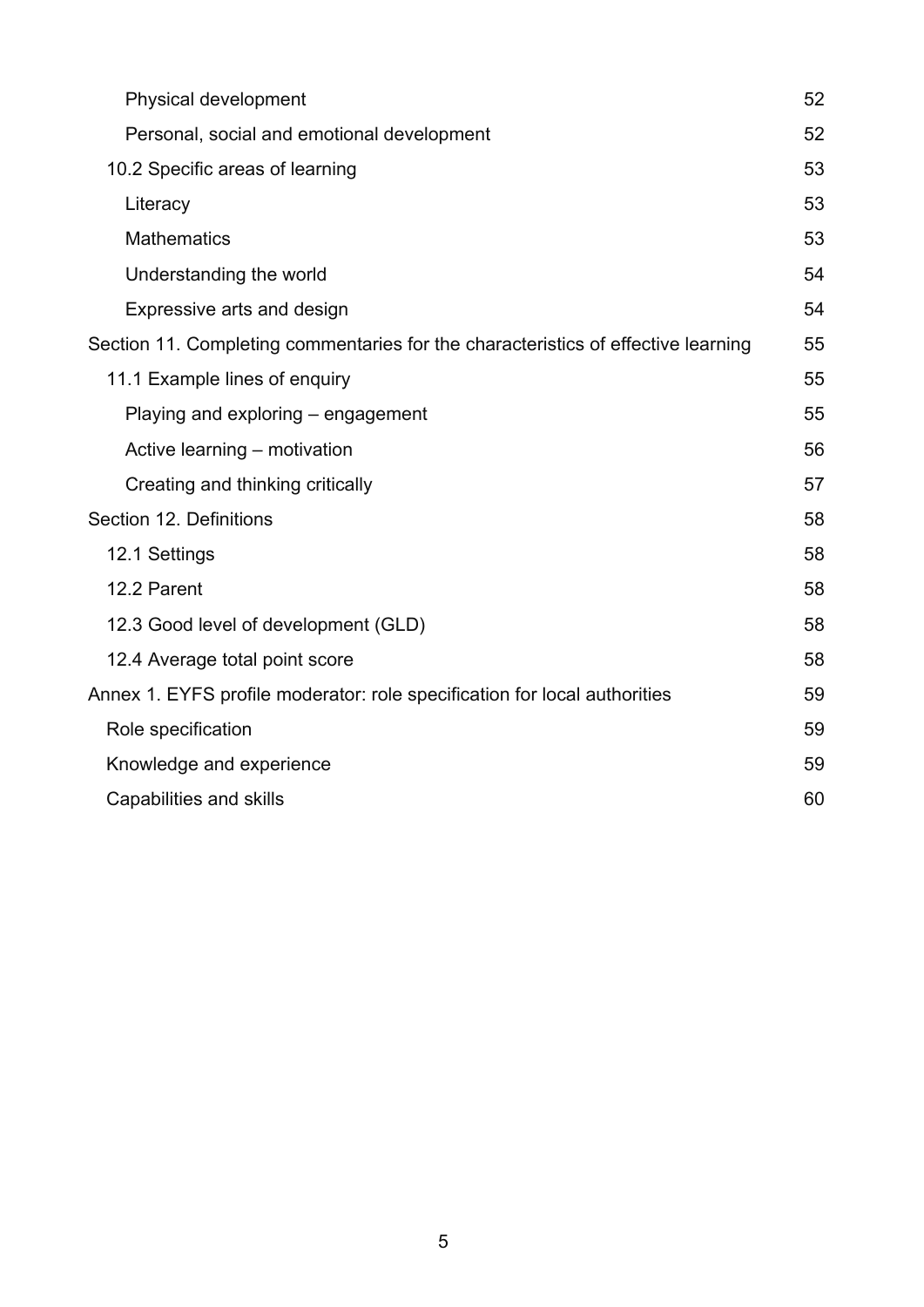# **Section 1. Introduction**

This publication provides guidance to local authorities and early years providers from the Standards and Testing Agency (STA), an executive agency of the Department for Education (DfE), which is responsible for ensuring early years foundation stage (EYFS) profile outcomes are reliable as a result of moderation.

The handbook does not apply to schools participating in the EYFS profile early adopter year in 2020/21. These schools should follow the Early adopter schools: EYFS profile handbook<sup>1</sup> instead. Children in schools taking part in the EYFS profile early adopter year are exempt from the arrangements set out in this handbook. The EYFS reforms<sup>2</sup> will become statutory for all early years providers from September 2021. The 2022 EYFS profile handbook will be modified substantially to reflect the new approach to moderation.

It has been produced to help practitioners make accurate judgements about each child's attainment at the end of the EYFS and for local authorities (LAs) when exercising their function under the EYFS (Learning and Development Requirements) Order 2007, Article 4(2).

This guidance is for:

- early years and key stage 1 (KS1) practitioners
- headteachers and managers
- local authorities

## **1.1 Overview**

The EYFS profile summarises and describes children's learning and development at the end of the EYFS. It gives:

- the child's outcomes in relation to the 17 early learning goal (ELG) descriptors
- a short narrative describing the child's 3 characteristics of effective learning

Practitioners' assessments are primarily based on observing a child's daily activities and events. In particular, practitioners should note the learning that a child demonstrates spontaneously, independently and consistently in a range of contexts.

<sup>1</sup> www.gov.uk/government/publications/early-adopter-schools-eyfs-profile-handbook

<sup>2</sup> www.gov.uk/government/consultations/early-years-foundation-stage-reforms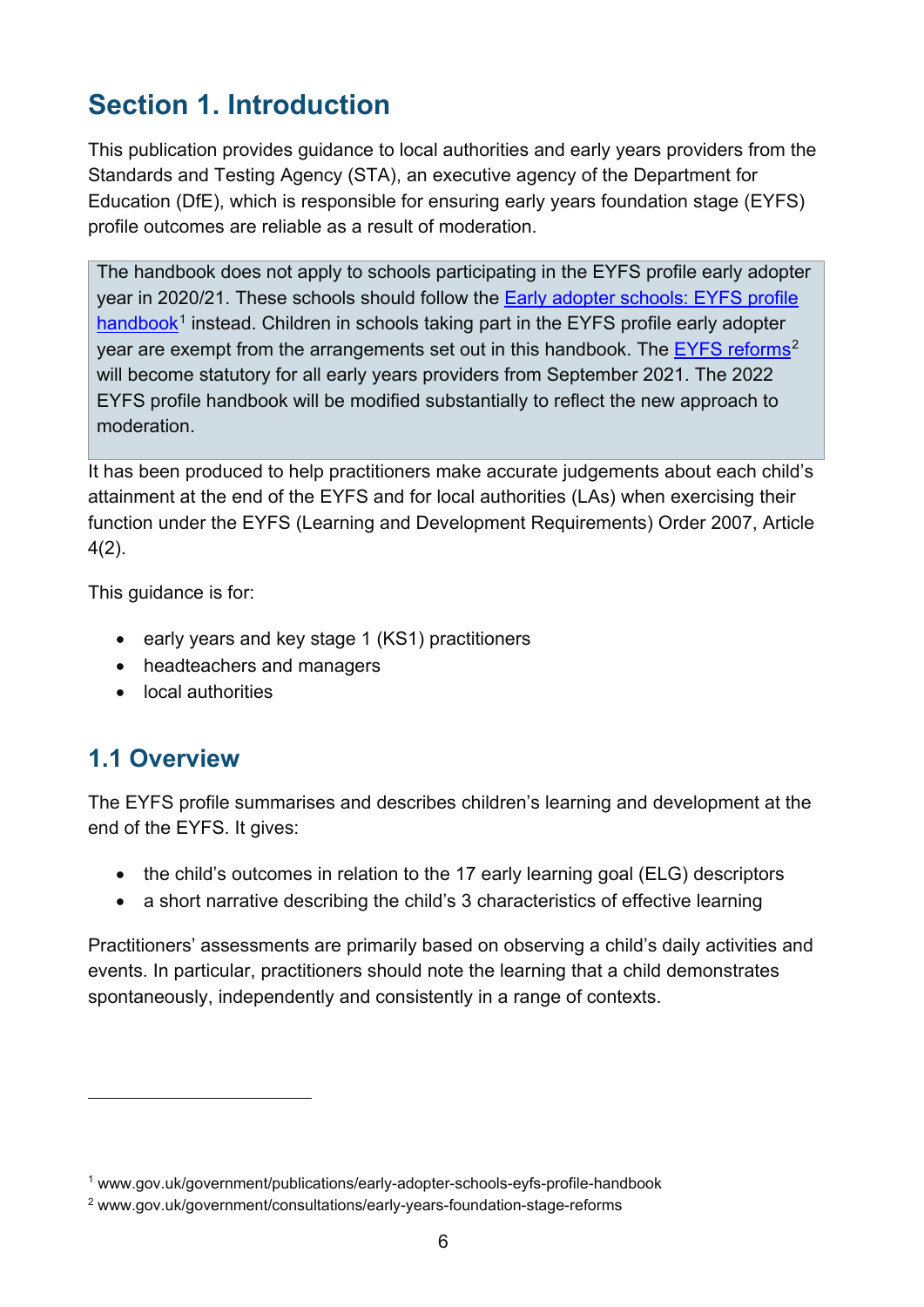Accurate assessment takes into account a range of perspectives. This should include those of the child, parents and other adults who have significant interactions with the child. The term 'parent' is defined in section 12.

The government does not prescribe how ongoing assessment should be undertaken. The EYFS profile is not intended to be used for ongoing assessment or for entry-level assessment for early years settings or reception classes. Ongoing assessment (also known as formative assessment) is an integral part of the learning and development process. It involves practitioners observing children to understand their level of attainment, interests and learning styles, and to then shape learning experiences for each child reflecting those observations.

#### **Practitioners**

This handbook is to support practitioners in making accurate judgements about each child's development at the end of the EYFS. The handbook may be used alongside the EYFS profile exemplification materials<sup>3</sup>.

Together, the handbook and exemplification can help practitioners make effective moderation judgements so that EYFS profile outcomes are accurate and consistent across all settings (as defined in section 12).

#### **Local authorities**

All English LAs must refer to this handbook, and any other guidance we produce, when exercising their function under the EYFS (Learning and Development Requirements) Order 2007, Article 4 (2). The learning and development requirements are given legal force by an Order made under Section 39(1) (a) of the Childcare Act 2006. This can be viewed on the government's legislation archive<sup>4</sup>.

## **1.2 Statutory information**

Practitioners and LAs involved in delivering the EYFS should be aware of, and refer to, the following information:

#### **The Childcare Act Section 39(1) (a) 2006**

This stipulates that early years providers must ensure that their provision meets the learning and development requirements as specified in the EYFS (Learning and

<sup>3</sup> www.gov.uk/government/publications/eyfs-profile-exemplication-materials

<sup>4</sup> www.legislation.gov.uk/uksi/2007/1772/article/3/made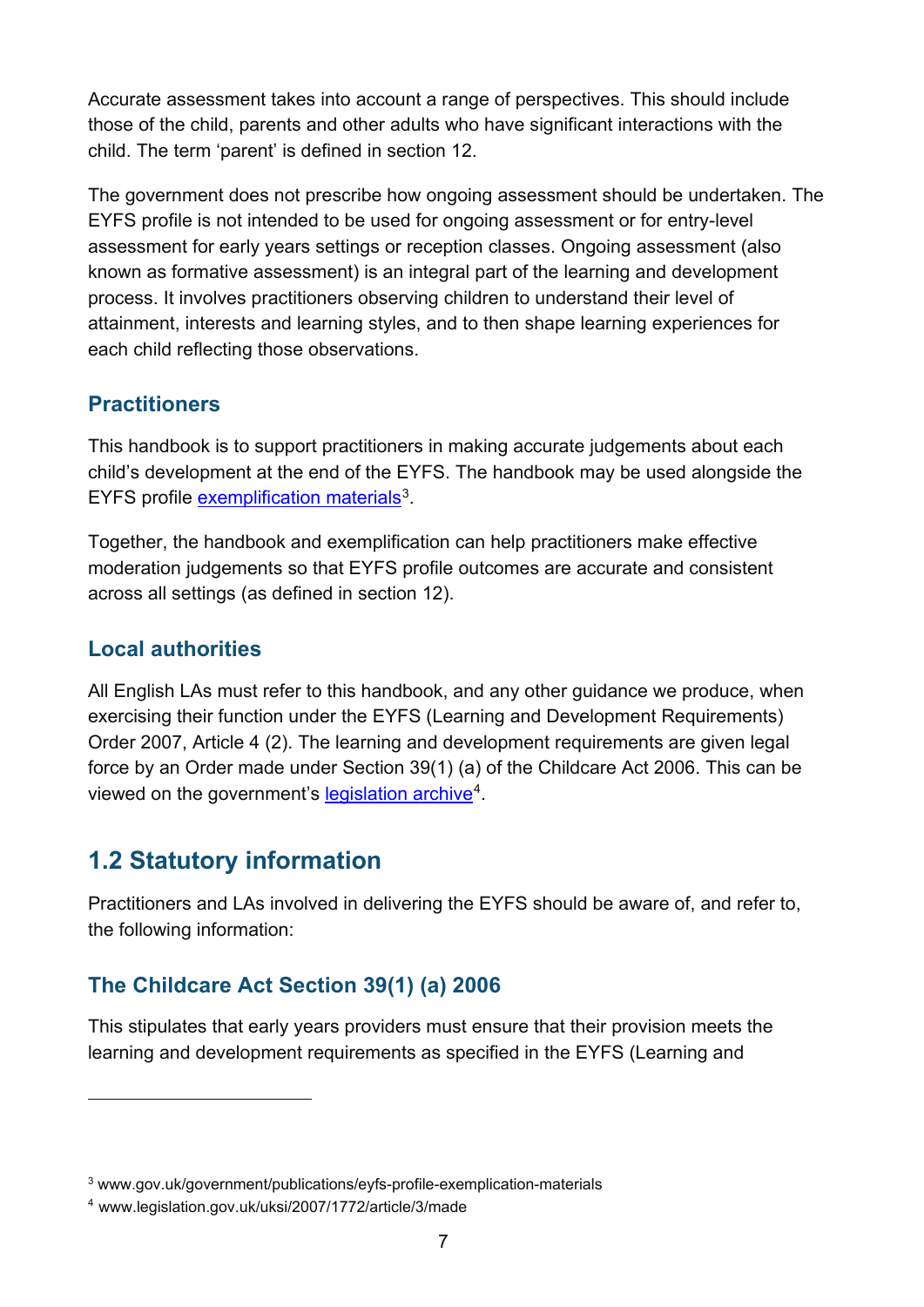Development Requirements) Order 2007 (amended in 2012). The act states that this order can specify the arrangements required for assessing children for the purpose of ascertaining what they have achieved in relation to the ELGs.

#### **Statutory framework for the early years foundation stage**

The EYFS framework<sup>5</sup> sets the statutory standards for the development, learning and care of children from birth to age 5. The EYFS statutory framework sets the standards that all early years providers must meet to ensure that children learn and develop well and are kept healthy and safe. It promotes teaching and learning to ensure children's 'school readiness' and gives children the broad range of knowledge and skills that provide the right foundation for good future progress through school and life.

#### **Assessment and reporting arrangements**

The 2021 early years foundation stage: assessment and reporting arrangements (ARA) <sup>6</sup> gives statutory guidance on making and moderating EYFS profile assessments.

#### **Funding for statutory moderation**

Each LA receives funding from DfE in the form of a non-ring-fenced amount via the LA grants. LAs are responsible for dividing grants appropriately. STA does not hold information in relation to how much each LA is funded for their EYFS profile moderation activities.

## **1.3 Important dates for 2020/21**

| <b>Date</b>        | <b>Activity</b>                                                      |
|--------------------|----------------------------------------------------------------------|
| Friday 18          | Deadline for LAs to confirm they have completed an internal plan     |
| December 2020      | detailing how they intend to meet statutory assessment duties        |
| By the end of the  | Settings informed by the LA if they are going to receive an external |
| spring term 2021   | moderation visit.                                                    |
| $1 - 25$ June 2021 | LA undertake moderation visits.                                      |
| Friday 25 June     | The EYFS profile must be completed for each child and submitted      |
| 2021               | to the LA no later than Friday 25 June.                              |
| 30 July 2021       | Deadline for LAs to return data to DfE.                              |

<sup>5</sup> www.gov.uk/government/publications/early-years-foundation-stage-framework--2

<sup>6</sup> https://www.gov.uk/government/publications/2021-early-years-foundation-stage-assessment-andreporting-arrangements-ara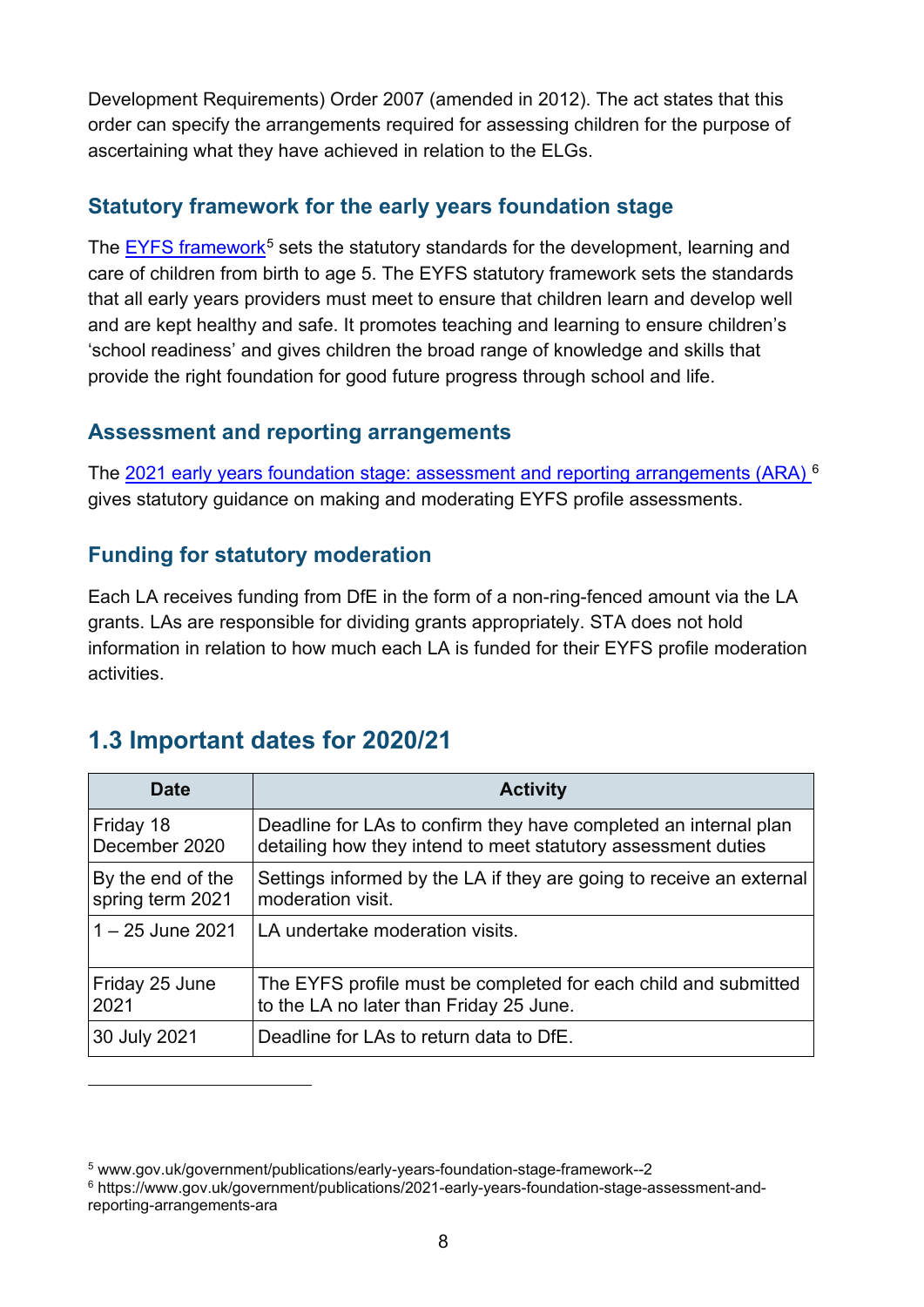# **Section 2. EYFS profile: purposes, principles and processes**

## **2.1 Purposes and main uses**

The statutory EYFS framework requires the EYFS profile assessment to be carried out in the final term of the year in which a child reaches age 5, and no later than 25 June in that term.

The main purpose of the EYFS profile is to provide a reliable, valid and accurate assessment of individual children at the end of the EYFS.

The EYFS profile data is used to:

- inform parents about their child's development against the ELGs and the characteristics of their learning
- support a smooth transition to KS1 by informing the professional dialogue between EYFS and KS1 teachers
- help year 1 teachers plan an effective, responsive and appropriate curriculum that will meet the needs of all children

In addition, the EYFS profile provides an accurate national data set relating to levels of child development at the end of the EYFS. DfE uses this to monitor changes in levels of children's development and their readiness for the next phase of their education, both nationally and locally. DfE will not publish school level results in the published performance tables.

Settings should develop their own approach to assessment that meets the needs of their children, parents, staff and curriculum. Statutory practitioner assessment at the end of the EYFS is just one part of the broader assessments that practitioners make. There are 3 main forms of assessment in settings:

1. Day-to-day formative assessment – to inform teaching on an ongoing basis

2. In-setting summative assessment – to understand a child's performance at the end of a period of teaching

3. National statutory summative assessment – to understand a child's performance in relation to national expectations and comparisons

In the context of statutory teacher assessment (TA), it is a setting's own assessment policy that forms the basis of a practitioner's judgements about what children know and can do. This will provide the evidence upon which practitioners make a judgement against the ELGs as set out in the EYFS profile, which is designed to report an outcome at the end of the EYFS. Statutory TA, as one measure of child development, helps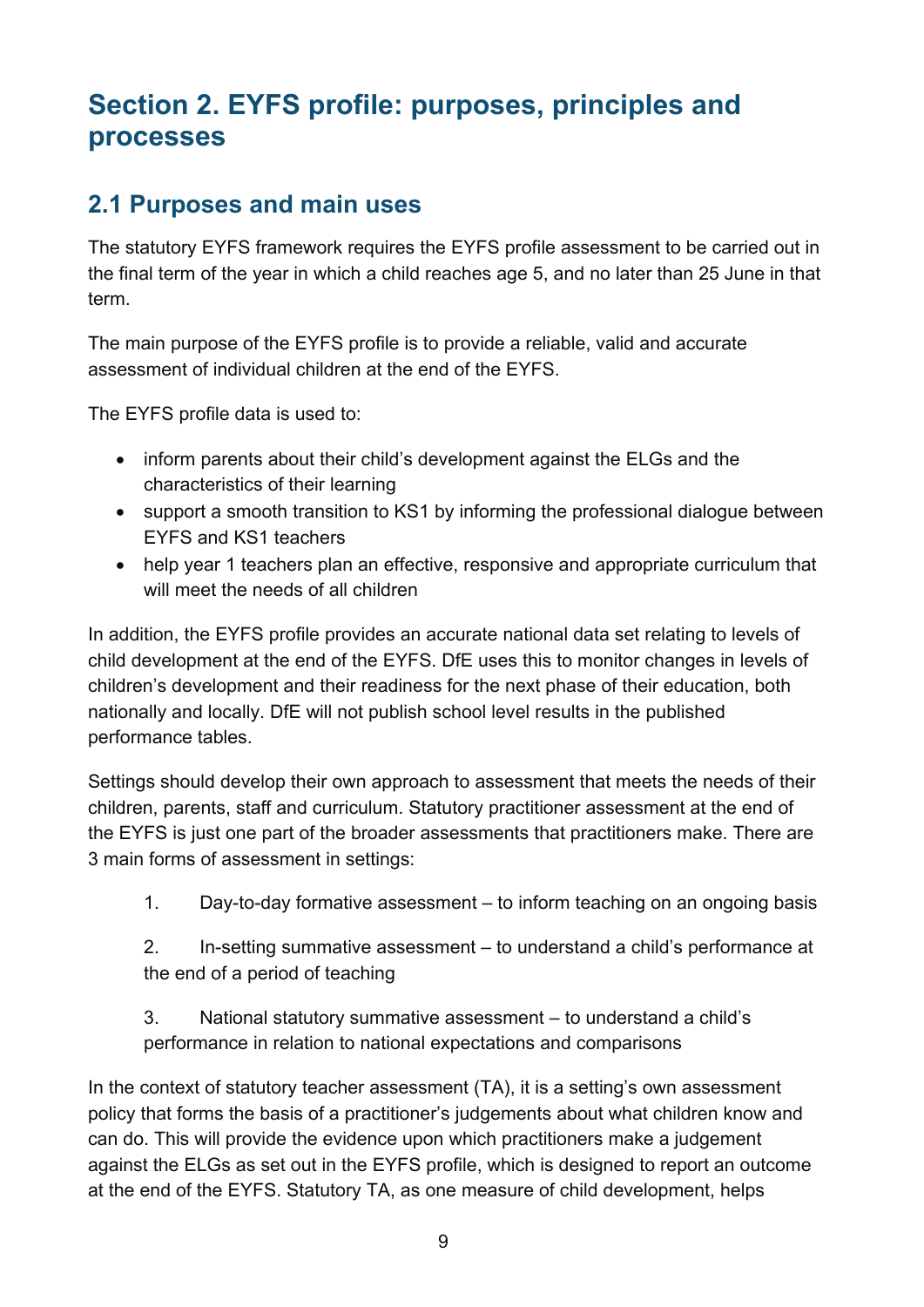teachers, practitioners and parents to understand broadly what a child can do in relation to national expectations.

## **2.2 Principles of EYFS profile assessments**

Reliable and accurate assessment at the end of the EYFS is underpinned by the following principles:

- assessment is based primarily on the practitioner's knowledge of the child knowledge is gained predominantly from observation and interaction in a range of daily activities and events
- responsible pedagogy must be in place so that the provision enables each child to demonstrate their learning and development fully
- embedded learning is identified by assessing what a child can do consistently and independently in a range of everyday situations
- an effective assessment presents a holistic view of a child's learning and development
- accurate assessments take account of contributions from a range of perspectives including the child, their parents and other relevant adults

#### **Observational assessment**

Practitioners can use observational assessment to understand children's learning. Practitioners watch, listen and interact as children engage in everyday activities, events and experiences, and demonstrate their specific knowledge, skills and understanding.

Observational assessment is the most reliable way of building up an accurate picture of children's development and learning. This is especially true where the attainment demonstrated is not dependent on overt adult support. Observational assessment is central to understanding what children really know and can do.

Some observations will be planned but some may be a spontaneous capture of an important moment. It is likely that observations of everyday activities will provide evidence of children's development in more than one area of learning.

Observational assessment doesn't need prolonged breaks from interaction with children, or excessive written recording. It is likely to be interwoven with high quality interactions or conversations in words or sign language with children about their activities and current interests.

#### **Responsible pedagogy**

Responsible pedagogy is evident when practitioners have a good understanding of how children develop and because of that can accurately assess the child when they demonstrate their learning and development. Responsible pedagogy enables each child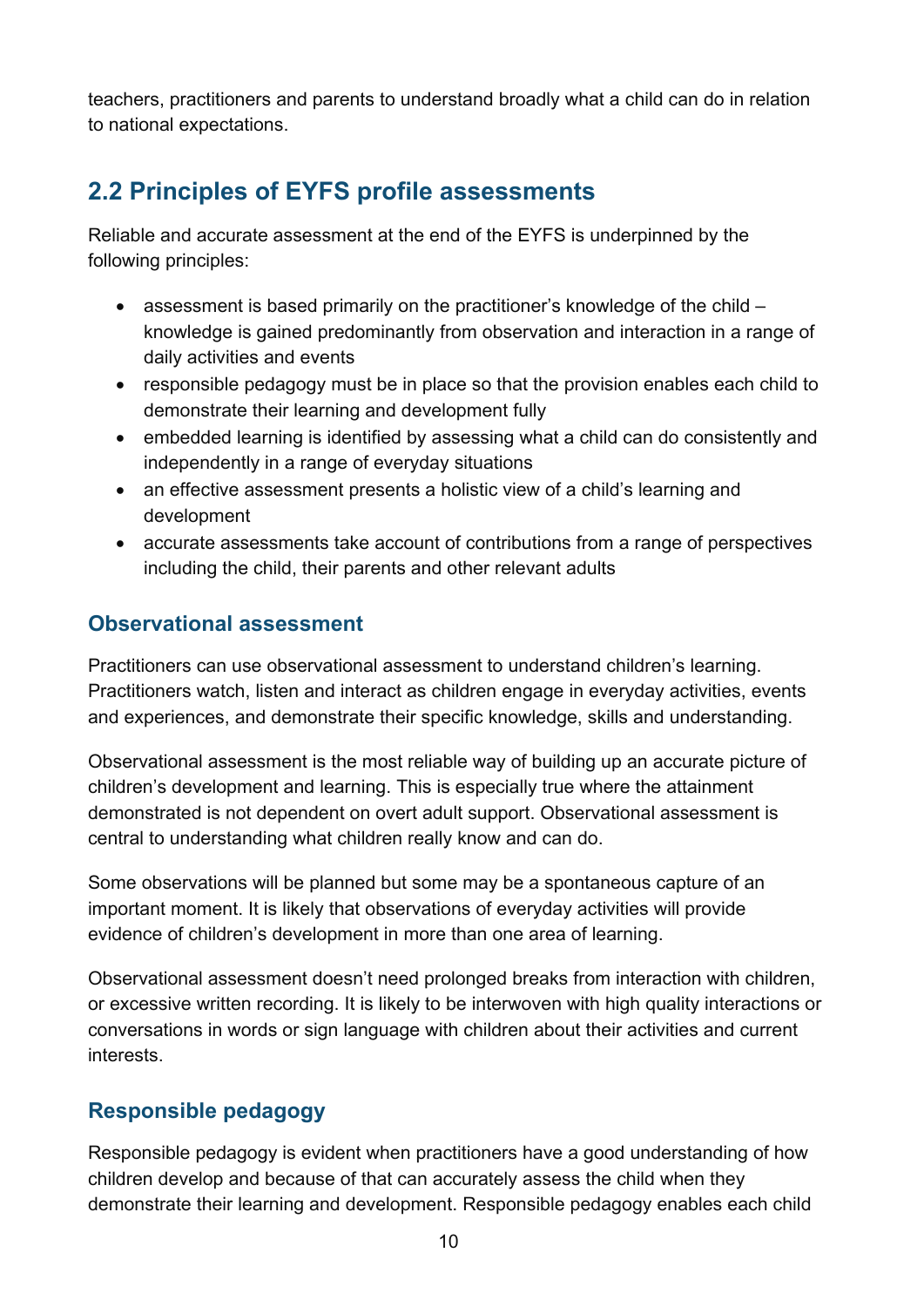to demonstrate learning in the fullest sense. It depends on the use of assessment information to plan relevant and motivating learning experiences for each child. Effective assessment can only take place when children have the opportunity to demonstrate their understanding, learning and development in a range of contexts.

Children must have access to a rich learning environment where opportunities and conditions allow them to flourish in all aspects of their development. The learning environment should provide balance across the areas of learning. Integral to this is an ethos that:

- respects each child as an individual
- values children's efforts, interests and purposes as instrumental to successful learning

When practitioners are evaluating the effectiveness of their assessment processes they should consider:

- child development, both the biological and cultural aspects, and its impact on how learning may best be supported
- planning that ensures a relevant, motivating, flexible and interesting curriculum
- provision of an environment that truly enables successful learning by all children in their care
- the need for detailed understanding of the EYFS framework for assessment in order to gather accurate, reliable and meaningful information
- the importance of high quality adult interaction, which is sensitive and adaptive to the needs of individual children and capable of promoting learning
- organisational aspects of provision, resources, curriculum and people

Successful implementation of these aspects of pedagogy and provision will enable practitioners to make an accurate, reliable and consistent assessment of children's learning. This will inform planning for year 1.

#### **Child-initiated activity**

Children with effective learning characteristics:

- are willing to have a go
- are involved and concentrating
- have their own ideas
- choose ways to do things
- find new ways of doing things
- enjoy achieving what they set out to do

To accurately assess these characteristics, practitioners need to observe learning that children have initiated rather than only focusing on what children do when prompted.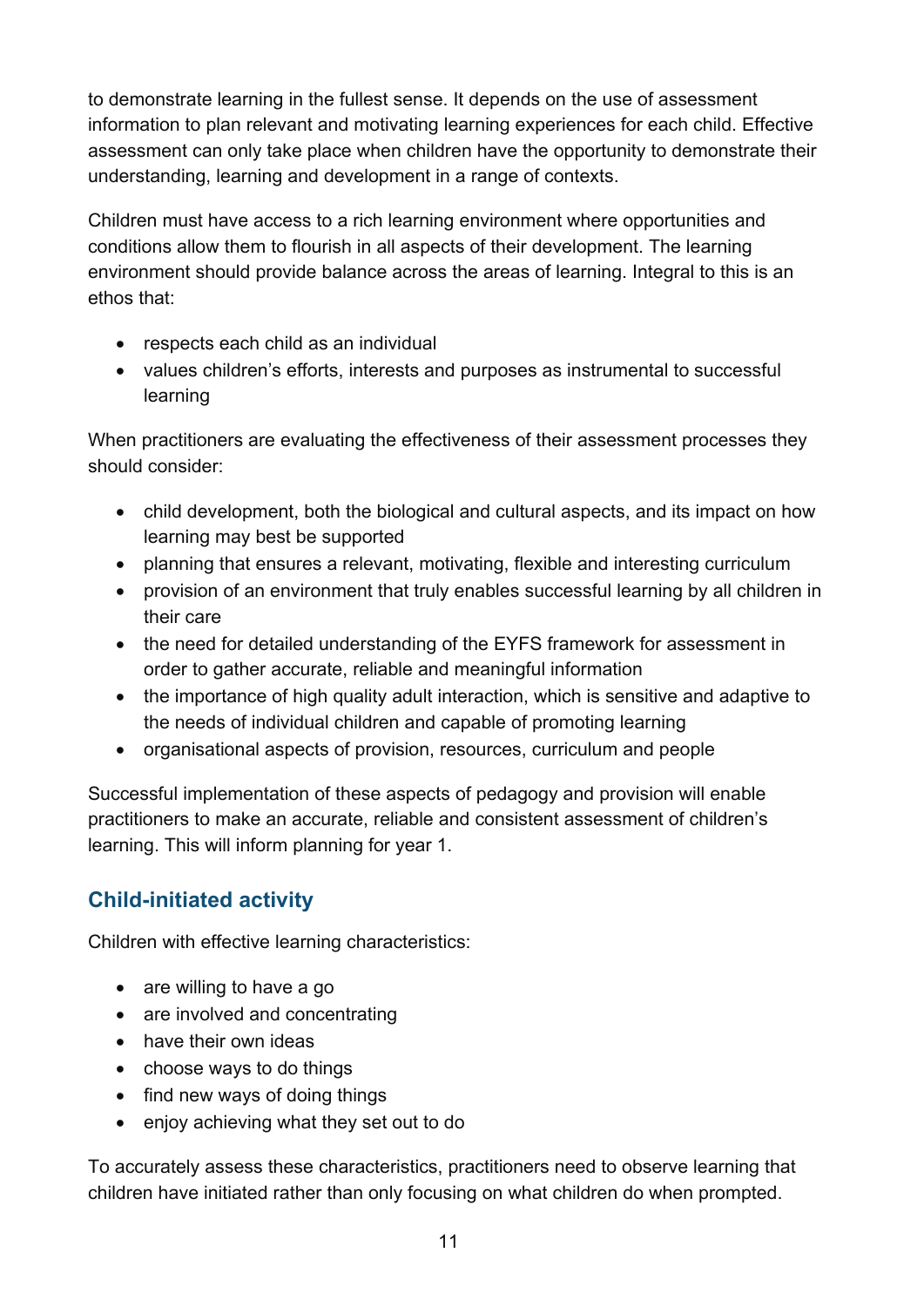Children need rich opportunities to initiate ideas and activities so that they can develop the learning characteristics that are assessed by the EYFS profile. These characteristics also support lifelong learning.

#### **Embedded learning and secure development**

Children can demonstrate embedded learning and secure development without the need for overt adult support. Where learning is secure it is likely that children often initiate the use of that learning. Practitioners will make judgements by observing behaviour that a child demonstrates consistently and independently in a range of situations. Attainment in this context will assure practitioners of the child's confidence and ownership of the specific knowledge, skill or concept being assessed. Skilful interactions with adults and learning, which is supported by them, are necessary on the journey to embedding skills and knowledge.

#### **Links in the area of learning**

Areas of learning, and therefore the ELGs, are often interlinked. These may also be related to the characteristics of effective learning. If practitioners can see these links it will join up the assessment process. Practitioners will be able to capture each child's learning more effectively and genuinely.

Practitioners can also reflect on these links when they quality assure their assessment judgements. They must consider where the different aspects and levels of attainment make sense when they are put together.

#### **Practitioner knowledge**

Most evidence for EYFS profile judgements will come from practitioners observing a child's self-initiated activities. Adult-led activities can offer insight into children's attainment by making sure the child has the opportunity to demonstrate what they know, understand and can do.

Much practitioner knowledge of what children know and can do will be gathered from day-to-day interactions. This is not often formally recorded, however it:

- provides the basis for making judgements
- provides a focus for moderation dialogue
- informs future practice and provision

#### **Contributions to the assessments**

Accurate assessment will depend on contributions from a range of perspectives, including the child's. Practitioners should involve children fully in their own assessment by encouraging them to communicate about and review their own learning. Assessment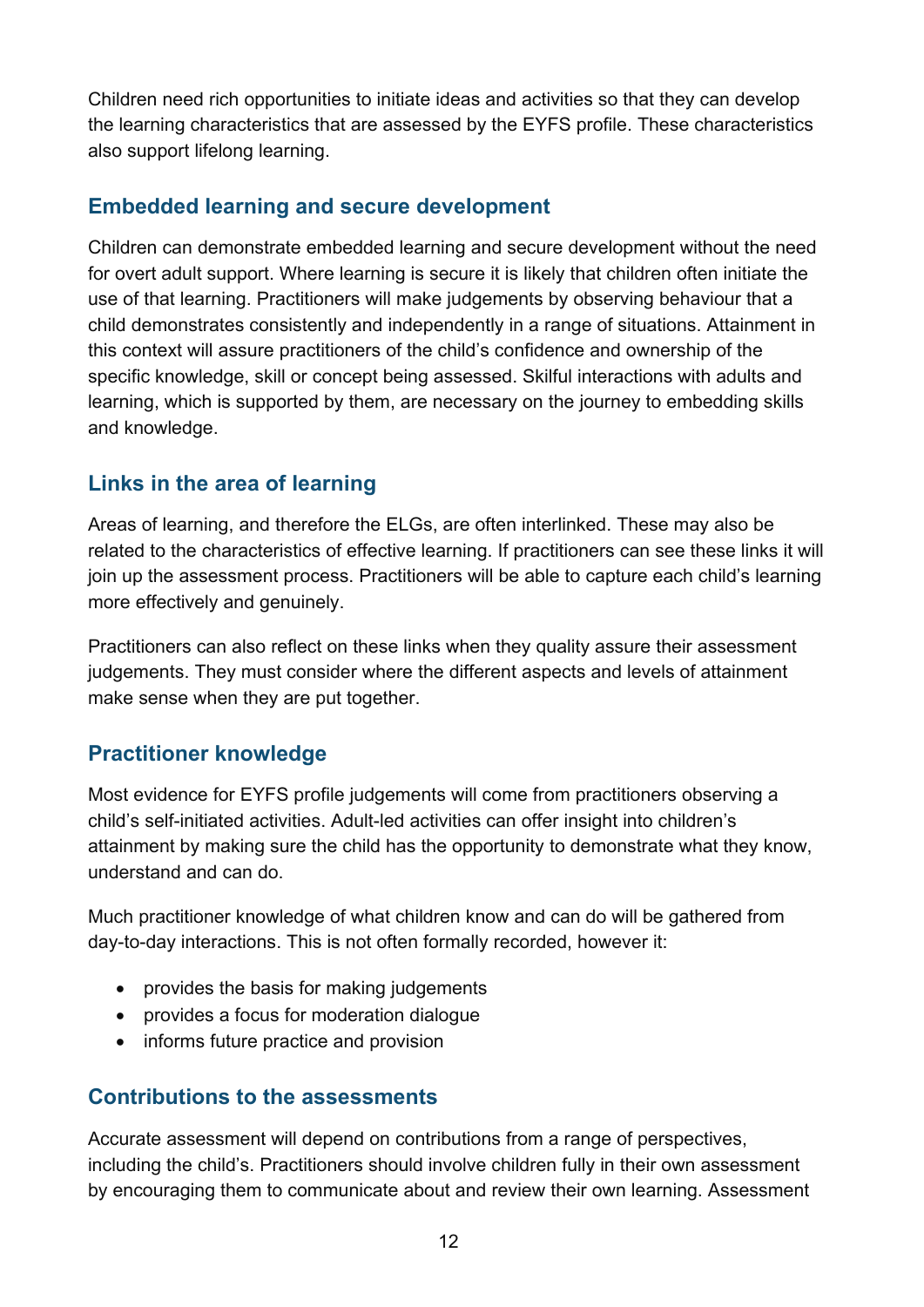should build on the insights of all adults who have significant interactions with the child. Adults with different roles will be able to make different contributions.

Accurate assessment requires a two-way flow of information between settings and home. A review of a child's achievements should include those demonstrated at home. Assessments that do not include the parents' contribution give an incomplete picture of a child's learning and development. See section 12 for the definition of parent.

## **2.3 EYFS profile assessment processes**

During the final year of the EYFS, practitioners must carry out ongoing (formative) assessment to support each child's learning and development. There is no requirement for how this is recorded or specifically when assessments take place. Practitioners should be mindful of their professional responsibility for the learning and development of children in their care and plan the provision needed to enable children to take the next steps in their learning.

When compiling the profile, practitioners must review the evidence gathered in order to make a judgement for each child and for each ELG. The judgement must say whether the child's learning and development is:

- best described by the level of development expected at the end of the EYFS ('expected')
- not yet at the level of development expected at the end of the EYFS ('emerging')
- beyond the level of development expected at the end of the EYFS ('exceeding')

Practitioners may refer to the exemplification materials. These illustrate the standard expected for each ELG at the end of the EYFS. If practitioners are confident in their judgements, there is no requirement to refer to the exemplification materials.

Practitioners must consider the whole of each ELG when making their decision. They must avoid splitting the descriptor into sections and 'ticking them off'. The most accurate picture of the child's overall embedded learning will come from a holistic view of the descriptor.

#### **Judging whether to use the 'expected' category**

If the ELG description best fits a practitioner's professional knowledge of the child, then their learning and development can be judged as 'expected'.

However, children do not necessarily achieve uniformly. Practitioners should judge whether the child's learning and development is the best fit for the ELG, taking into account their relative strengths and weaknesses. 'Best fit' doesn't mean that the child has equal mastery of all aspects of the ELG. Practitioners should look at the whole of each ELG description when making this summative judgement.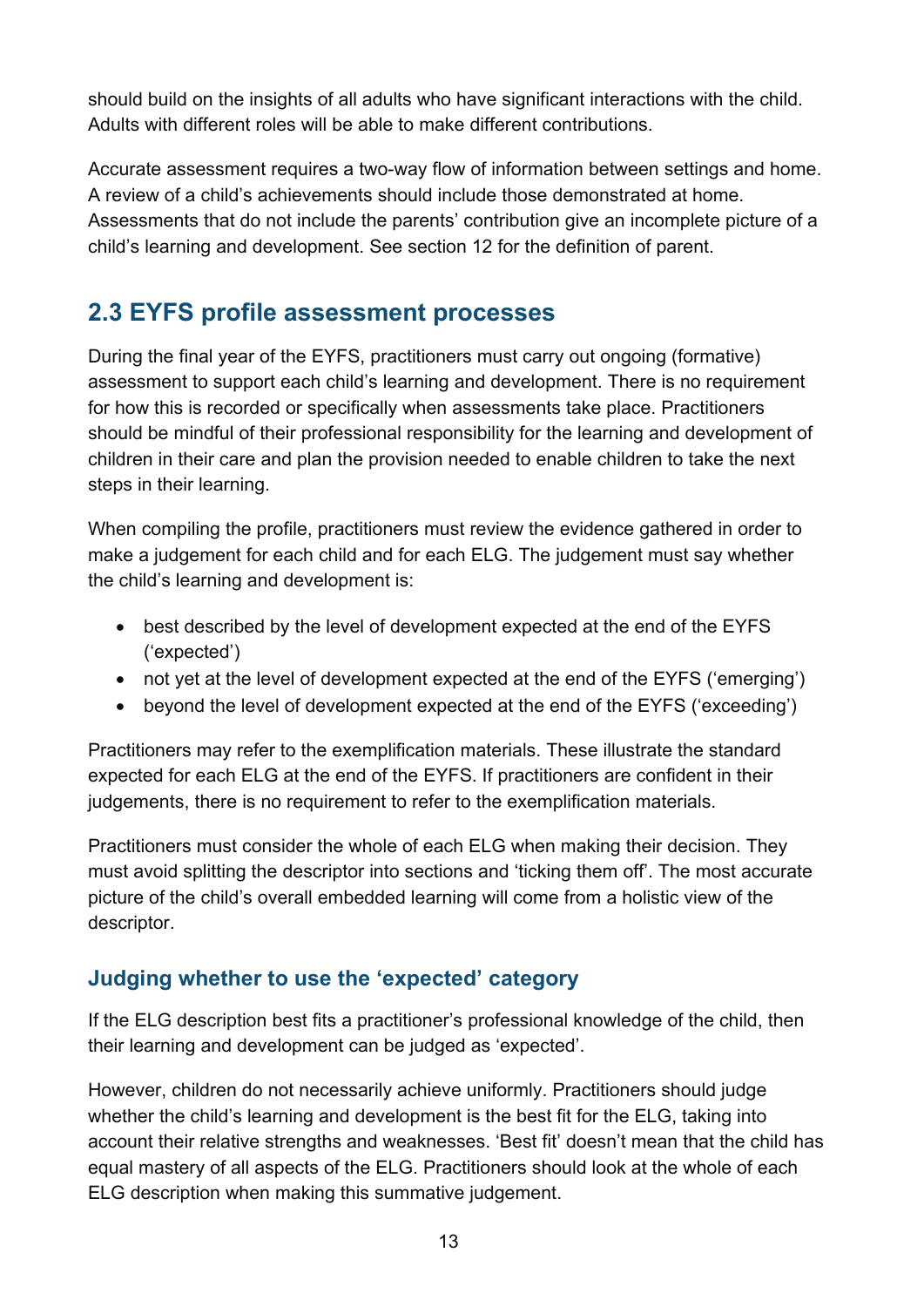Practitioners should use the best-fit model to judge whether a child's learning and development is 'exceeding'. Practitioners will need to be confident that they have moved beyond the 'expected' level. When finalising judgements practitioners should:

- refer to the area of learning 'exceeding' descriptors, which form part of this handbook
- discuss with year 1 teachers whether a child is 'exceeding' in any ELG

## **2.4 Evidence and documentation of the EYFS profile**

Over the course of the year, practitioners should build their knowledge of what each child knows and can do. This will help them to make an accurate end of year judgement. They are not required or expected to carry out other assessments in addition to the EYFS profile. Settings can record children's learning in any way that helps practitioners to support their learning and development and make accurate summative assessments.

Practitioners must make their final EYFS profile assessments based on all their evidence. 'Evidence' means any material, knowledge of the child, anecdotal incident or result of observation, or information from additional sources that supports the overall picture of a child's development.

Evidence should come from day-to-day activity in the classroom and can be drawn from a variety of sources. The type of evidence will vary from setting to setting, class to class, and even child to child. The form of evidence supporting a practitioner judgement is entirely up to the practitioner. Practitioners should avoid excessive evidence gathering.

There is no requirement that evidence should be formally recorded or documented. Practitioners should keep paperwork to the minimum needed to illustrate, support and recall their knowledge of the child's attainment.

A setting's assessment policy should outline when it is necessary to record evidence. In developing their policies, settings should consider how to minimise practitioner workload so they can focus their efforts on teaching.

When evidence does need to be recorded, this should follow the principles and recommendations outlined in the independent report: Eliminating unnecessary workload associated with data management<sup>7</sup>.

<sup>7</sup> www.gov.uk/government/uploads/system/uploads/attachment\_data/file/511258/Eliminating-unnecessaryworkload-associated-with-data-management.pdf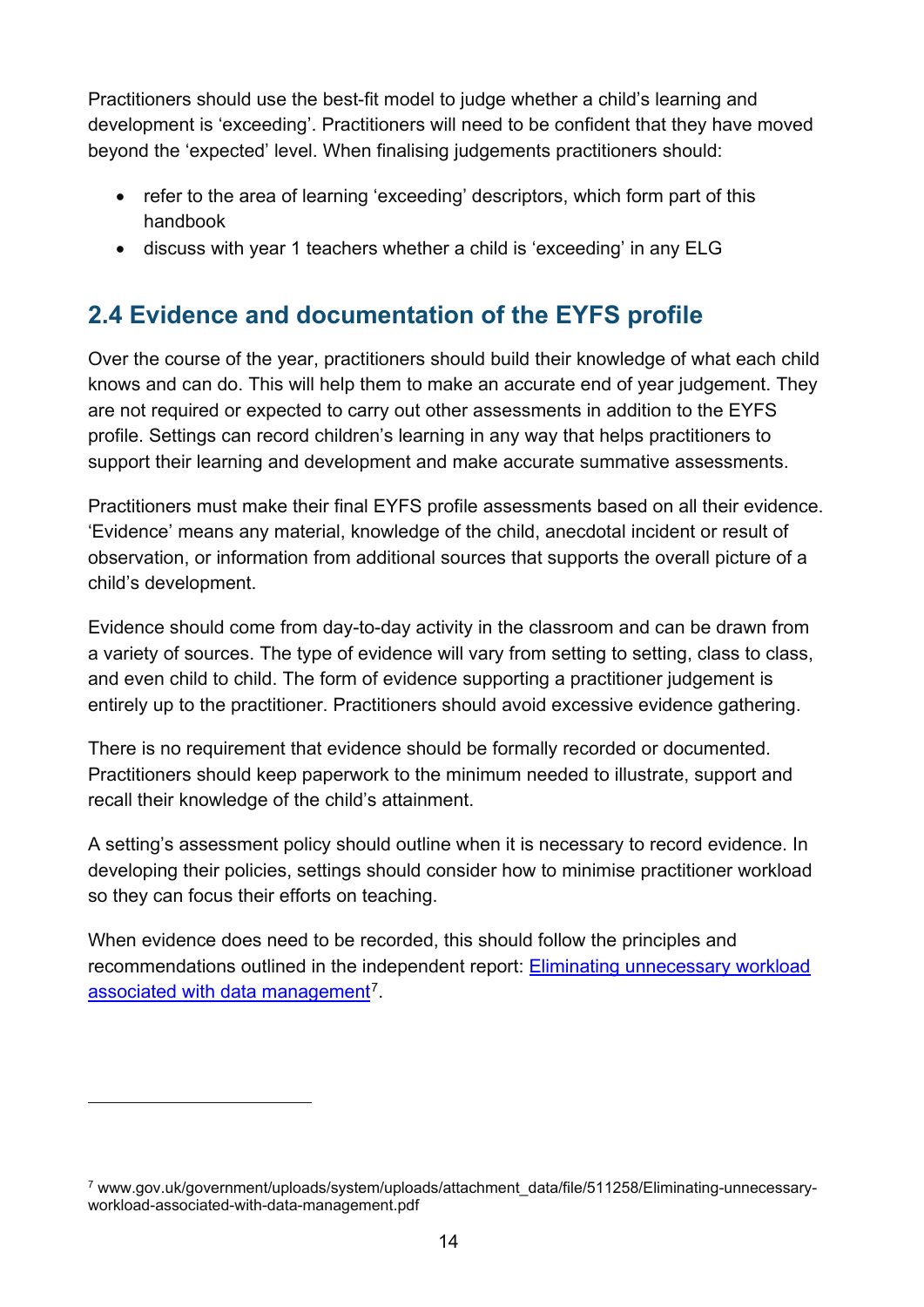Practitioners may include the following to support their judgements:

- knowledge of the child
- materials, which illustrate the child's learning journey, such as photographs
- observations of day-to-day interactions
- video, tape, audio or electronic recordings
- the child's view of his or her own learning
- information from parents or other relevant adults

An EYFS profile completed by a practitioner alone only offers a partial picture of a child's attainment. Practitioners must actively engage children, their parents and other adults who have significant interaction with the child in the assessment process.

Practitioners should use their professional knowledge, and the statutory EYFS framework, to judge whether a child's learning:

- meets the level expected at the end of the EYFS
- exceeds that level
- is best described as 'emerging'

Practitioners should also use the information in this handbook to help describe each child's characteristics of effective learning. Their judgements will be subject to moderation in order to ensure national consistency and accuracy.

## **2.5 Transition to year 1**

Practitioners and year 1 teachers should work together to ensure that a child's transition between the EYFS and year 1 is seamless. Early years practitioners should make sure children's experiences in the final year of the EYFS are valuable in themselves, and prepare the ground for year 1. It is important that year 1 builds on the successful principles and approach encapsulated in the EYFS.

It is crucial that EYFS practitioners and year 1 teachers are given time to discuss and expand on the information presented in the EYFS profile. In particular, the characteristics of effective learning narratives will give teachers significant details about each child's learning and development. The narratives must feature in conversations between practitioners and teachers.

Practitioners may provide additional information about each child's attainment to help teachers plan an effective curriculum and make provision for all children. Decisions about this additional information should be made by each setting and reflect the characteristics and requirements of that setting. This will enable the year 1 teacher to have a fully rounded picture of the attainment of each child in order to plan the curriculum. Year 1 teachers should be involved in EYFS profile moderation so that they understand the judgements made by early years practitioners.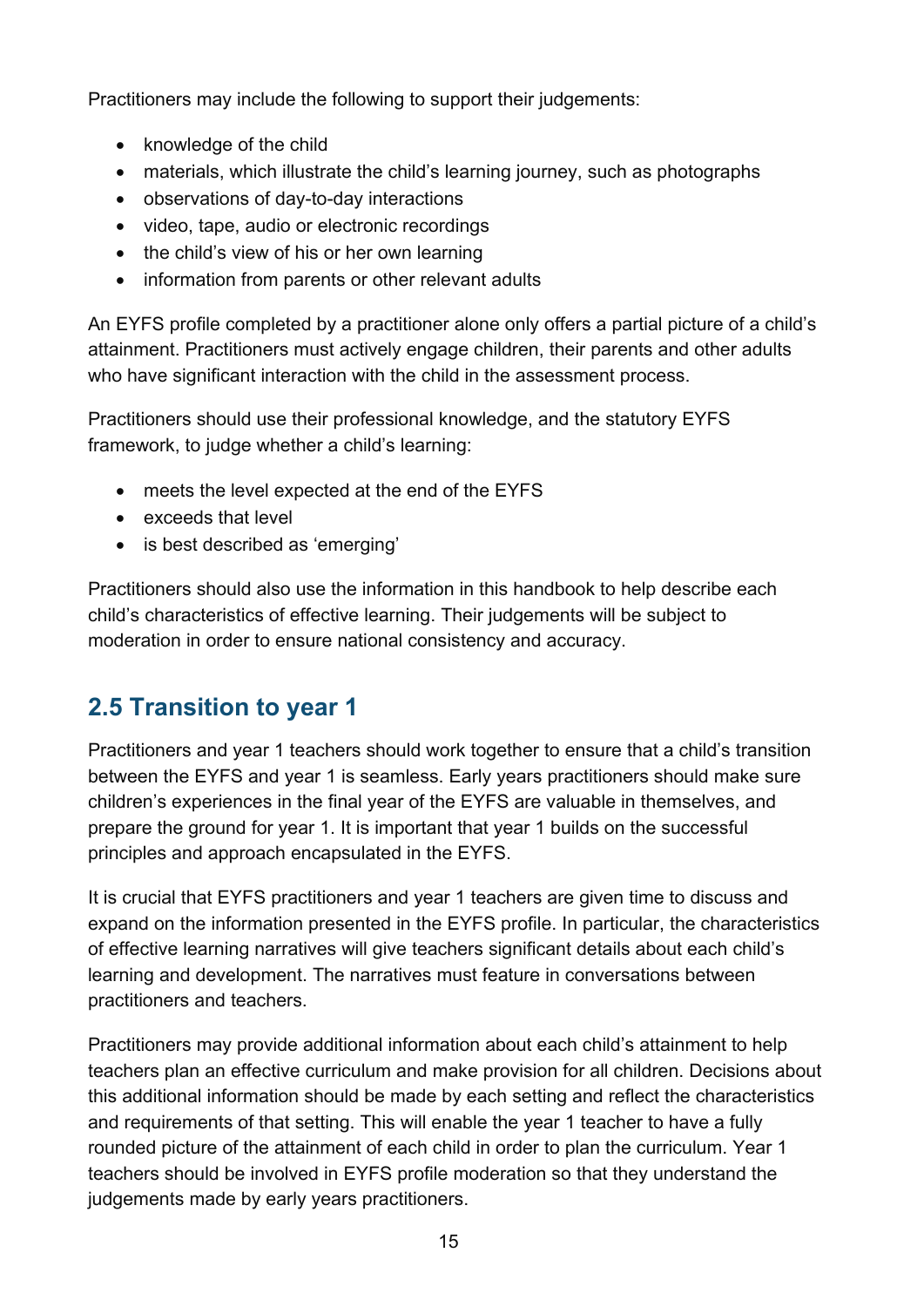# **Section 3. Inclusion and the EYFS profile**

## **3.1 Overview**

The EYFS profile is an inclusive assessment, capable of capturing a wide range of children's learning and development outcomes. It may be challenging for practitioners to observe and assess some children. This challenge applies both to:

- understanding how some children might demonstrate attainment at the level expected at the end of the EYFS
- how to capture the attainment of children whose development is judged to be at the 'emerging' level

Practitioners must address this challenge in order for children's attainment to be accurately judged and recorded.

## **3.2 Taking account of the needs of individual children**

Reaching accurate assessments using the EYFS profile requires practitioners to enable all children to reach their full potential. Consequently, practitioners must be alert to the general diversity of children's interests, needs and inclinations.

For instance, there may be children who are at an earlier stage of development than others in the cohort; some may have summer birthdays. These children may be highly active and more likely to demonstrate what they know, understand and can do in situations that are sympathetic to this inclination. This will often be outdoors.

Practitioners should reflect on their observations and ensure that the provision enables all children to demonstrate attainment in ways that are motivating to them. This should be regardless of their stage of development or interests, needs and inclinations.

## **3.3 Children with special educational needs and disability**

Special educational needs and disability (SEND) includes physical, emotional, sensory and learning needs.

Settings will develop additional relationships with other professionals when working with children with SEND. It is vital that communication between all professionals and the child's parent (see section 12) is strong so that practitioners can get a clear picture of the child's learning and development.

Observational assessment (see section 2) is the most effective way of making judgements about all children's learning and development. P scales (1 - 4) and the prekey stage standards should not be used for children in the EYFS. They are an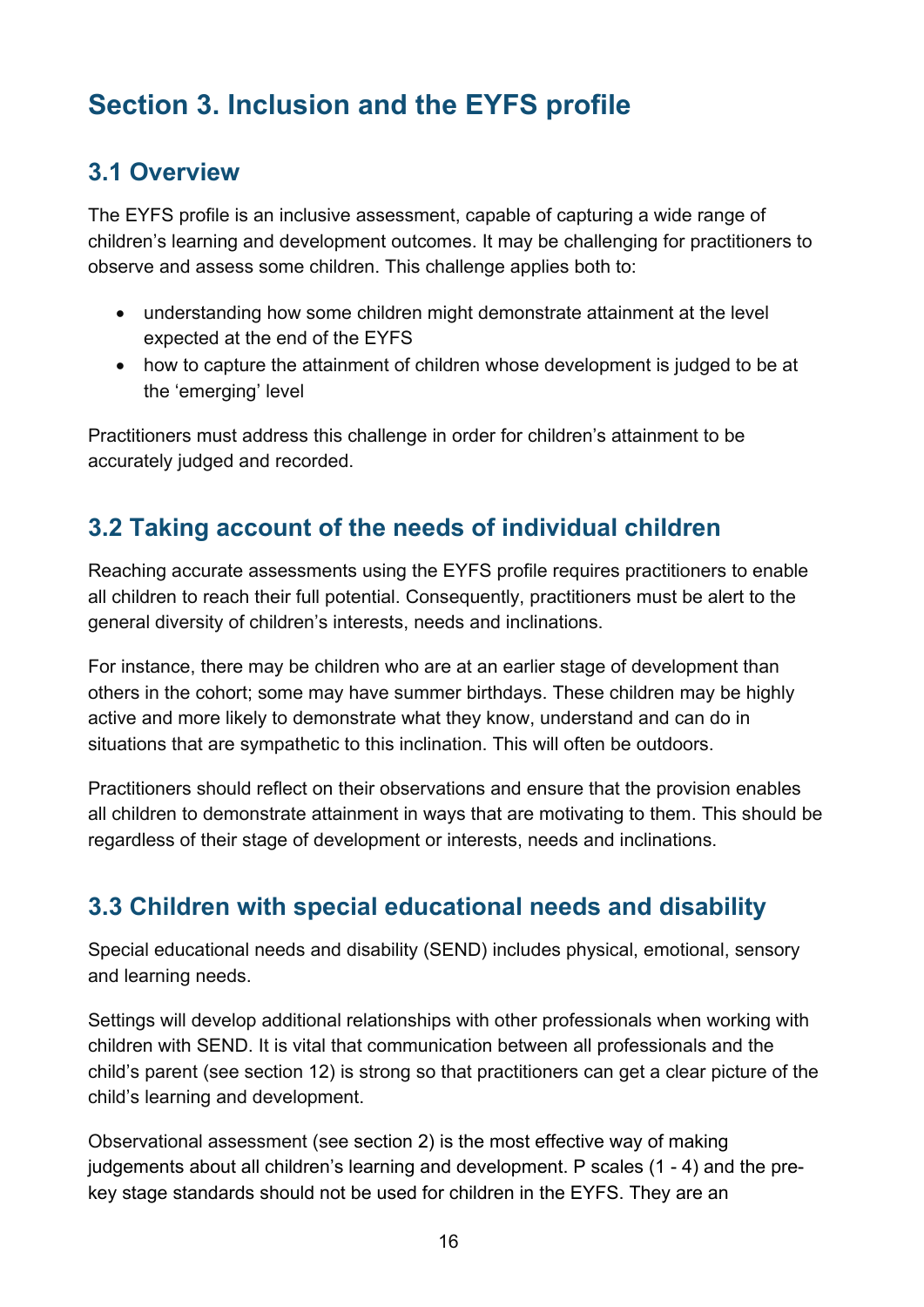assessment tool designed for pupils at the end of KS1 and KS2 who are working below the overall standard of national curriculum assessments.

Depending on their special educational need, children will demonstrate learning and development in different ways. Practitioners observing a child involved in day-to-day activities must be alert to their demonstrating attainment in a variety of ways, including eye pointing, the use of symbols or signs. With the exception of ELG 03 Speaking, where the EYFS profile contains the word 'talks' or 'speaks', children can use their established or preferred mode of communication.

Children should use the adaptations they normally use to carry out their activities so that practitioners come to know all children at their most capable. Adaptations include:

- mobility aids
- magnification
- adapted ICT and equipment

If a child's learning and development doesn't yet meet the description of the level expected at the end of the EYFS for an individual ELG, practitioners should record the outcome as 'emerging'. They should also record details of any specific assessment and provision in place for the child.

This will be used in discussions with parents so that they have a clear understanding of their child's development and any additional support that will be offered. Settings should also use the details to support planning for future learning.

## **3.4 Children for whom English is not their home language**

The EYFS profile assessment is underpinned by an understanding that language is central to our sense of identity and belonging to a community. The profile recognises and values linguistic diversity.

The communication skills of children for whom English is not their home language will vary. However, learning English as an additional language (EAL) is not a special educational need.

Children will be at different stages of learning English and one or more other languages. Practitioners need to find out as much as they can about a child's prior language experience and any education they have received elsewhere. Parents as the first educators are an important source of information.

Practitioners may need to help parents understand that a child's home language development will help them learn English. Parents also need to know that it is perfectly acceptable, even desirable, for the child's home language to be used in the setting.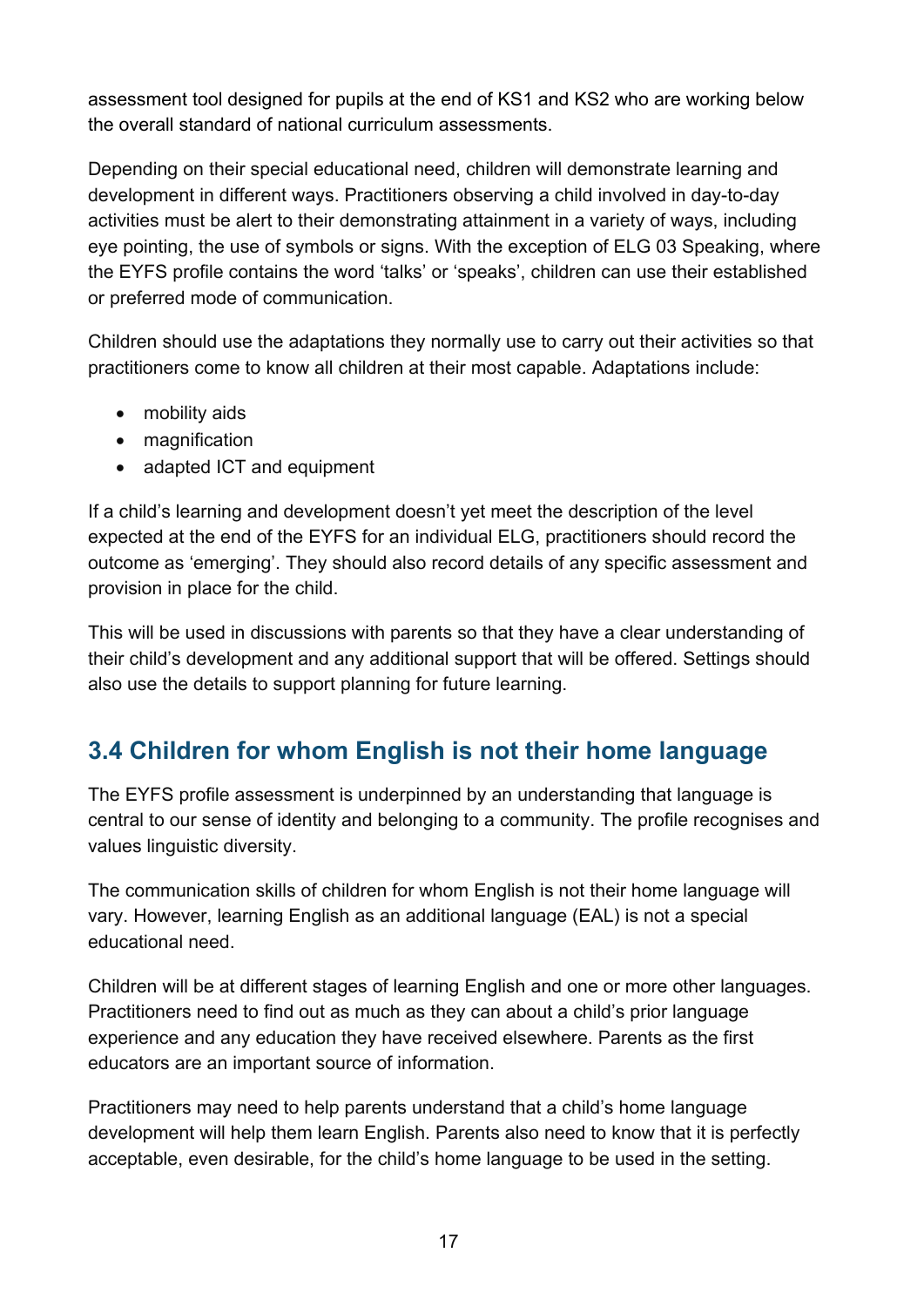Practitioners will need to observe the child over time and raise questions with the parents, and/or bilingual support assistants, to be confident about what the child knows and understands.

The 3 aspects specific to the assessment of children for whom English is not their home language are:

- development in their home language
- development across areas of learning, assessed through their home language
- development of English

Within the EYFS profile, the ELGs for communication and language, and for literacy, must be assessed in relation to the child's competency in English. The remaining ELGs may be assessed in the context of any language – including their home language and English.

This has implications for provision. The principles of good practice for children learning English are the principles of good practice for all children. Children must have opportunities to engage in activities and first-hand experiences that do not depend solely on English for success. They must be able to participate in ways that reveal what they know and can do in the security of their home language. For children to grow in confidence, and hence demonstrate their embedded learning:

- their environment must reflect their cultural and linguistic heritage
- their learning must be supported by a wide range of stimuli and experiences

## **3.5 Children from minority groups**

The ethnicities of children within a setting can be diverse, particularly in urban settings. They may be refugees or asylum seekers, their families may have histories of persecution and trauma. Children may come from settled communities or travel frequently. They may have had a positive experience but their cultural conventions, for example governing behaviours or gender roles, may be different. Cultural background may also determine how early education is perceived. It may affect how much experience a child has had of school or other early years settings before their EYFS profile assessment.

Practitioners must take particular care to make sure the learning environment echoes children's positive experiences. They will be able to demonstrate their attainment best when opportunities such as role play, cookery, celebrations, visits to special places or events are linked to their cultural experience.

This will also be captured in the narrative relating to the 'Playing and exploring: using what they know in their play' characteristic of effective learning. This is where the child's ability to begin their play and exploration with things that are familiar to them is expressly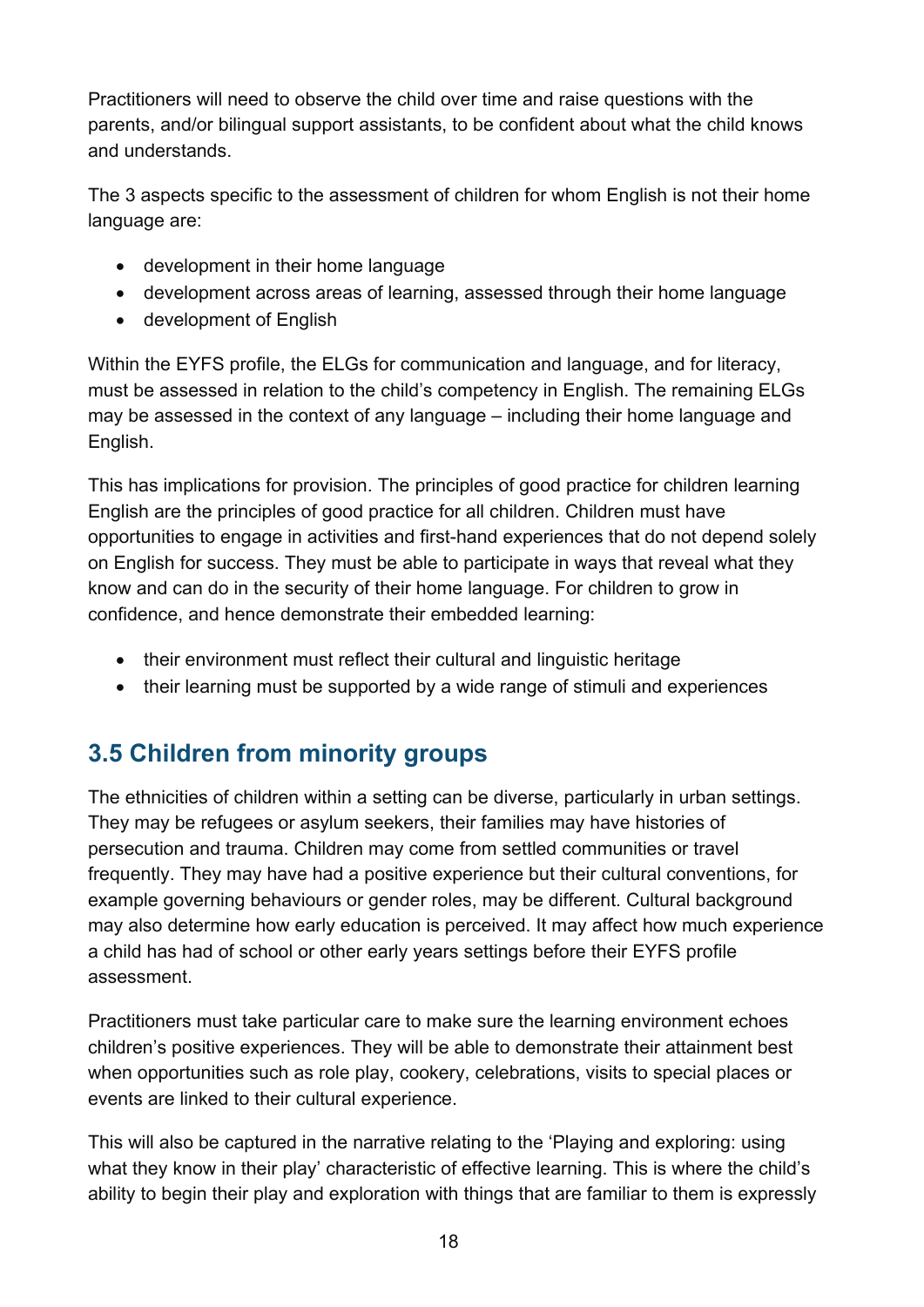considered. The narrative also considers how well the child builds new knowledge and learning from this starting point.

A practitioner's relationship with parents is crucial to developing knowledge of the child and the practitioner's ability to make an accurate assessment. Parents can help practitioners understand the values that explain their child's responses to the environment and social situations. A child will find it easier to express their feelings and feel confident in their learning if practitioners listen and respond in ways that show understanding.

## **3.6 Transition conversations for children with an outcome at the 'emerging' level**

Where children have an outcome of 'emerging' for an ELG, it is likely that this will not provide full information about their learning and development at the end of the EYFS. Additional information should be considered alongside EYFS profile outcomes. This will ensure conversations between EYFS and year 1 staff are meaningful so that the child makes a successful transition.

An outcome of 'emerging' may mask a wide range of levels of learning and development. The detail behind this outcome is built up over a period of time through observation, interaction with the child and ongoing assessment. There are many sources of information about how children learn and develop, how this may be demonstrated, and how further learning and development might be supported. Practitioners do not need to use any specific source of information in this context.

Specialist professional guidance is available for many specific special educational needs and disabilities. Children with SEND may have records from professionals within and outside of the setting. These records should inform assessment and transition processes. Wherever possible, other professionals working with the child should be invited to contribute to transition conversations.

Settings should consider providing information in addition to the child's EYFS profile, to support their successful transition and ensure a smooth learning journey. Practitioners should think about what information could be useful for the child's new year 1 teacher before the summer term. This will allow processes to be built on a shared understanding and planned and implemented in good time. Decisions about what guidance might be used and what information might be shared should be made at a setting level. They should reflect local needs and circumstances.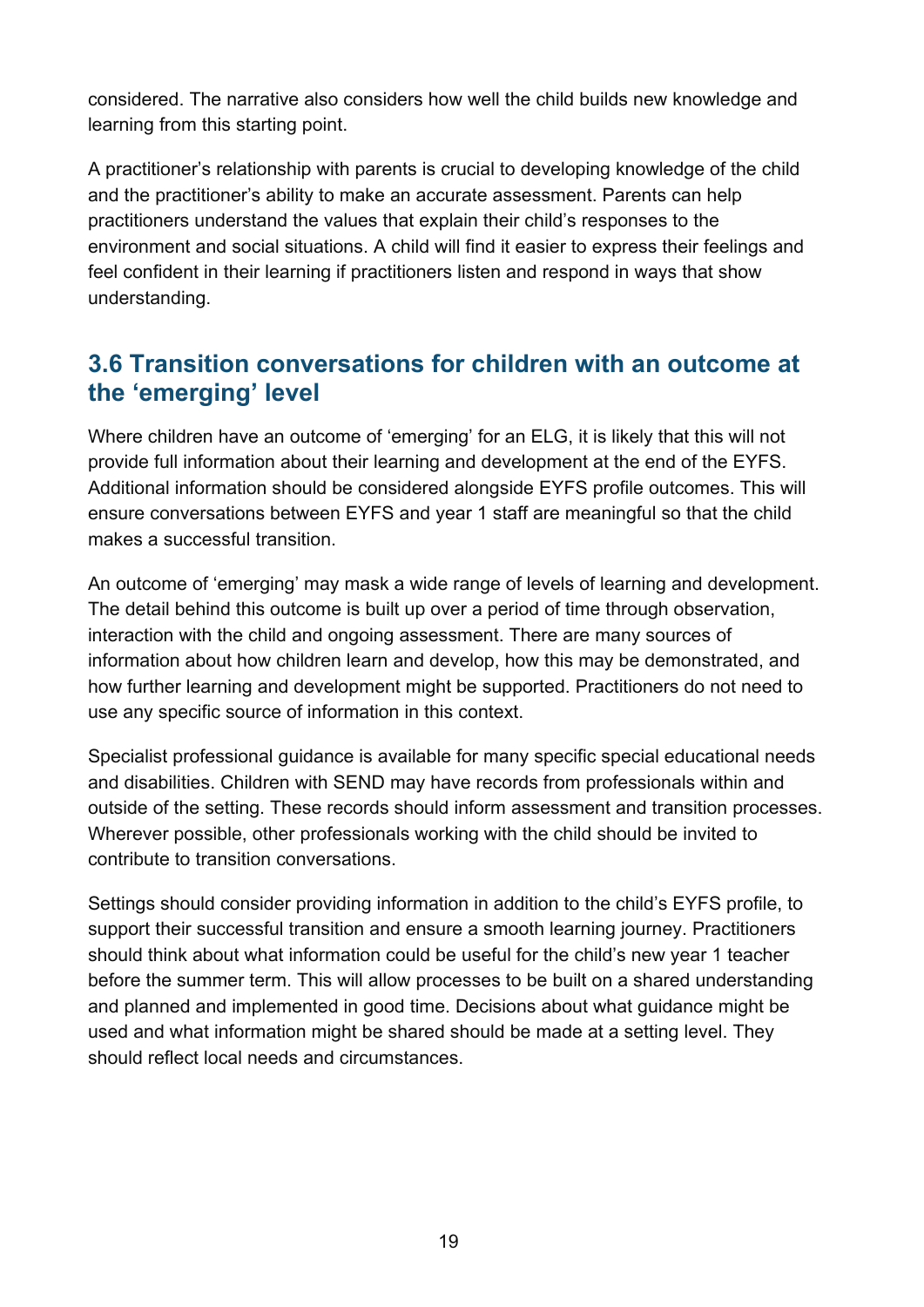# **Section 4. Completing the EYFS profile**

NB: Arrangements for schools participating in the EYFS profile early adopter year are included in the Early adopter schools: EYFS profile handbook<sup>8</sup>.

## **4.1 Overview**

Practitioners must complete an EYFS profile for each child. This assessment takes place in the summer term of the academic year when a child reaches 5 years old.

In accordance with the statutory EYFS framework, each child must be assessed against:

- the 17 ELGs
- the 3 characteristics of effective learning

The completed EYFS profile includes a short commentary on the child's skills and abilities in relation to the characteristics of effective learning.

## **4.2 Exceptions and exemptions**

The EYFS profile should be completed during the summer term of the academic year in which a child reaches age 5 unless:

- the Secretary of State for Education has granted an exemption<sup>9</sup> from the profile for the setting or an individual child
- the child is continuing in EYFS provision beyond the year in which they turn 5
- the child has attended the provision for an insufficient amount of time for the teacher to make an adequate assessment before the profile submission deadline
- the child has spent a lengthy period of time away from the setting, for example due to illness or medical treatment

Practitioners should refer to the EYFS ARA for information about what is required in these circumstances.

<sup>8</sup> www.gov.uk/government/publications/early-adopter-schools-eyfs-profile-handbook

<sup>9</sup> www.gov.uk/government/publications/the-early-years-foundation-stage-eyfs-learning-and-developmentrequirements-guidance-on-exemptions-for-early-years-providers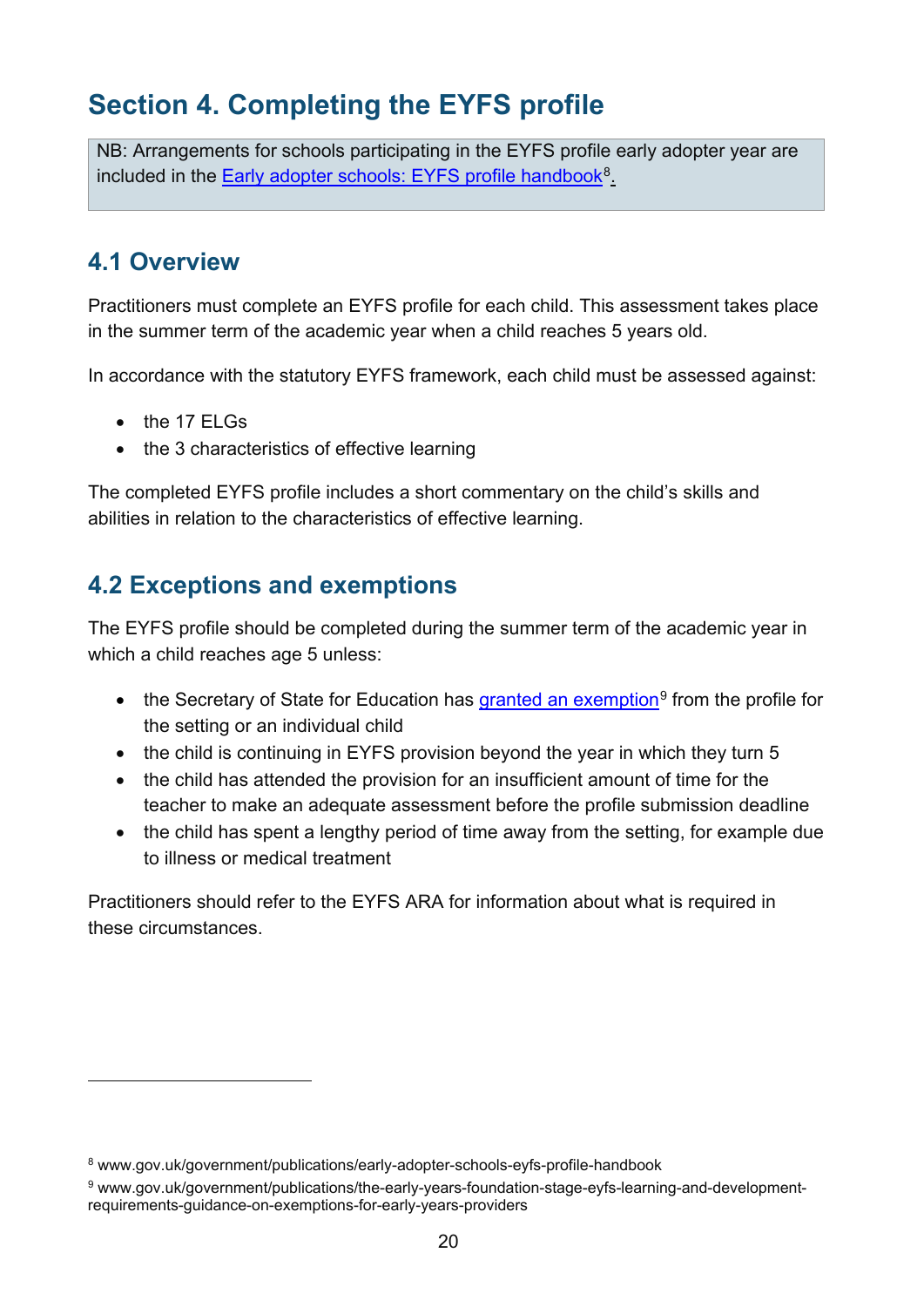## **4.3 Making EYFS profile assessments**

When assessing a child, practitioners will make judgements about his or her attainment and the nature of their learning characteristics by:

- taking into account evidence from a range of sources
- matching their view of a child's attainment to the national standard, and the guidance on characteristics of effective learning (see section 4.5)

For each ELG, practitioners must judge whether a child is:

- meeting the level of development expected at the end of the reception year (expected)
- exceeding this level (exceeding)
- not vet reaching this level (emerging)

Some children may have attended a range of settings during the final year of the EYFS. In these cases, the EYFS profile must be completed by the provider where the child spends the majority of their time between 8am and 6pm.

## **4.4 Recording children's attainment**

Practitioners should record each child's level of development against the 17 ELGs as 'emerging', 'expected' or 'exceeding'. They must complete the profile with a brief commentary on the child's skills and abilities in relation to the 3 characteristics of effective learning outlined in section 4.5.

## **4.5 Characteristics of effective learning**

The characteristics of effective learning describe factors that play a central role in a child's learning and in becoming an effective learner. They are vital elements of support for the transition process from EYFS to year 1. The characteristics of effective learning run through and underpin all 7 areas of learning and development. They represent processes rather than outcomes.

Information about the child's characteristics of effective learning gives year 1 teachers vital background and context about their next stage of development and future learning needs.

The EYFS profile commentary should consist of a brief paragraph explaining how the child demonstrates:

- playing and exploring
- active learning
- creating and thinking critically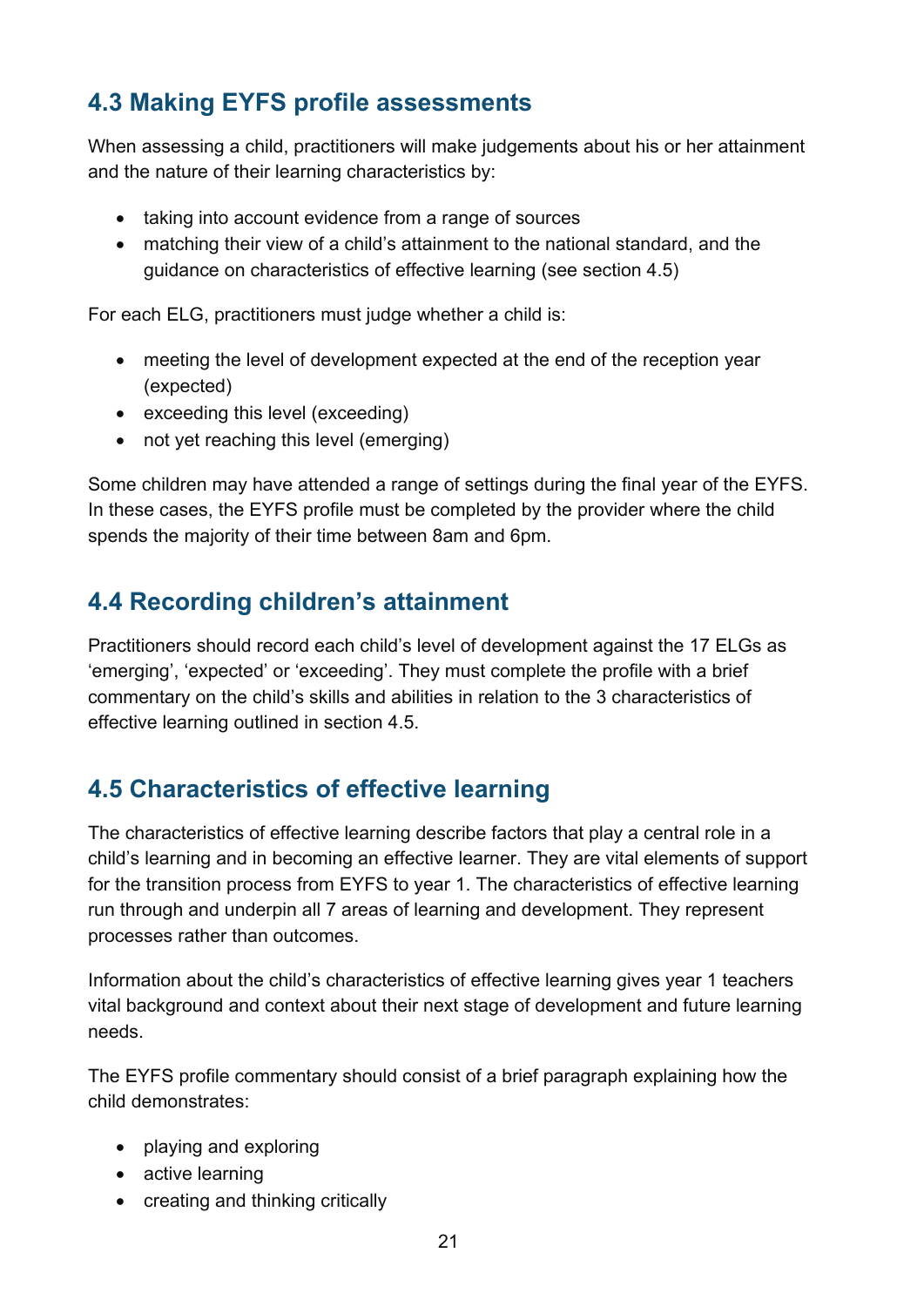Commentaries must reflect the practitioner's ongoing observation of the child within formative assessment processes. They should take account of all relevant records held by the setting and include information from the child, their parents (see section 12) and other relevant adults.

The characteristics of effective learning are described below. This handbook includes some possible lines of enquiry, which can be used when completing the commentary for each characteristic.

#### **Playing and exploring – engagement**

'Finding out and exploring' is concerned with the child's open-ended hands-on experiences, which result from innate curiosity. These experiences provide raw sensory material from which the child builds concepts, tests ideas and finds out.

'Using what they know in their play' describes how children use play to bring together their current understandings, combining, refining and exploring their ideas in imaginative ways. Representing experiences through imaginative play supports the development of narrative thought, the ability to see from other perspectives, and symbolic thinking.

'Being willing to have a go' refers to the child:

- finding an interest
- initiating activities
- seeking challenge
- having a 'can do' attitude
- being willing to take a risk in new experiences
- developing the view that failures are opportunities to learn

#### **Active learning - motivation**

'Being involved and concentrating' describes the intensity of attention that arises from children engaged in following a line of interest in their activities.

'Keeping on trying' refers to:

- the importance of persistence even in the face of challenge or difficulties
- an element of purposeful control which supports resilience

'Enjoying achieving what they set out to do' builds on the intrinsic motivation that supports long-term success. It refers to the reward of meeting one's own goals, rather than relying on the approval of others.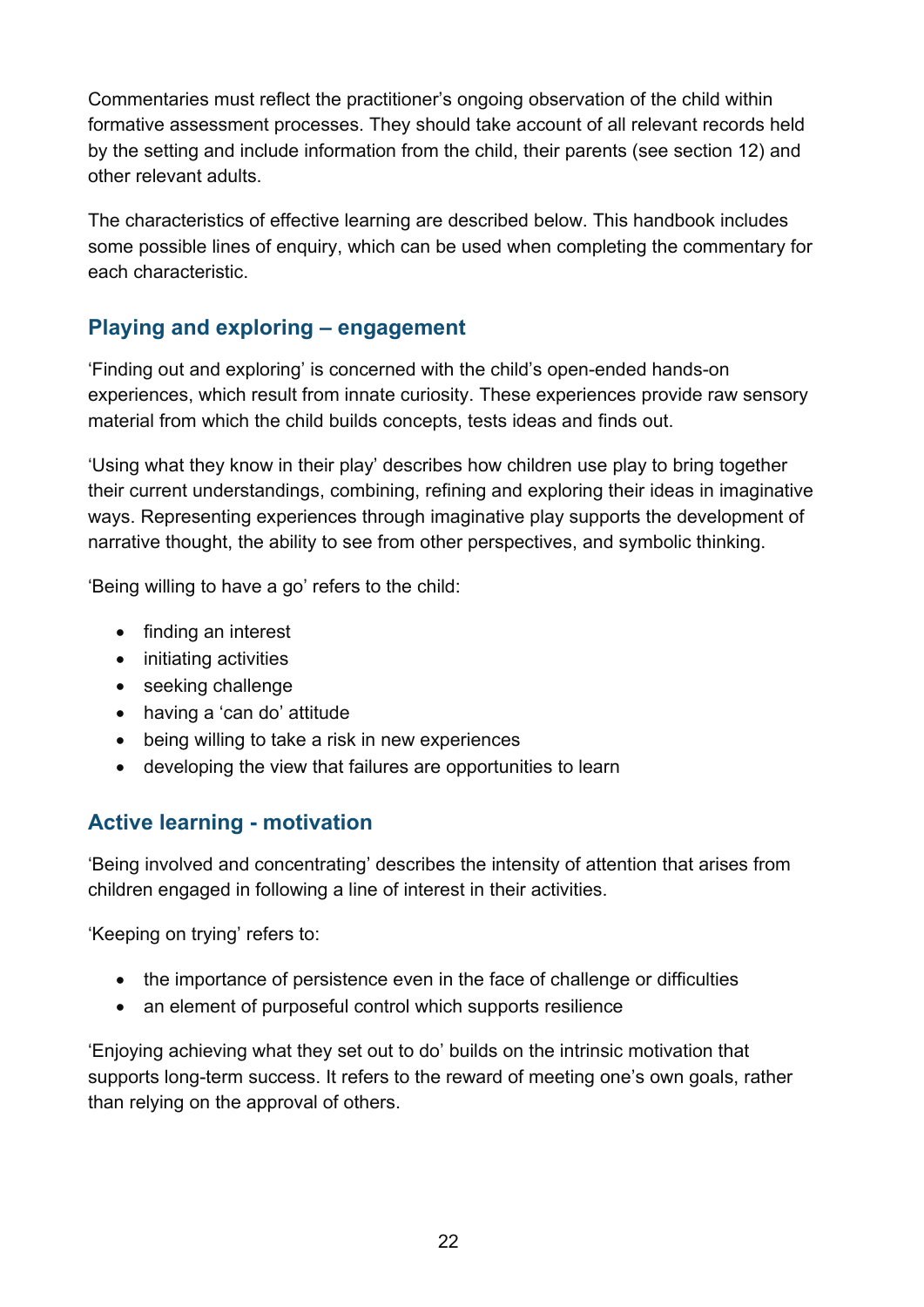#### **Creating and thinking critically**

'Having their own ideas' covers the critical area of creativity – generating new ideas and approaches in all areas of endeavour. Being inventive allows children to find new problems as they seek challenge, and to explore ways of solving these.

'Using what they already know to learn new things' refers to the way children use narrative and scientific modes of thought to:

- develop and link concepts
- find meaning in sequence, cause and effect
- find meaning in the intentions of others

'Choosing ways to do things and finding new ways' involves children in:

- approaching goal-directed activity in organised ways
- making choices and decisions about how to approach tasks
- planning and monitoring what to do and being able to change strategies

## **4.6 Reporting the EYFS profile assessment**

EYFS providers must give parents:

- a written summary of their child's attainment against the 17 ELGs
- a short commentary on how their child demonstrates the 3 characteristics of effective learning

Providers must give year 1 teachers:

- a copy of the child's EYFS profile
- a short commentary on how the child demonstrates the 3 characteristics of effective learning

Providers must report EYFS profile data (the 17 ELGs) to their LA for each child, upon request. The narrative on how a child demonstrates the 3 characteristics of effective learning should not be submitted.

If a child starts a new school or provider on the first day of the second half of the summer term (or any time after that) then the previous school should submit the data. If a child moves school or provider any time before the half term, then the new school should submit the data. Where half term dates differ between LA areas, it is the school or provider where a child attends (or will attend) for the longest period of time that submits the data.Providers should consider all available records of any formal or informal discussions with parents and others involved with the child during the previous year.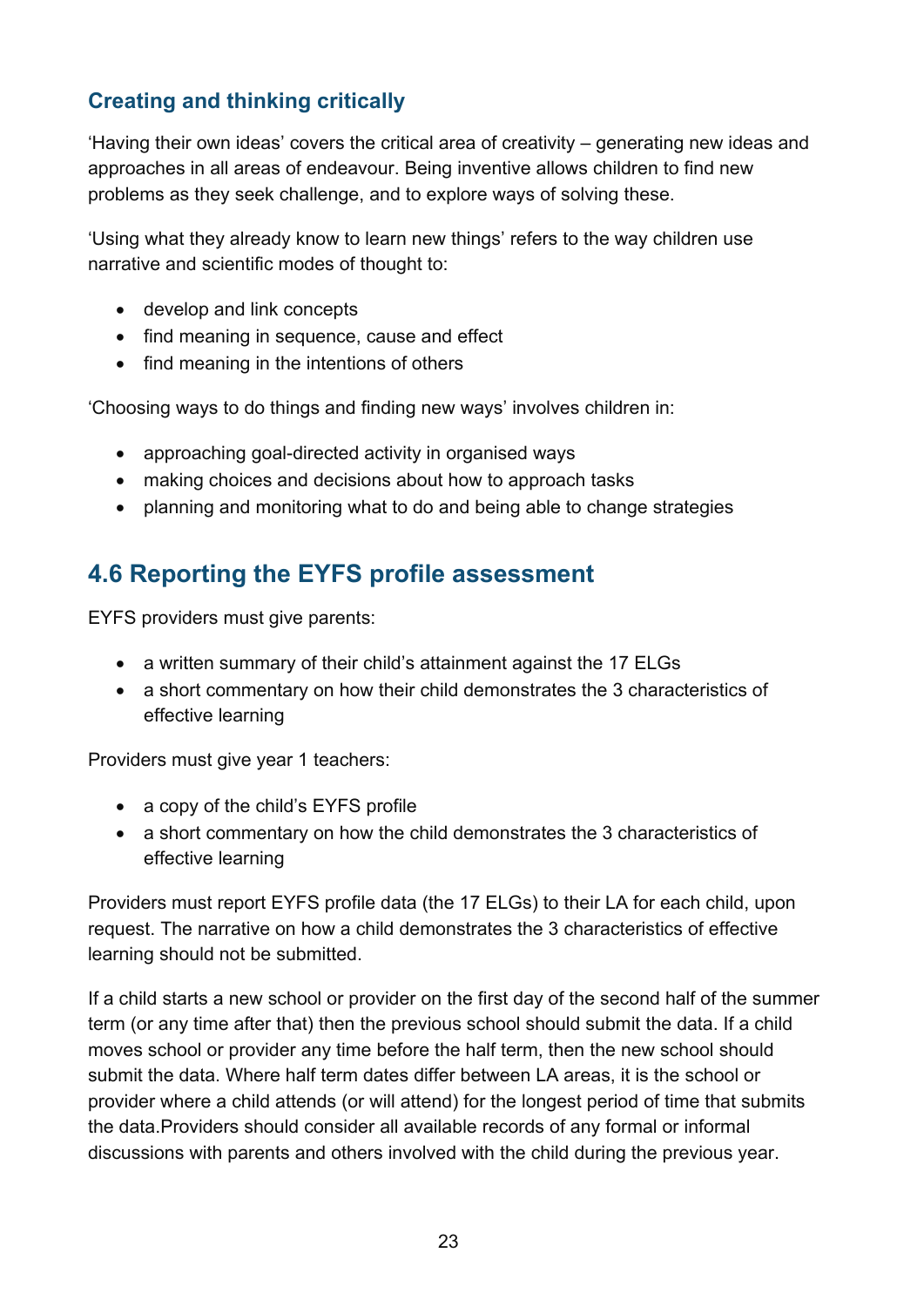Reports should be specific to the child, concise and informative. They may include details from ongoing assessment and details from any other assessments appropriate to the individual child in order to help to identify the appropriate next steps in learning.

The EYFS ARA and the EYFS framework detail requirements around completion of the profile, and reporting and informing parents about their child's progress.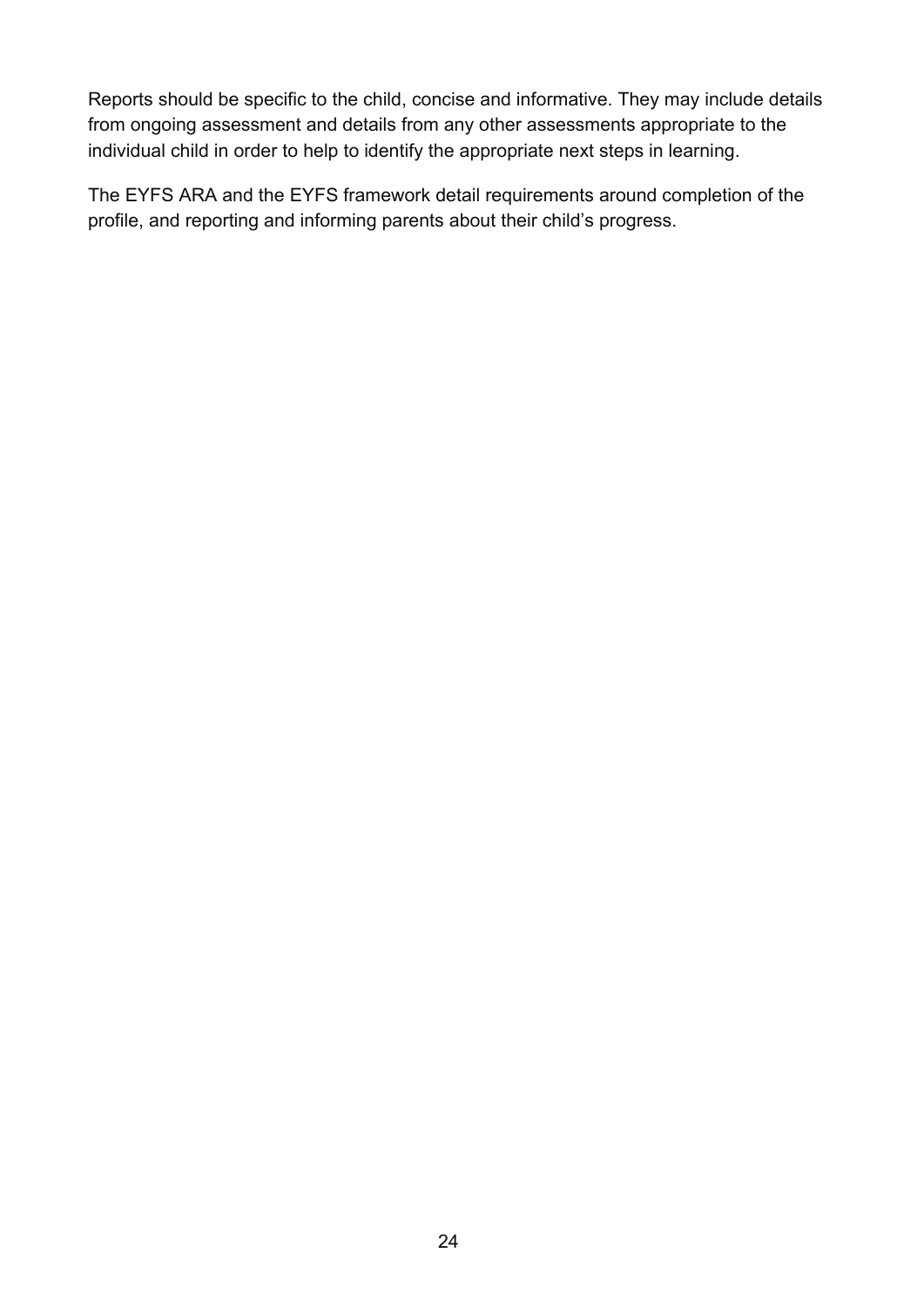# **Section 5. Exemplification of EYFS profile**

## **5.1 Exemplification materials**

The exemplification materials may be referred to if guidance is required for the level of learning and development expected at the end of the EYFS. There are materials for each of the 17 ELGs of the EYFS profile.

The exemplification materials provide a point of reference for:

- practitioners to make accurate judgements for each child's attainment
- moderators to assess the accuracy of practitioner judgements
- year 1 teachers to use EYFS profile outcomes to plan effective provision
- other stakeholders who wish to evaluate children's learning and development

There is no prescribed method of gathering evidence as a foundation for EYFS profile judgements. The exemplification materials include a variety of evidence and forms of presentation to demonstrate some of the ways in which information may be gathered.

The materials include:

- 'one off' observations
- samples of children's work
- photographs
- contributions from parents

Practitioners will also build up a significant professional knowledge of each child. This will not be recorded but it must be considered when EYFS profile judgements are made.

#### **5.2 Using the exemplification materials**

Practitioners may use the exemplification materials to ensure their judgements are accurate and consistent by considering each child's learning and development in the light of:

- the area of learning
- the level of development expected at the end of EYFS for each ELG

It is important to understand that each set as a whole illustrates the 'expected' descriptor. The information illustrates the pitch and breadth of a particular 'expected' level of learning and development. No one piece of evidence meets the ELG as a standalone item.

Practitioners should always view exemplification materials in the context of a specific aspect of learning in order to retain an accurate focus. However, they should remember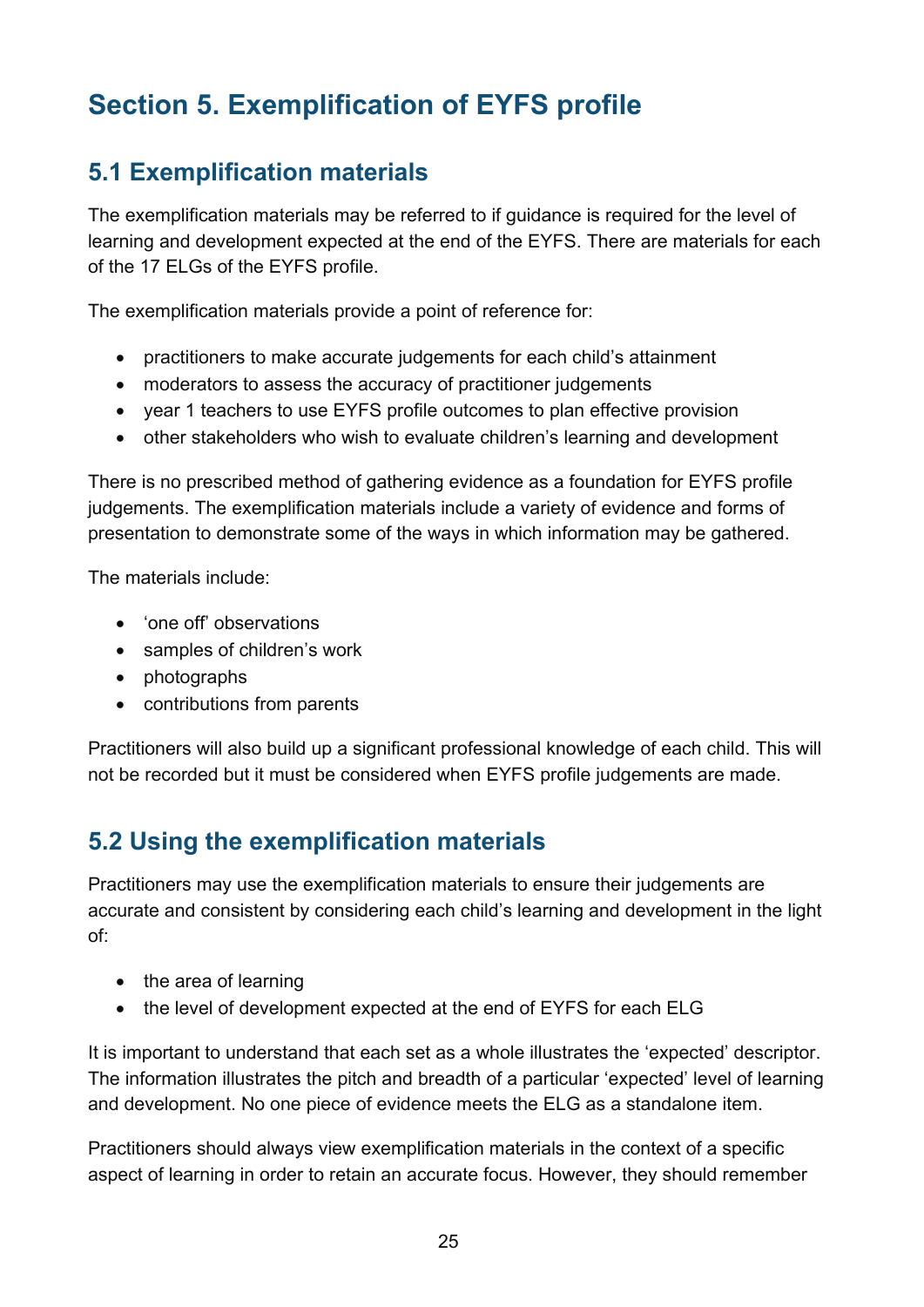that a child's learning and development are not compartmentalised; focusing on one aspect of learning will shed light on several other related areas.

LAs may refer to the exemplification materials if guidance is required when undertaking an external moderation visit.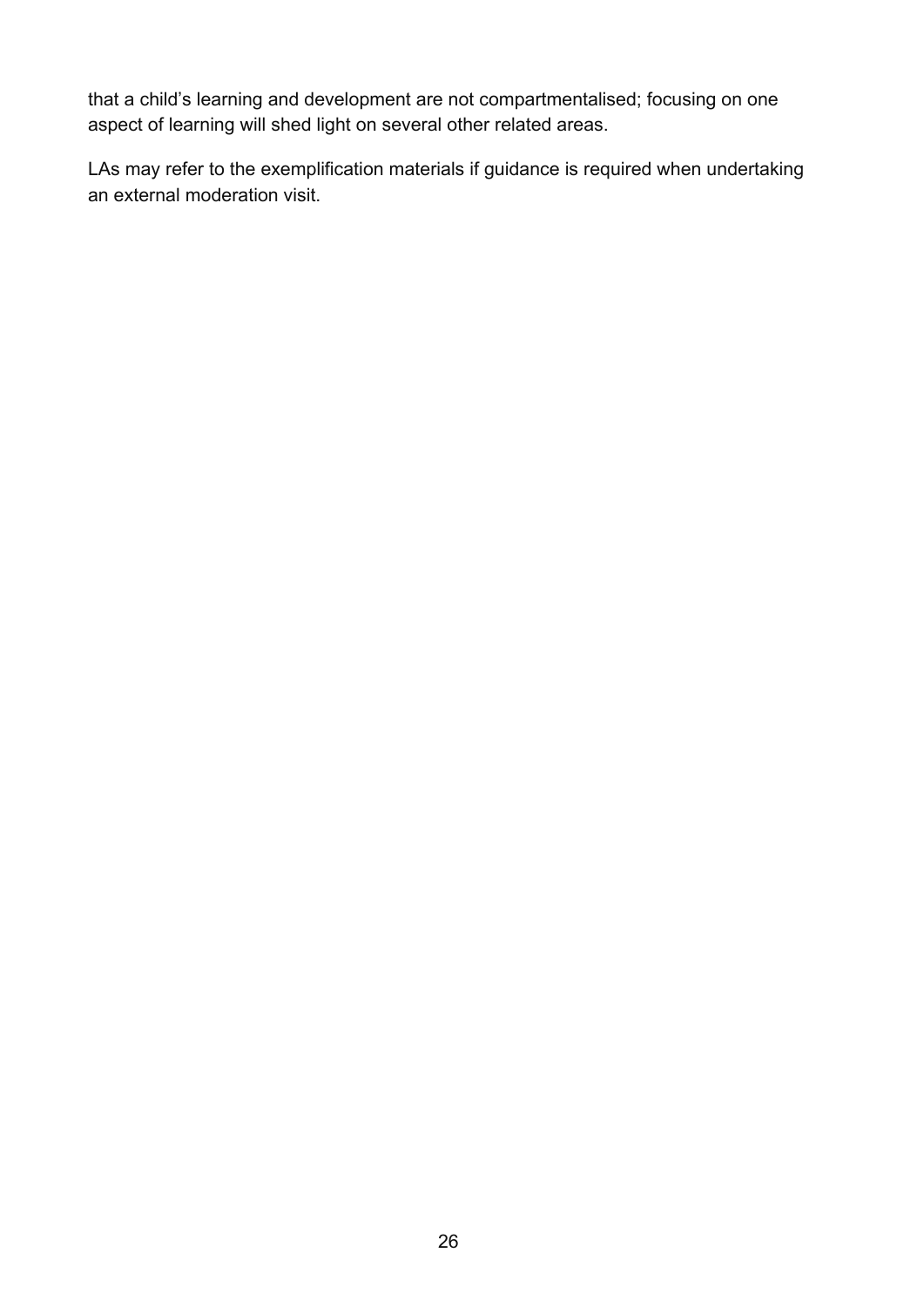# **Section 6. Early learning goals**

The ELGs are listed below. A child can use their established or preferred mode of communication for all the ELGs except ELG 03 Speaking. In this case, practitioners should give additional detail about the child's understanding and preferred means of communication in their EYFS profile record.

## **6.1 Prime areas of learning and their associated ELGs**

#### **Communication and language development**

This involves giving children opportunities to speak and listen in a range of situations and to develop their confidence and skills in expressing themselves.

ELG 01 Listening and attention:

- Children listen attentively in a range of situations
- They listen to stories, accurately anticipating key events and respond to what they hear with relevant comments, questions or actions
- They give their attention to what others say and respond appropriately, while engaged in another activity

ELG 02 Understanding:

- Children follow instructions involving several ideas or actions
- They answer 'how' and 'why' questions about their experiences and in response to stories or events

ELG 03 Speaking:

- Children express themselves effectively, showing awareness of listeners' needs
- They use past, present and future forms accurately when talking about events that have happened or are to happen in the future
- They develop their own narratives and explanations by connecting ideas or events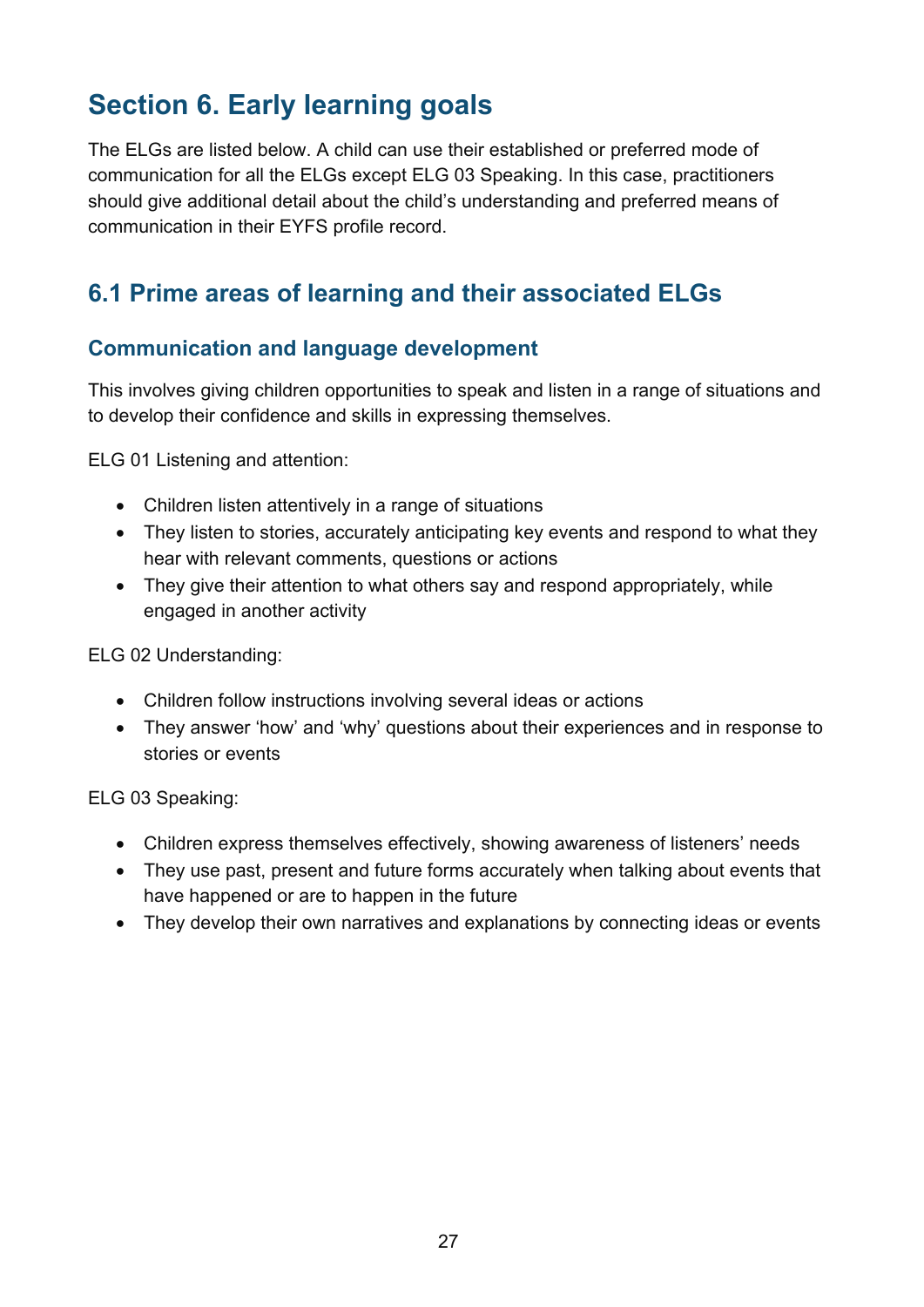#### **Physical development**

This involves providing opportunities for children to be active and interactive, and to develop their co-ordination, control, and movement. Children must also be helped to understand the importance of physical activity, and to make healthy choices in relation to food.

ELG 04 Moving and handling:

- Children show good control and co-ordination in large and small movements
- They move confidently in a range of ways, safely negotiating space
- They handle equipment and tools effectively, including pencils for writing

ELG 05 Health and self-care:

- Children know the importance for good health of physical exercise and a healthy diet, and talk about ways to keep healthy and safe
- They manage their own basic hygiene and personal needs successfully, including dressing and going to the toilet independently

#### **Personal, social and emotional development**

This involves helping children to:

- develop a positive sense of themselves and others
- form positive relationships and develop respect for others
- develop social skills and learn how to manage their feelings
- understand appropriate behaviour in groups
- have confidence in their own abilities

ELG 06 Self-confidence and self-awareness:

- Children are confident about trying new activities, and say why they like some activities more than others
- They are confident speaking in a familiar group, will talk about their ideas, and will choose the resources they need for their chosen activities
- They say when they do or do not need help

ELG 07 Managing feelings and behaviour:

- Children talk about how they and others show feelings, talk about their own and others' behaviour and its consequences, and know that some behaviour is unacceptable
- They work as part of a group or class, and understand and follow the rules
- They adjust their behaviour to different situations, and take changes of routine in their stride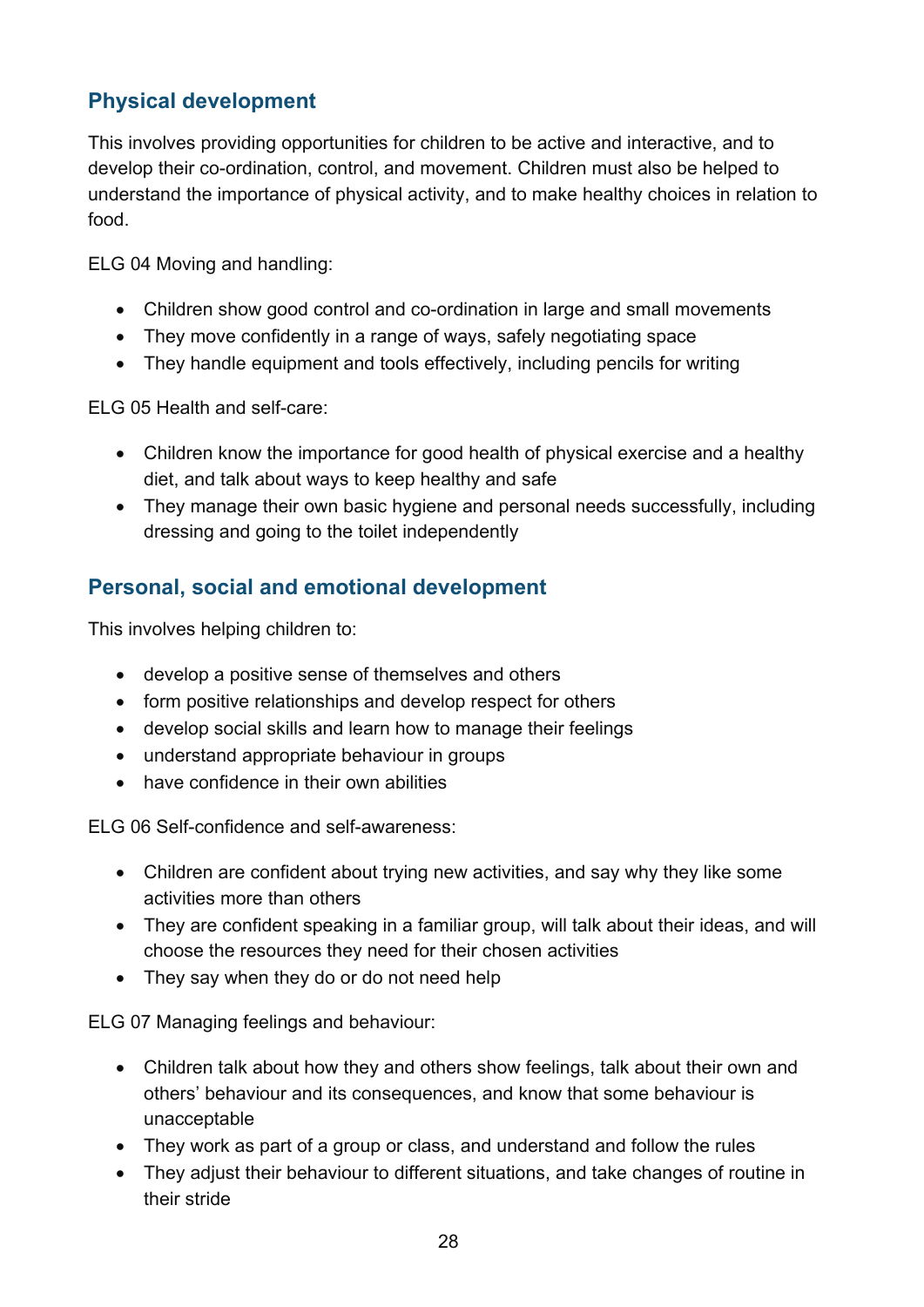ELG 08 Making relationships:

- Children play co-operatively, taking turns with others
- They take account of one another's ideas about how to organise their activity
- They show sensitivity to others' needs and feelings, and form positive relationships with adults and other children

## **6.2 Specific areas of learning and their associated ELGs**

#### **Literacy**

This involves encouraging children to read and write, both through listening to others reading, and being encouraged to begin to read and write themselves. Children must be given access to a wide range of reading materials such as books, poems, and other written materials to ignite their interest.

ELG 09 Reading:

- Children read and understand simple sentences
- They use phonic knowledge to decode regular words and read them aloud accurately
- They also read some common irregular words
- They demonstrate understanding when talking with others about what they have read

ELG 10 Writing:

- Children use their phonic knowledge to write words in ways which match their spoken sounds
- They also write some irregular common words
- They write simple sentences which can be read by themselves and others. Some words are spelt correctly and others are phonetically plausible

#### **Mathematics**

This involves providing children with opportunities to:

- practise and improve their skills in counting numbers, calculating simple addition and subtraction problems
- describe shapes, spaces, and measures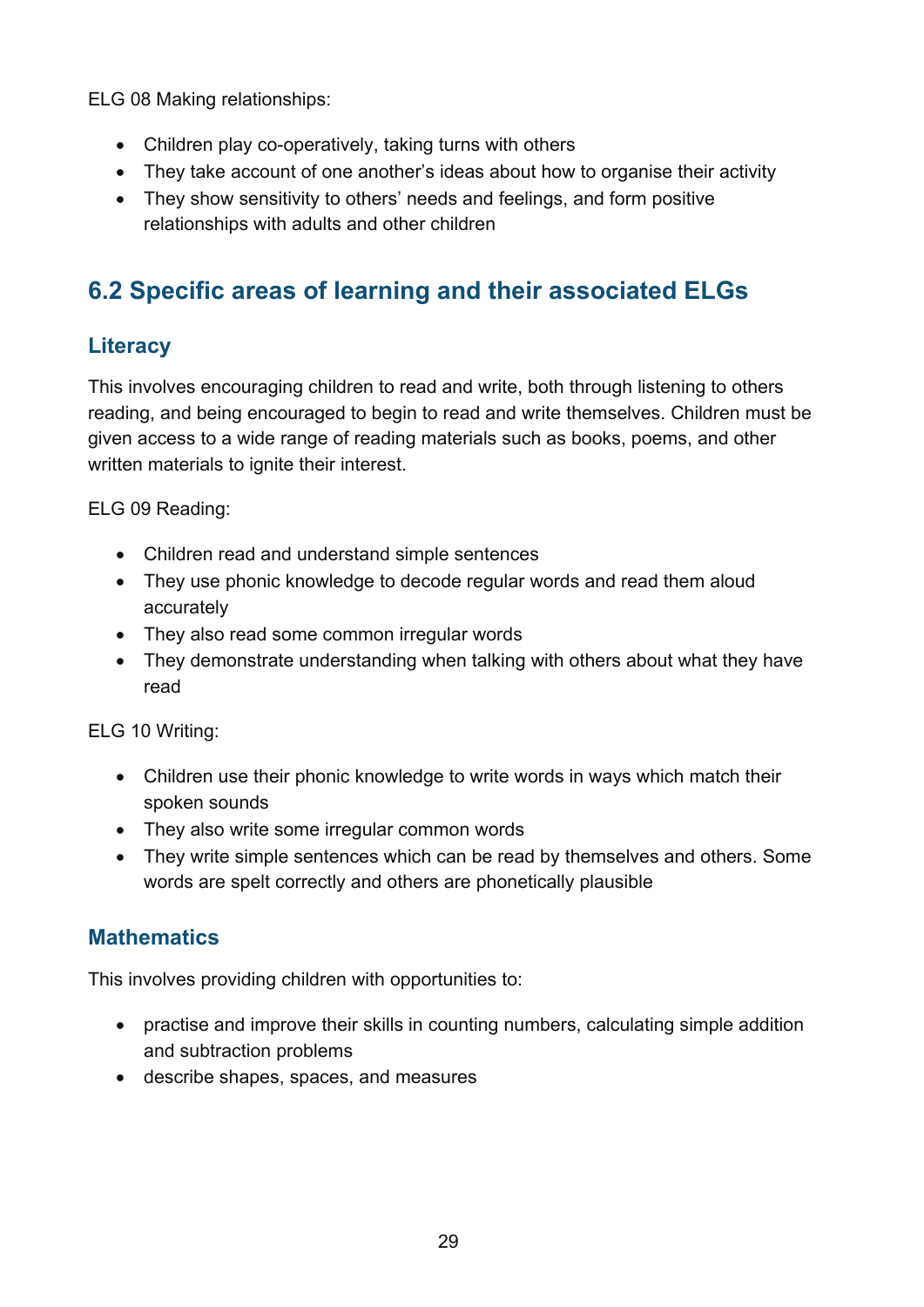ELG 11 Numbers:

- Children count reliably with numbers from 1 to 20, place them in order and say which number is one more or one less than a given number
- Using quantities and objects, they add and subtract 2 single-digit numbers and count on or back to find the answer
- They solve problems, including doubling, halving and sharing

ELG 12 Shape, space and measures:

- Children use everyday language to talk about size, weight, capacity, position, distance, time and money to compare quantities and objects and to solve problems
- They recognise, create and describe patterns
- They explore characteristics of everyday objects and shapes and use mathematical language to describe them

#### **Understanding of the world**

This involves guiding children to make sense of their physical world and their community through opportunities to explore, observe and find out about people, places, technology and the environment.

ELG 13 People and communities:

- Children talk about past and present events in their own lives and in the lives of family members
- They know that other children do not always enjoy the same things, and are sensitive to this
- They know about similarities and differences between themselves and others, and among families, communities and traditions

ELG 14 The world:

- Children know about similarities and differences in relation to places, objects, materials and living things
- They talk about the features of their own immediate environment and how environments might vary from one another
- They make observations of animals and plants and explain why some things occur, and talk about changes

ELG 15 Technology:

- Children recognise that a range of technology is used in places such as homes and schools
- They select and use technology for particular purposes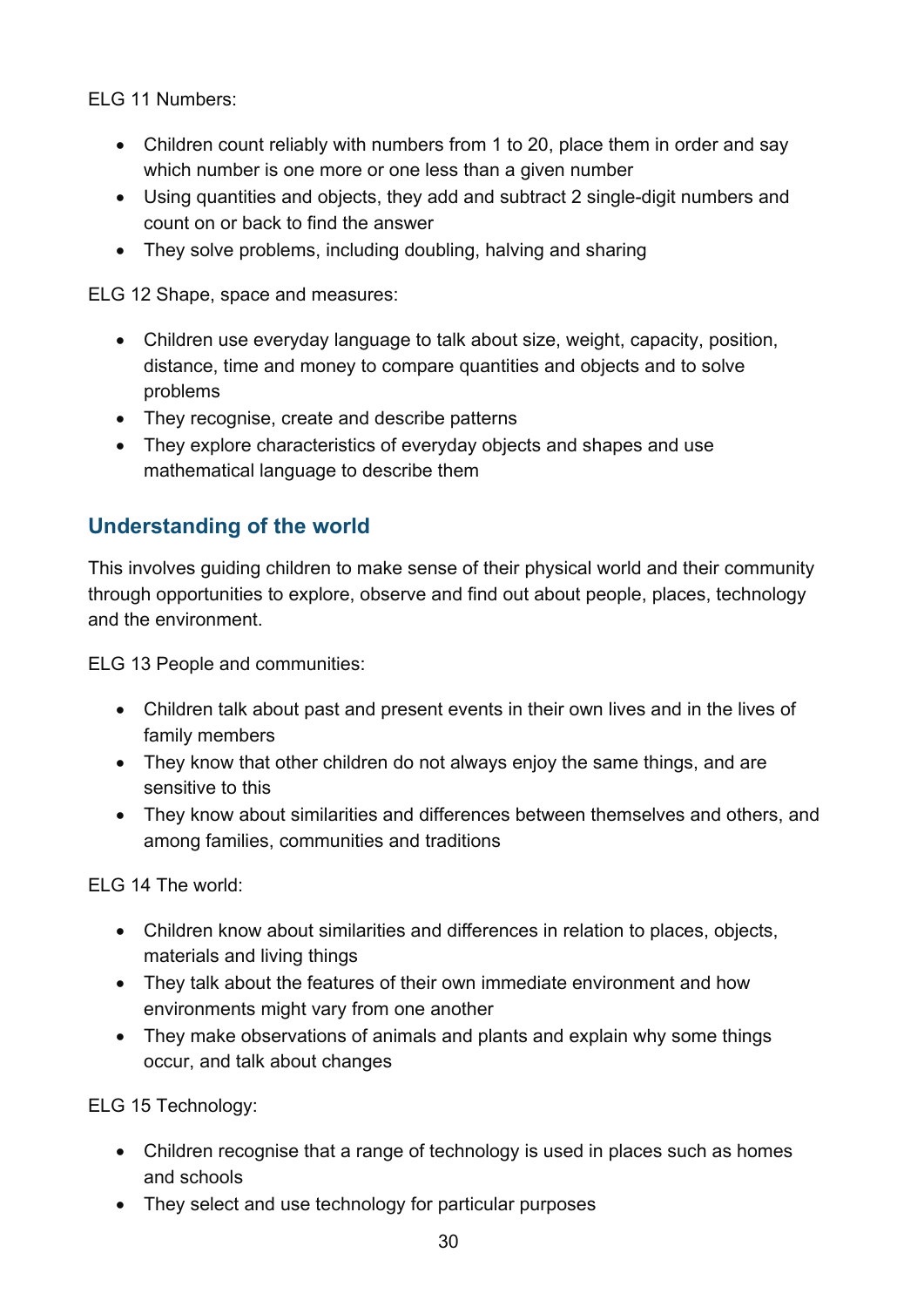#### **Expressive arts and design**

This involves supporting children to explore and play with a wide range of media and materials. It involves providing children with opportunities and encouragement for sharing their thoughts, ideas and feelings through a variety of activities in art, music, movement, dance, role-play, and design and technology.

ELG 16 Exploring and using media and materials:

- Children sing songs, make music and dance, and experiment with ways of changing them
- They safely use and explore a variety of materials, tools and techniques, experimenting with colour, design, texture, form and function

ELG 17 Being imaginative:

- Children use what they have learnt about media and materials in original ways, thinking about uses and purposes
- They represent their own ideas, thoughts and feelings through design and technology, art, music, dance, role-play and stories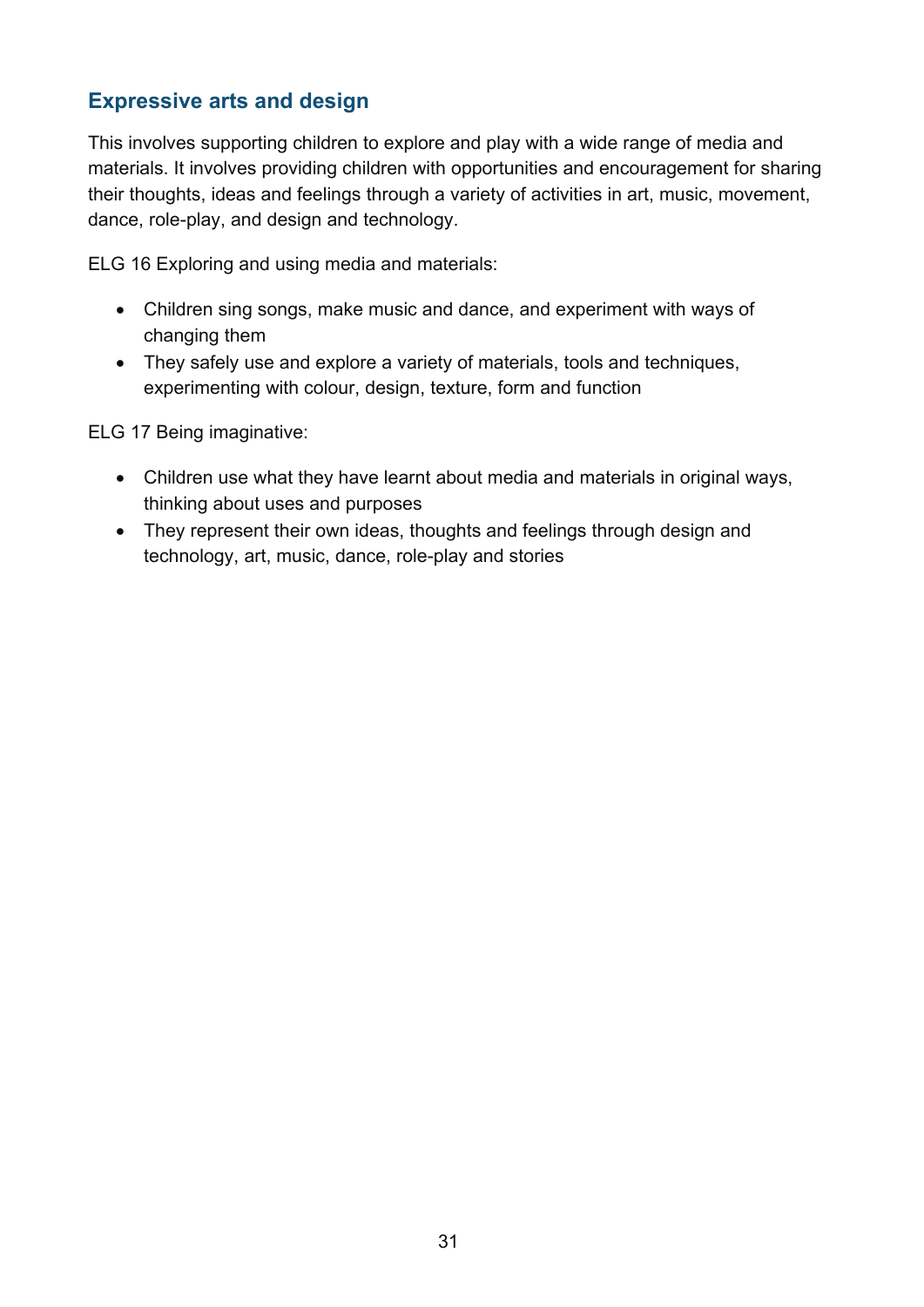# **Section 7. Specific EYFS profile training**

STA expects LAs to offer training to all their early years providers completing the EYFS profile. The format and structure of this training can be agreed and arranged locally by each LA.

It is recommended that practitioners responsible for the completion of the EYFS profile attend LA training. Exemplification materials can be used to support this training with regard to the principles and processes of EYFS profile assessment and the accuracy of judgements.

Specific training, which includes agreement trialling, should be provided to ensure that EYFS profile assessments are in line with the requirements set out in the EYFS statutory framework.

STA expects LAs to have systems in place to follow up concerns raised by moderators during training, monitor attendance at training events and follow up non-attendance where appropriate.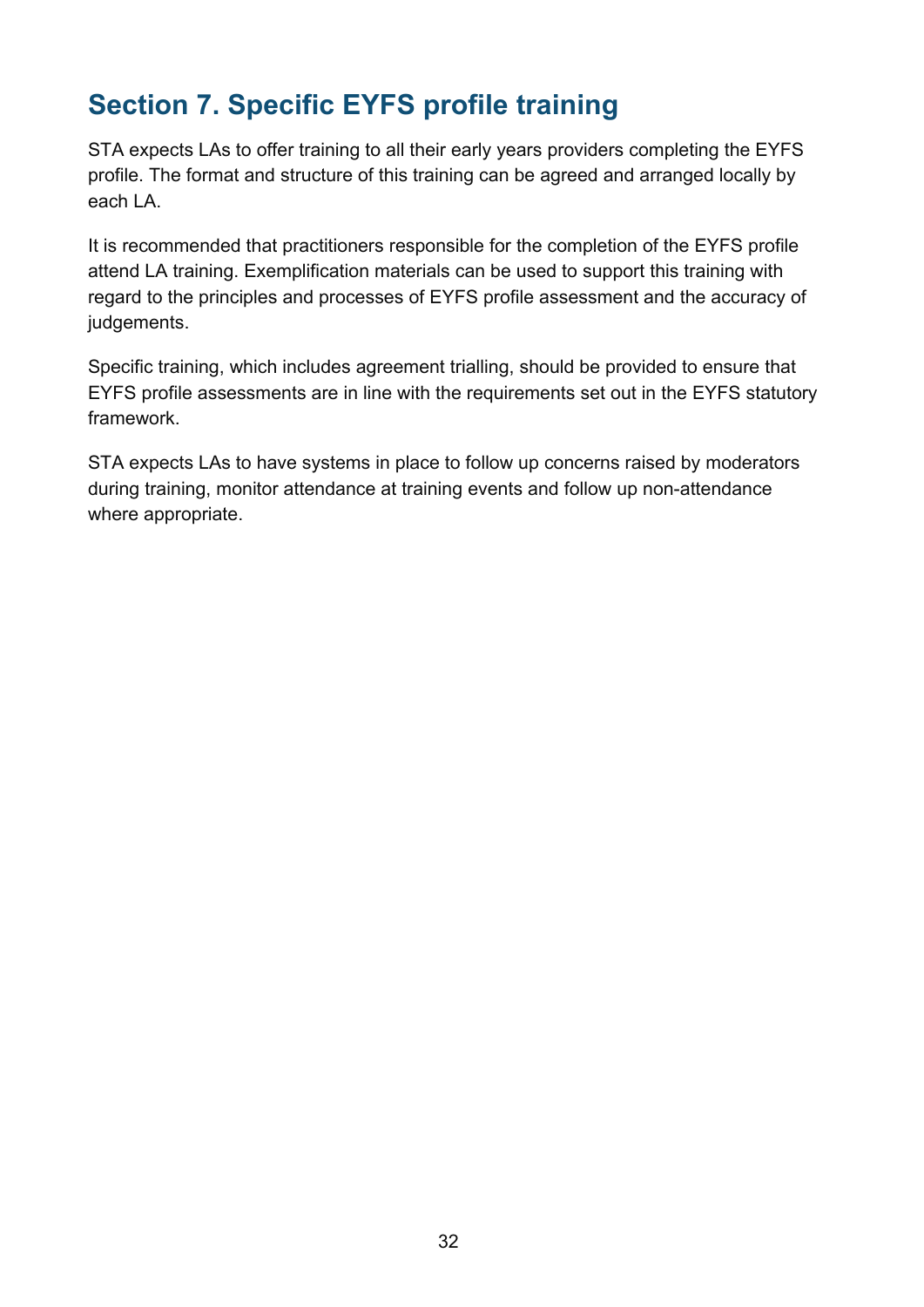# **Section 8. Moderation of the EYFS profile**

Guidance on moderation of schools participating in the EYFS profile early adopter year is included in section 3.8 of the Early adopter schools: EYFS profile handbook<sup>10</sup>.

## **8.1 Purpose of moderation**

Moderation allows teachers to benchmark judgements supporting consistency in the profile assessment process. There are various ways moderation can be approached and it is important to ensure this complements and does not undermine professional judgment of teachers. Moderation should not generate or require lots of evidence collection or excessive paperwork.

LAs are responsible for providing a robust moderation process so that practitioners' judgements are evaluated in line with statutory requirements.

Moderation of the EYFS profile helps:

- secure the consistency and accuracy of judgements made by different practitioners
- reassure practitioners that their judgements are accurate, valid and consistent with the national standards as set out in the EYFS framework
- assure moderators that an acceptable level of accuracy and validity has been achieved for assessments recorded and reported by the settings for which they have responsibility

LA moderation of the EYFS profile is a sampling process and unlike testing, it is not a method for checking each child's attainment. LA moderation visits consider practitioners' assessments and help support consistency.

Moderation involves both internal moderation activities and professional dialogue between moderators and practitioners. This ensures that:

- practitioners' judgements are comparable and consistent with national standards, as set out in the EYFS framework
- the assessment process is reliable, accurate and secure

<sup>10</sup> www.gov.uk/government/publications/early-adopter-schools-eyfs-profile-handbook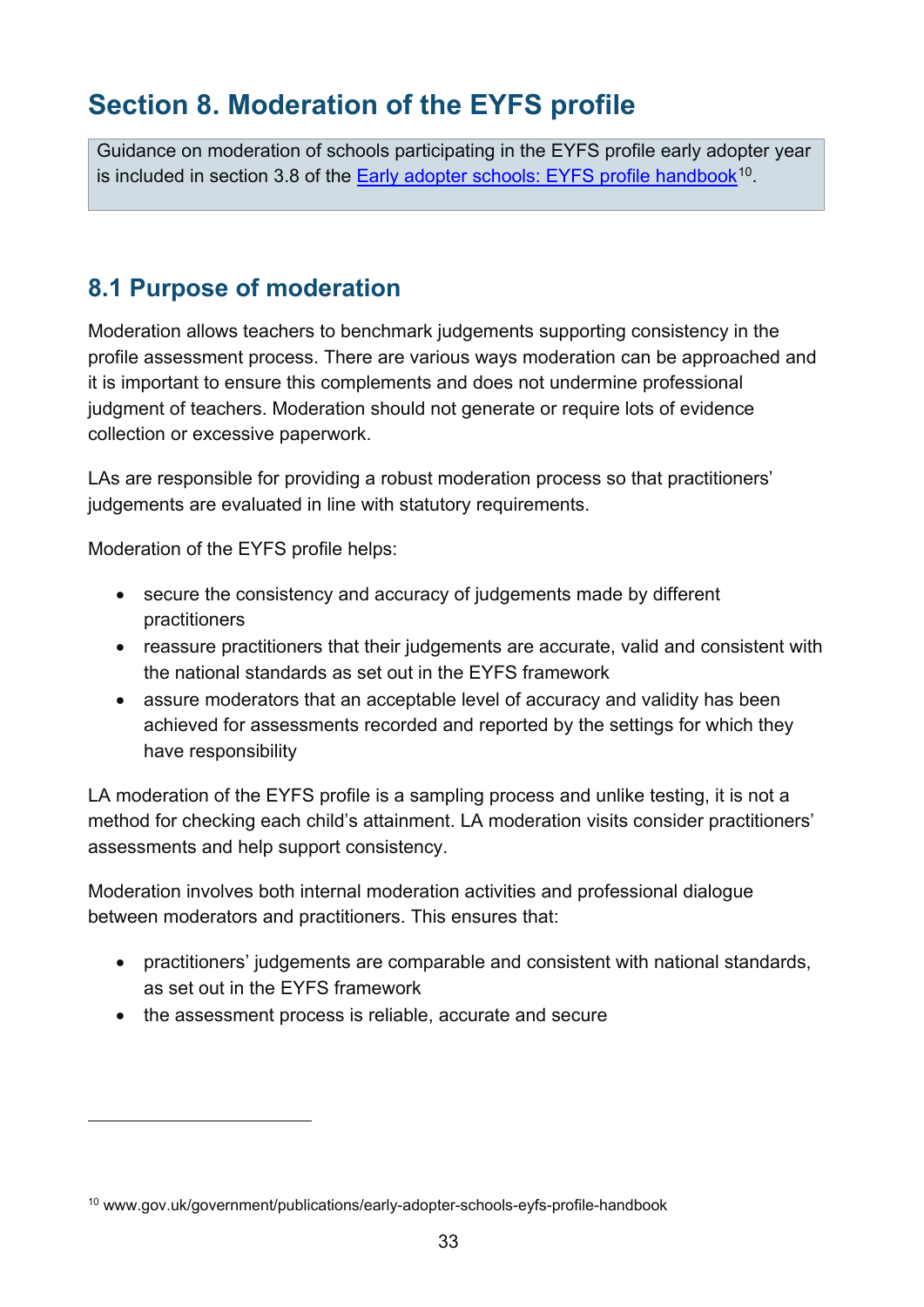## **8.2 Internal moderation**

Moderation of EYFS profile assessments begins within each individual setting. It is supported by LAs or LA-approved agencies through a programme of visits and meetings.

Moderation should be a collaborative process with colleagues and undertaken throughout the year. This supports the quality assurance of TA judgements and provides a valuable opportunity for professional development.

Within each setting, practitioners can informally agree assessment judgements with others, for example discussing an observation about a child's development with a year 1 teacher.

Staff meetings or training days can be an opportunity for more formal agreement processes. For example, practitioners could discuss planned observations or the development of a group of children in relation to one of the ELGs. The focus for planned work should be clear and manageable. LA external moderators may support this work during visits or meetings.

## **8.3 Inter-school moderation**

It is important for practitioners to build a shared understanding of the ELGs and the EYFS statutory framework. They should have opportunities to discuss their assessment of children's attainment with colleagues against the EYFS framework.

Settings should work together so that practitioners can share experiences and develop their assessment skills. Outcomes of discussions could be recorded and referenced during moderation visits.

## **8.4 Local authority moderation**

LA moderation moderation is a collaborative process between LA moderators and the setting. Practitioners should consider moderation processes a positive part of their professional development. It offers the opportunity to discuss judgements on children's development against the requirements of the EYFS profile.

Statutory LA moderation helps settings quality assure their judgements. It is used to confirm that EYFS profile judgements are accurate and consistent with national standards, as stated in The Early Years Foundation Stage (Learning and Development Requirements) Order 200711.

<sup>11</sup> www.legislation.gov.uk/uksi/2007/1772/contents/made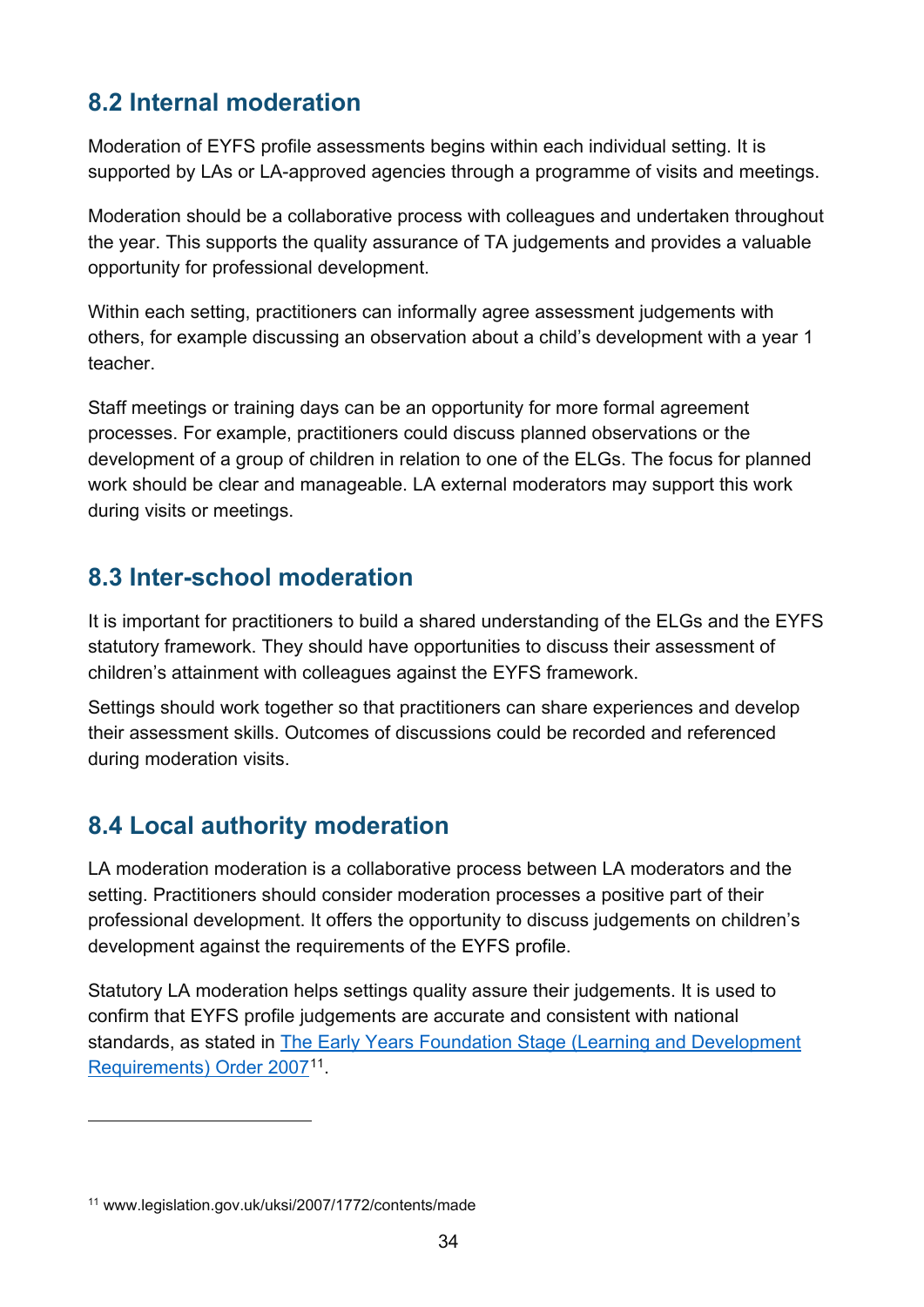Anyone responsible for EYFS profile assessments in a setting or LA must comply with the following guidance to ensure that the LA moderation process results in valid and accurate judgements. It should be used alongside the EYFS Assessment and Reporting Arrangements (ARA).

In 2020/21, LAs should aim to moderate at least 25% of the providers not taking part in the EYFS reforms early adopter year. To avoid placing unnecessary burdens on providers by moderating them in consecutive years, LAs should consider when the provider's EYFS profile assessment was last moderated and whether there are any concerns that should prompt another moderation visit. This may mean that there are fewer providers for the LA to select from, potentially resulting in a ratio of less than 25%.

#### **Local agreements**

External moderation arrangements that are communicated to settings by LAs and that lie outside the statutory arrangements are by local agreement only and must be clearly stated as non-statutory. Local agreements are in addition to, and do not replace, statutory guidance.

Local agreements should be drawn up in consultation with, and with the agreement of, all stakeholders and revised annually. A local agreement should be signed by both LA and setting. Settings do not have to sign a local agreement and can instead ask the LA to follow the statutory moderation arrangements. All settings with a local agreement should have a written copy. Local moderation agreements should be collaborative, support professional judgement of practitioners and teachers and not create undue burdens such as excessive evidence collection.

## **8.5 Process**

#### **Carrying out moderation activity**

LAs must inform settings by the end of the spring term that they are to receive an EYFS profile moderation visit. These settings will need to complete interim judgements against all the ELGs at the beginning of May for children in the final year of the EYFS. Individual settings can be added to the LA sample after this date, if particular issues arise.

LAs should not ask settings for children's data in advance of an external moderation visit.

In the majority of cases, STA would expect only one LA external moderator per visit. However, if the setting has a large cohort, or the LA external moderator is being quality assured, or if the visit forms part of moderator induction, there may be additional LA external moderators conducting the visit. The setting must be made aware of this in advance of the visit. LAs must give at least 2 working days' notice of an external moderation visit and let the school know who will be attending. No visit should involve any teachers or staff working outside of normal hours.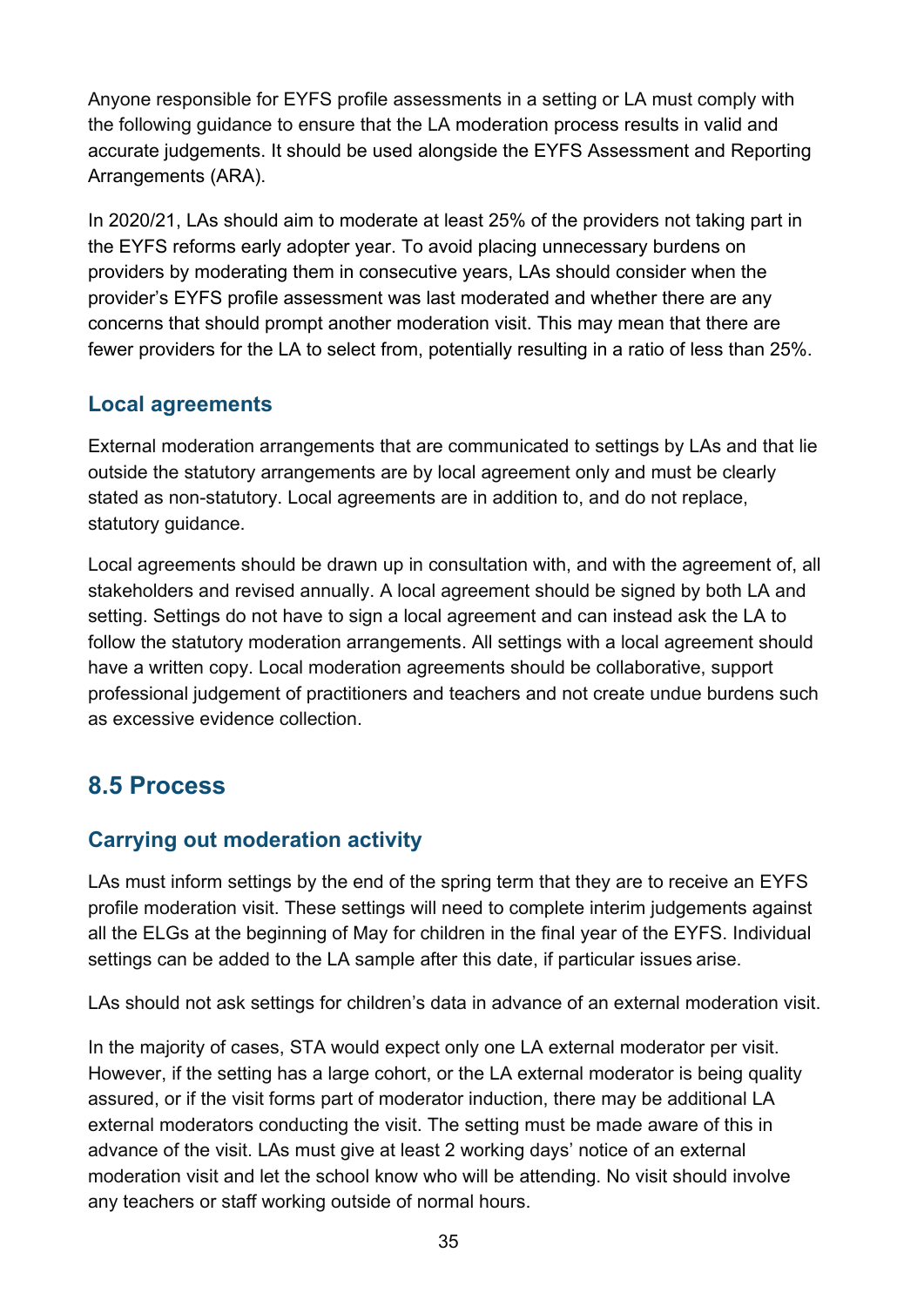#### **The moderation sample**

Moderators must review a sample of completed EYFS profiles. In single-form entry schools, LAs will moderate 17 ELGs from one practitioner. The moderator selects 5 complete profiles across the range of attainment. These will form the basis of the moderation dialogue. They should ask to see profiles for 5 children whose development outcomes have been assessed as being in different bands of 'emerging', 'expected' and 'exceeding'

In a multi-form entry school, LAs should ensure that all 17 ELGs are moderated. They should consider at least one judgement at each of the 3 outcome levels from each practitioner within the sample, if each practitioner has judgements in each of the 3 levels.

They must establish whether practitioners have made an accurate judgement based on correct understanding of:

- what constitutes an appropriate outcome
- the thresholds between the outcomes

To confirm that a practitioner's judgement about a child's outcome is accurate, LA external moderators must hold a professional discussion with each EYFS practitioner and consider supporting information available.

LAs may refer to the EYFS exemplification materials if guidance is required when undertaking an external moderation visit.

There may be some overlap to confirm accuracy of judgements, for example ELG 02: Understanding may be scrutinised at 'expected' in one class and 'exceeding' in another.

Where some practitioners are released for only parts of the moderation visit, it may be helpful for one member of staff to be present for the whole of the visit.

If the LA moderator is not confident in a practitioner's judgements, they may increase the sample of completed profiles they look at. LA moderators must make sure they see enough profiles to be confident about the practitioner's accuracy. Following this, if the lack of evidence to support practitioner judgements is systemic, LA moderators must report this to STA as maladministration by contacting the national curriculum assessments helpline on 0300 303 3013.

## **8.6 In advance of a moderation visit**

The best way for a setting to prepare for an external moderation visit is to have robust internal assessment processes, based on practitioners' knowledge of the children, understanding of the EYFS profile and collaboration with other settings.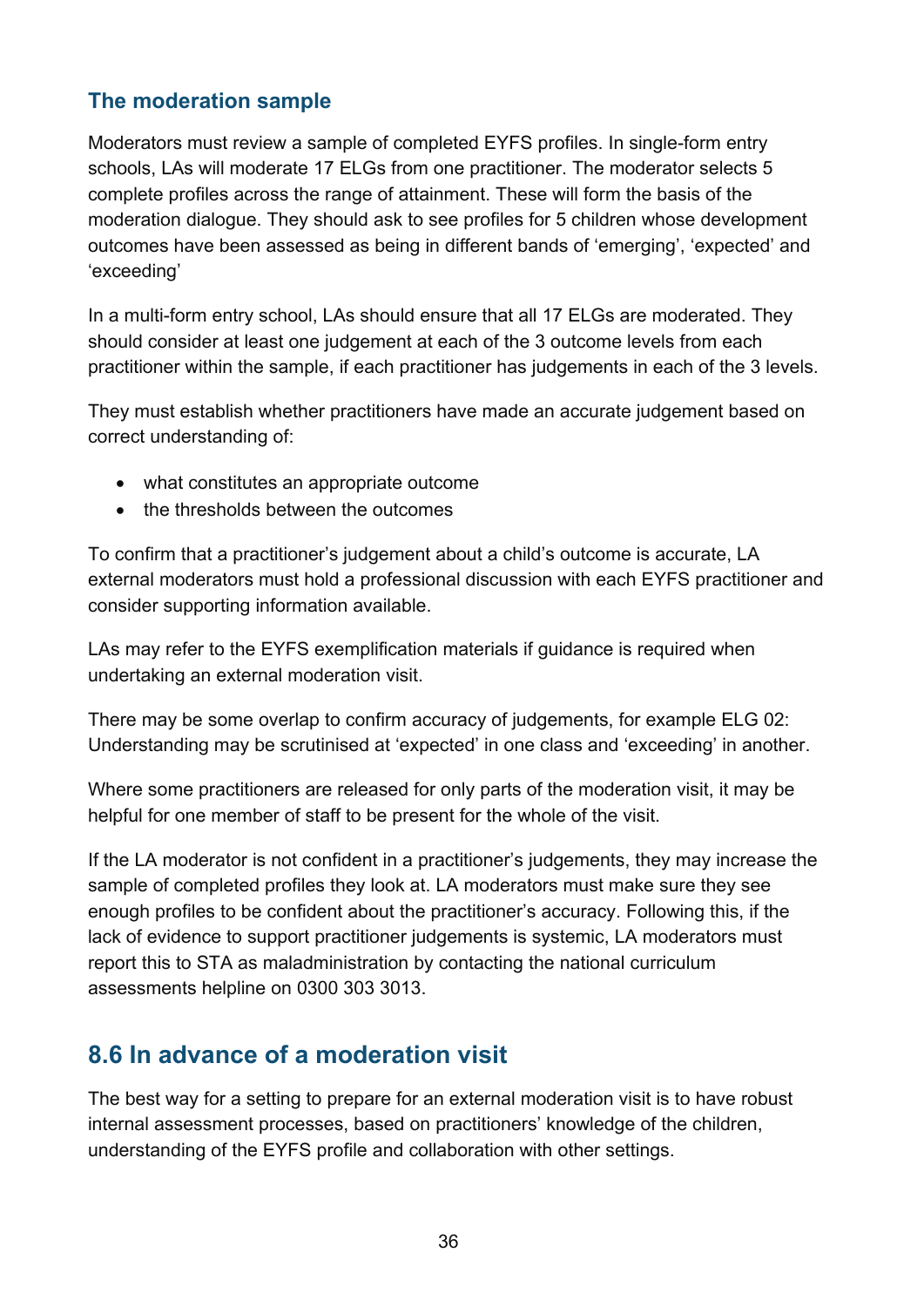Evidence of child development should be derived from normal classroom practice across the curriculum, meaning that evidence does not need to be created specifically for the purpose of moderation. LAs must not dictate what settings' evidence should look like or how it is presented for an external moderation visit.

LAs must:

- confirm arrangements to settings regarding the process, timings and location (if held at a venue other than the setting)
- ensure visits take place during school hours
- ensure that where external moderation takes place at a venue other than the setting, all statutory requirements for a setting visit are in place
- choose how many LA external moderators are appropriate for each visit, depending on the size of cohort, quality assurance, training processes and resources available and in line with the guidance in this document
- clearly communicate with the setting the number of LA external moderators that will be attending, who they are, and their role in the external moderation process (the setting must be aware of this at least 2 school days in advance of the meeting)
- ensure that any additional LA arrangements are communicated as non-statutory, in the form of a written local agreement
- ensure that the setting is aware of the LA appeals process

Settings must ensure that:

- EYFS profile judgements are available at external moderation, and that these have been subjected to internal moderation prior to an LA external moderation visit
- practitioners are able to discuss their judgements with moderators
- proportionate evidence drawn from learning activities, not created for moderation, is available to demonstrate children's development across the ELGs

## **8.7 The professional discussion**

External moderation focuses on a professional dialogue between moderators and practitioners. It involves a suitably experienced and trained moderator, who is external and independent to the setting, quality assuring practitioners' judgements.

Professional discussion between the EYFS practitioner and external moderator allows the practitioner to articulate their understanding of the EYFS profile and talk through their judgements using proportionate evidence to support their decision.It should provide a shared understanding of how judgements have been reached. Information concerning the characteristics of effective learning is an integral part of the moderation dialogue.

LA external moderators will seek to confirm that: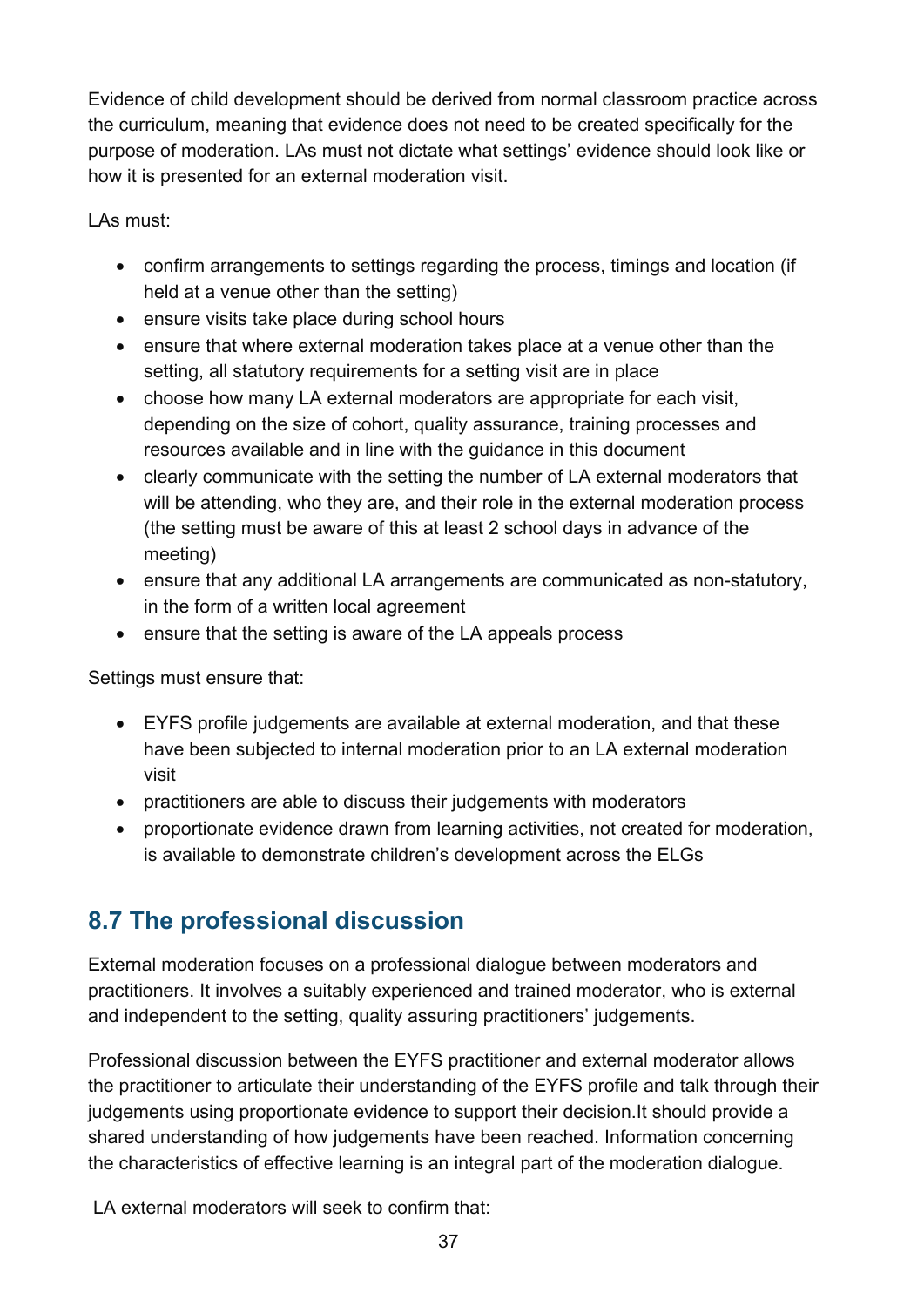- practitioners' judgements are consistent with national standards
- practitioners' assessments of children's attainment are reliable, accurate and secure

LA external moderators may judge that assessments are not in line with the exemplified standards. If so, they can require the provider to:

- arrange for the practitioner to take part in further training or moderation activities
- reconsider their assessments as advised by the LA external moderator

The EYFS ARA gives specific guidance about moderation measurements, including requirements for academies.

## **8.8 During a moderation visit**

LA external moderators must:

- ensure that all individuals present at the external moderation visit are aware of each other's roles and responsibilities, especially when more than one LA external moderator is present
- ensure visits take place at an agreed time within the setting day, with practitioners released for parts of the duration of the visit as appropriate
- ensure that practitioners are familiar with STA guidance materials and moderators reference these where relevant during the moderation visit
- select 5 complete profiles across the range of attainment ('emerging', 'expected' and 'exceeding', where available) from the list of the EYFS profile interim outcomes provided by the practitioner to form the basis of the moderation dialogue
- ensure that the judgements moderated cover all 17 ELGs including judgements from all 3 attainment bands for each class, adjusting the size of the sample as appropriate to ensure that this can be achieved (for a single-form entry setting, the initial sample size is 5 pupils)
- ensure that within the constraints of the range of outcomes available, practitioner judgements for all 17 ELGs are moderated (the moderator is unlikely to scrutinise all 17 ELGs for all children in the sample, but will ensure that judgements are moderated from each of the 3 outcome bands – 'emerging', 'expected' and 'exceeding')
- hold a professional discussion with each EYFS practitioner to understand how the judgements have been reached
- establish whether practitioners' judgements are in line with national standards for each ELG
- ensure contributions from parents and the child are actively sought by practitioners and are used to inform the judgements made for the EYFS profile
- establish the accuracy and consistency of practitioner judgements by scrutinising evidence, the majority of which will come from the practitioner's knowledge of the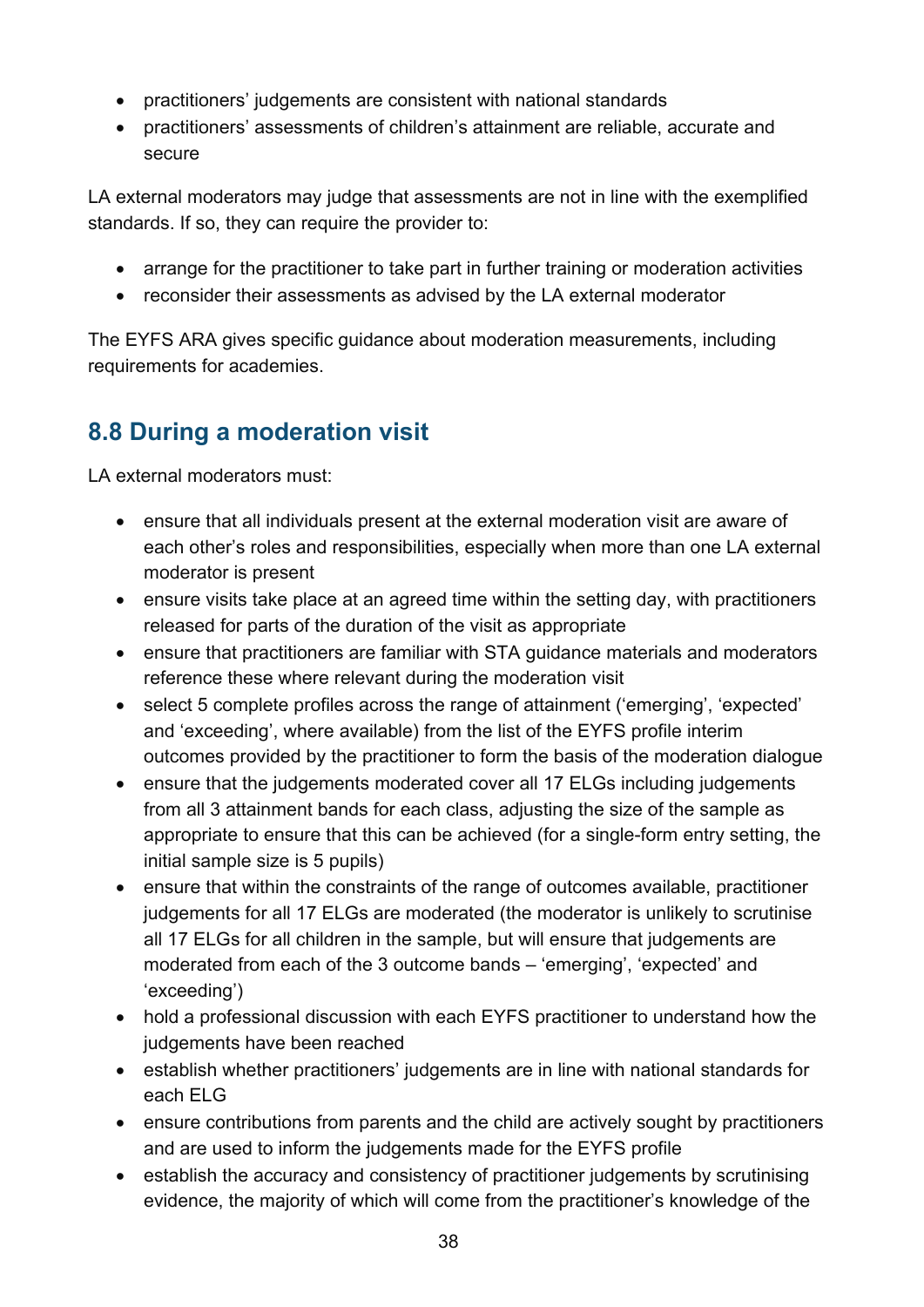child and observations of the child's self-initiated activities (moderators must not scrutinise recorded evidence without the practitioner present)

- ensure that all practitioners in multi-form entry schools participate in the moderation dialogue
- consider outcomes of internal and cross-setting moderation within the moderation dialogue
- establish how settings develop and use internal moderation processes
- consider expanding the sample if there is concern about the accuracy of a judgement and evidence is not available to provide reassurance (in certain cases, the sample may be expanded to include the whole cohort)
- ensure that they directly refer to the LA's appeals process if any judgements have been amended

LAs may refer to the EYFS exemplification materials if guidance is required when reviewing evidence.

Settings must:

- ensure that the LA external moderators have a quiet area to conduct the external moderation visit
- ensure that EYFS practitioners are released for all, or part of, the visit for a professional discussion on the judgements
- ensure practitioners are able to engage in professional discussion with moderators and are able to cover each of the ELGs
- meet requests from the LA external moderators for samples of children's day-today classwork or any other evidence reasonably required if that evidence is available

## **Moderating children in the 'emerging' band**

Where a practitioner's judgements are that the child is at an 'emerging' level of development, the moderation dialogue must reference both the description of the expected level of development (the ELG) and the child's previous development continuum. This is so the moderator can evaluate the practitioner's understanding and application of the threshold between an 'emerging' and 'expected' outcome. Evaluation must be applied on an individual ELG basis.

An outcome of 'emerging' may be clear-cut so that only a limited moderation dialogue is needed to establish the accuracy of a best-fit judgement. Alternatively, a child's specific circumstances may mean their development doesn't follow a linear path. Making a bestfit judgement about the child's level of learning and development may be both difficult and of limited meaning.

In these situations, discussion between a moderator and practitioner may be especially helpful. The moderation process should ensure that the characteristics of effective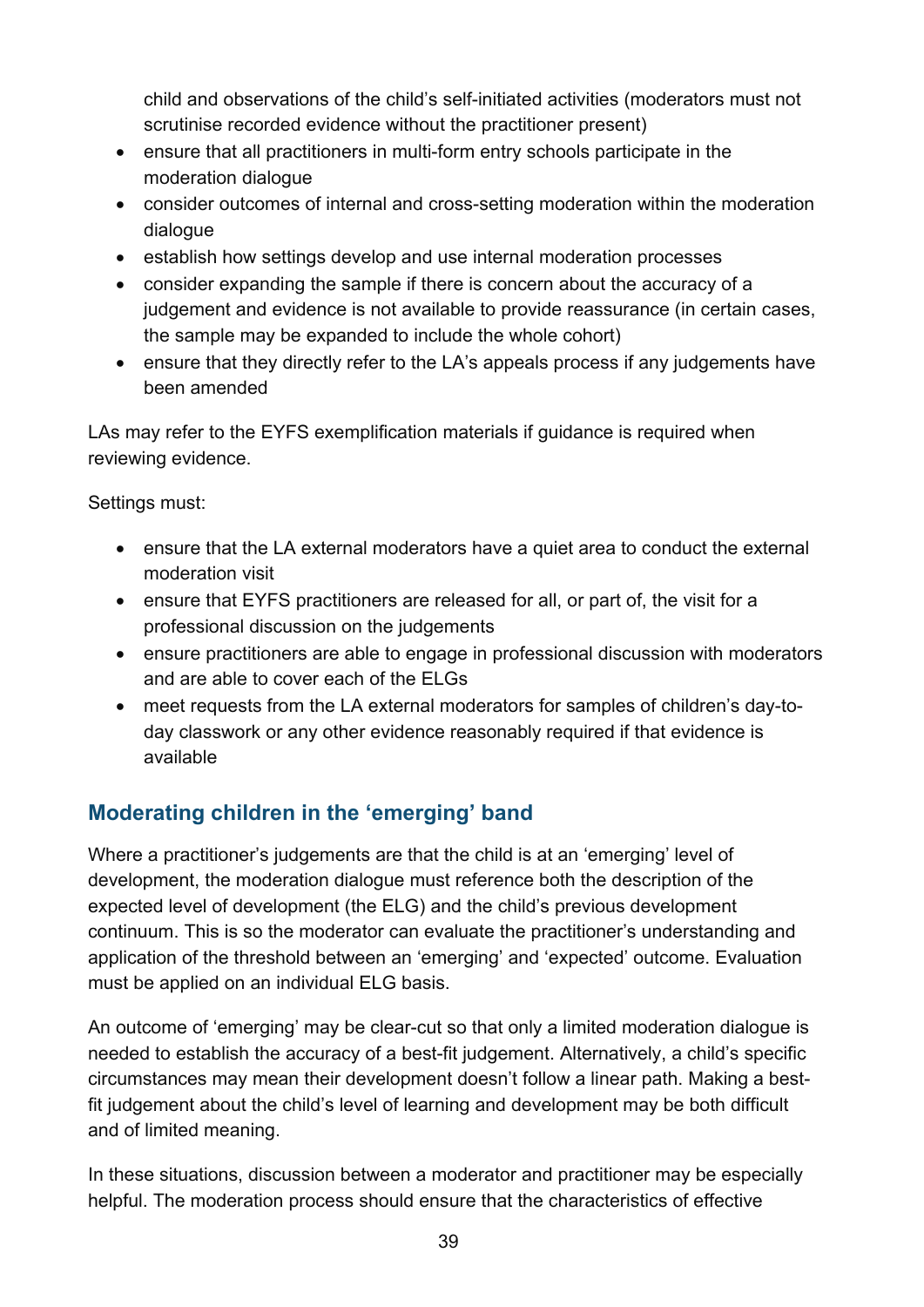learning narrative highlights aspects of the child's learning and development, which may be masked by the 17 ELG outcomes.

#### **Children with special educational needs and disability**

These children will be at the 'expected' or 'exceeding' level of development for some ELGs. However, they will be at an 'emerging' level for ELGs where their specific condition has an impact on their learning and development. Practitioners should provide additional detail to support the child's successful transition to year 1 and enable the year 1 teacher to plan an effective, responsive and appropriate curriculum.

If moderators consider this information within a moderation dialogue, it will strengthen the outcome of moderation. The dialogue should focus on the holistic picture of the child and the professional knowledge of the practitioner. This should also help develop a shared understanding of how the EYFS profile can be used to support successful transition for children with SEND.

#### **Children whose outcomes are all 'emerging'**

There will be children whose outcomes at the end of the EYFS are at the 'emerging' level for all ELGs. It is important that moderation of this pattern of outcomes is also a meaningful process.

#### **Moderating children in the 'exceeding' band**

Where a practitioner's judgements are that the child is at an 'exceeding' level of development, the moderation dialogue must reference the:

- description of the expected level of development (the ELG)
- area of learning 'exceeding' descriptors included in this handbook

The moderation process must be applied on an individual ELG basis, as children may be at an 'exceeding' level for some ELGs but at 'expected' for others.

## **8.9 End of a moderation visit**

LA external moderators must:

- provide formal feedback to the headteacher, manager or a representative of the senior leadership team
- ensure that the setting is aware of the LA appeals process

They must provide the setting with the LA's completed record of the visit, which includes:

• the agreed, validated judgements for all moderated children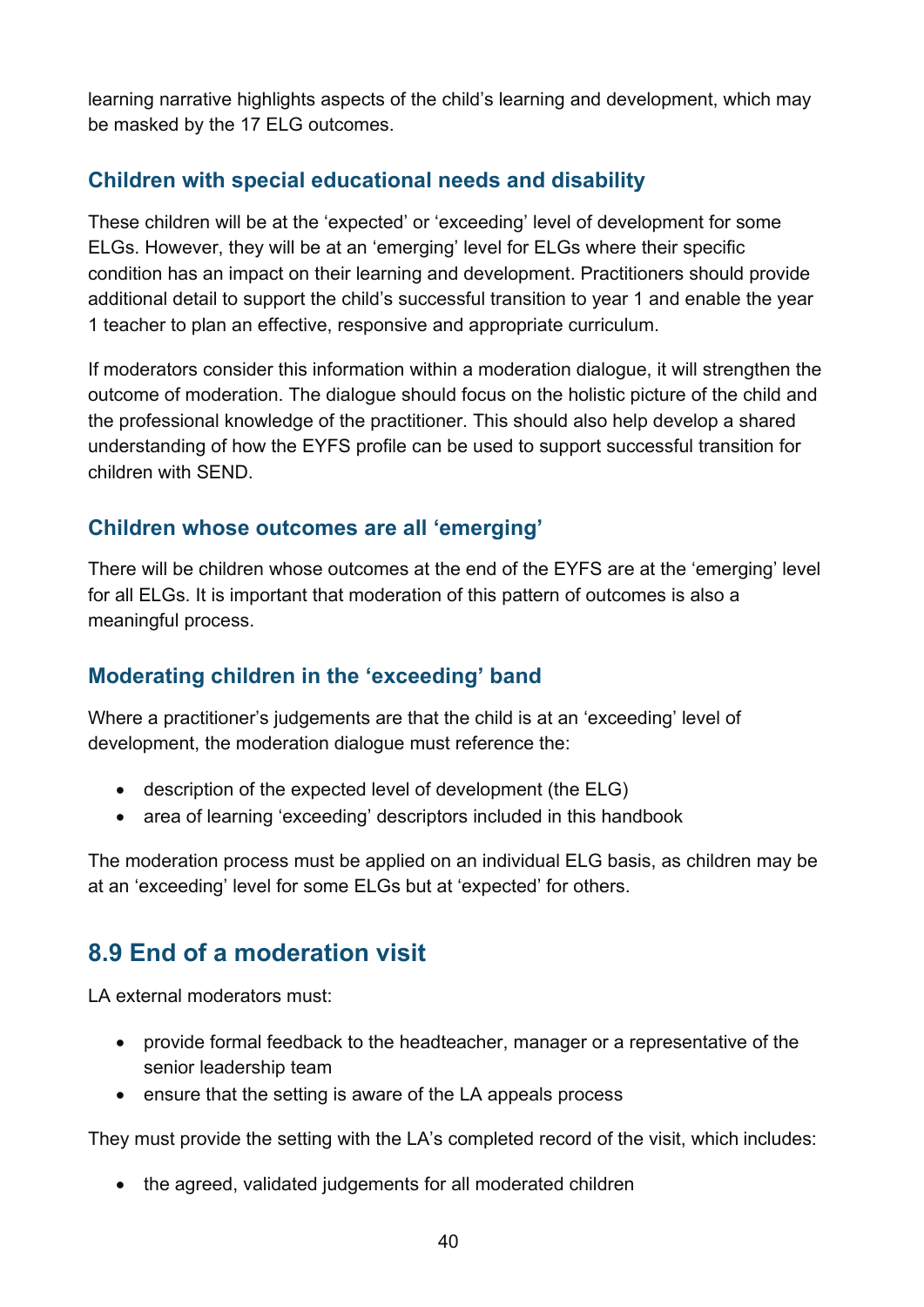• any concerns that require further action by the setting or LA

The record of the visit must be signed by the headteacher or manager (or representative) and the LA external moderator.

At the end of the moderation visit, settings must:

- ensure that the headteacher, manager or representative is available to meet with the LA external moderator to receive formal feedback and to sign the written record of the visit
- ensure that any changes to practitioner judgements as a result of an external moderation visit are accurately reflected in their submitted data

## **8.10 Local authority responsibilities**

LAs should aim to moderate at least 25% of the providers not taking part in the EYFS profile early adopter year (see section 8.4).

Article 4 (1) of The Early Years Foundation Stage (Learning and Development Requirements) Order 2007 requires local authorities to make provision to ensure the accuracy and consistency of the assessments and under 4 (2) have regard to any guidance given by the Secretary of State. The LA's role is to:

- recruit and train moderators with appropriate experience of the EYFS and the ELGs to secure consistent standards in assessment judgements
- regularly visit all providers as part of a cycle of moderation visits
- moderate EYFS profile assessment judgements
- notify providers about whether they are carrying out the EYFS profile assessment in accordance with requirements

LAs must:

- be accountable to STA (on behalf of the Secretary of State for Education) for delivery of their statutory duties in relation to external moderation of the EYFS profile
- have a named accountable LA officer who is strategically responsible for planning, implementing and quality assuring external moderation of the EYFS profile
- provide STA with the contact details for the accountable officer and external moderation manager and make sure STA is updated with any changes (if the roles are held by the same individual, details of a senior LA manager or director must be provided to STA)
- have a full internal plan that details how the LA will deliver its statutory duties for external moderation of the EYFS profile (the plan must address any concerns that arose from the 2019 external moderation process –
- base their sample of settings for external moderation on their local intelligence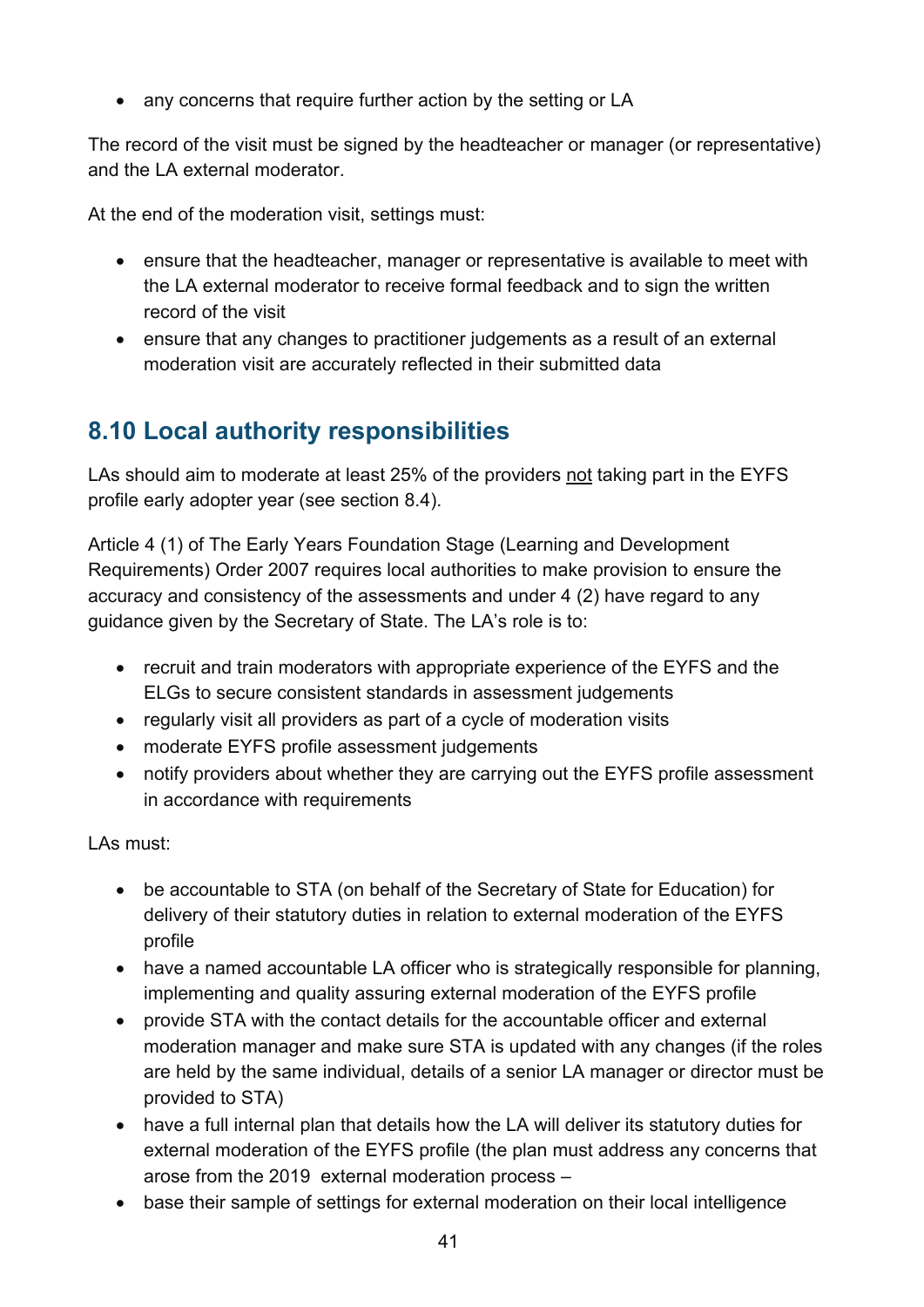- communicate details of the moderation process to all relevant stakeholders
- have a specific appeals procedure in relation to the moderation of EYFS profile judgements
- maintain an accurate record of external moderation visits, including the reasons for each visit

The LA should plan an annual programme to ensure that its statutory duty in relation to the moderation of the EYFS profile judgements is met.

If LA moderators choose to use a moderation model that is not reliant on moderation visits, they must be able to demonstrate that all the statutory elements of the moderation visit are protected. Any deviation, which does not have regard to our guidance, will be deemed as not meeting statutory requirements.

All 17 ELGs are moderated annually. Moderation should not focus on a specific area of learning or set of ELGs at the expense of others. By the end of the spring term, LAs must inform the providers selected that they will receive a visit, giving settings at least 2 schools days' notice of an external moderation visit, and letting the setting know who will be attending. Providers must be notified of whether the EYFS profile assessment is being carried out in accordance with requirements. Visits will take place in the summer term 2021.

All practitioners responsible for the completion of the EYFS profile who are not receiving a moderation visit should take part in training.

In addition to planned visits to all settings on a 4-year cycle, moderation visits or support may be triggered by:

- the presence of newly qualified teachers and practitioners new to the EYFS
- requests from the headteacher or manager
- a new senior leadership team
- Ofsted concern
- settings with an EYFS cohort for the first time
- concerns identified by the school improvement partner or LA personnel
- data anomalies
- unusual patterns of attainment
- the date and/or outcome of last external moderation visit
- non-attendance at training events
- concern relating to the 2018/19 assessment cycle, including maladministration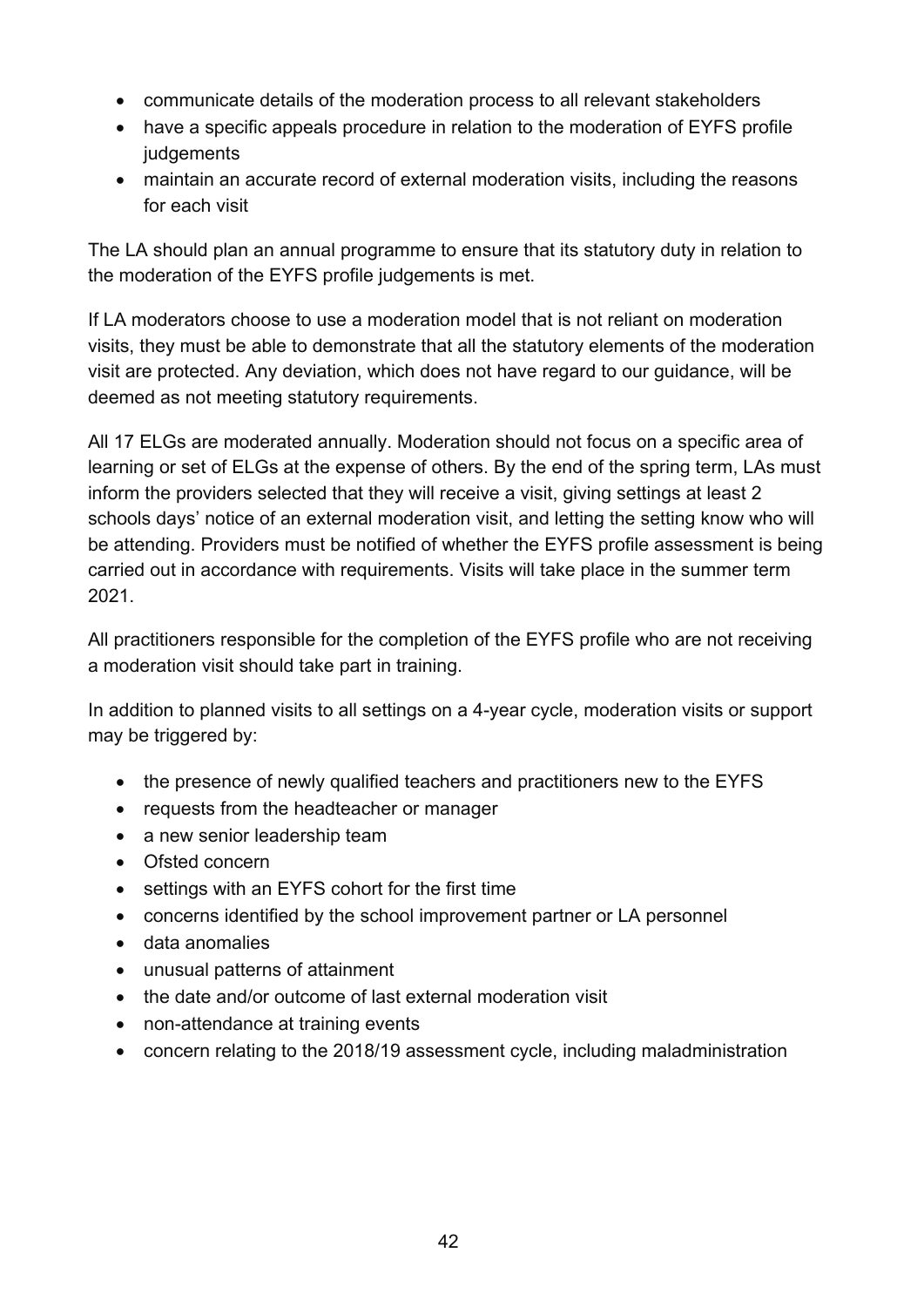## **8.11 Recruitment of local authority moderators**

In order to carry out its statutory role the LA external moderation team must have a thorough understanding and experience of the principles and practice of the EYFS profile and appropriate experience of the EYFS.

LAs must recruit an external moderation team with appropriate and recent experience of early years. They must also train and quality assure LA external moderators so that external moderation is delivered consistently and accurately against the EYFS profile, throughout the external moderation window.

LAs must ensure:

- the moderation team includes personnel with appropriate and recent EYFS experience
- moderators are recruited who have the appropriate skills and capabilities to carry out their role
- moderators are trained and participate regularly in LA moderation activities, using the EYFS framework to ensure consistency of national standards, which may include STA's exemplification materials
- there is an effective process for the recruitment of new moderators as appropriate
- moderators new to the role undertake a suitable induction process
- as part of their induction, newly appointed moderators have access to a mentor and opportunities to shadow a more experienced colleague
- their external moderators do not visit settings where they have a potential or perceived conflict of interest

All LA external moderators must be able to:

- systematically review evidence against the EYFS profile and adhere to STA guidance
- manage a professional discussion with teachers about children's development, and profile judements
- where appropriate, discuss and explain why a setting's judgements cannot be validated
- provide accurate written and verbal feedback to practitioners and the headteacher or setting manager

LA moderators must have regard for moderation guidance produced by STA and exercise their powers and duties according to the guidance. This can be found in the 'Moderation' section of the EYFS ARA.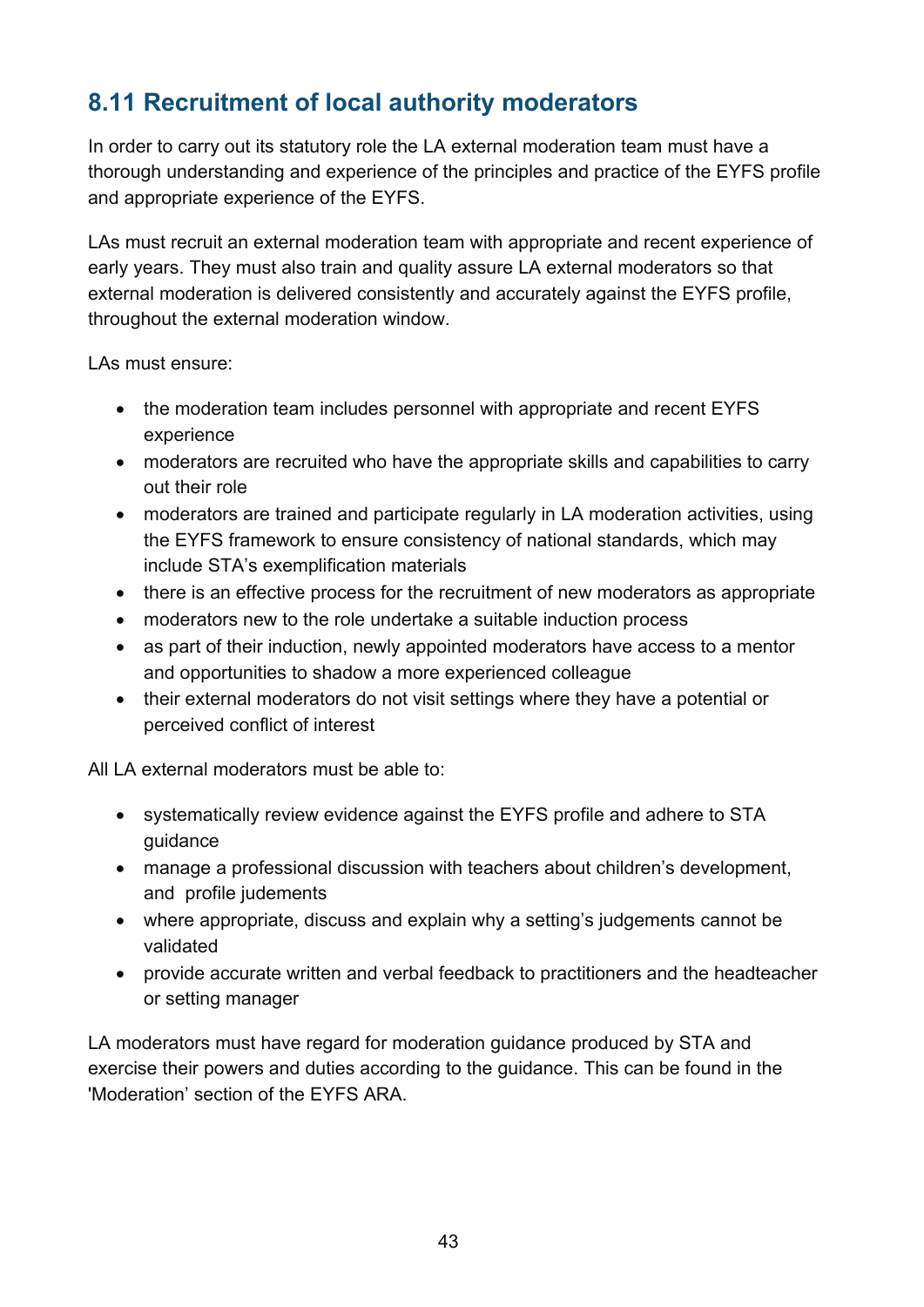## **8.12 Appeals**

LAs must have a specific appeals procedure in relation to the moderation of EYFS profile judgements, which after escalation within the LA includes a second external moderation visit or review by a different LA.

LAs must:

- make schools aware of the LA's appeals process prior to, and at the end of the visit
- ensure that LA external moderators directly refer to the LA's appeals process during the external moderation visit, if any judgements have been amended
- include details of an independent review by the LA and arrangements for a different LA to conduct either a second external moderation visit, or a review of evidence in their appeals process

Settings must provide evidence, which can include a practitioner describing their knowledge of the child, to the LA to support any appeal claim before it is processed. The evidence can only be based on that seen by the external moderator during the LA external moderation visit.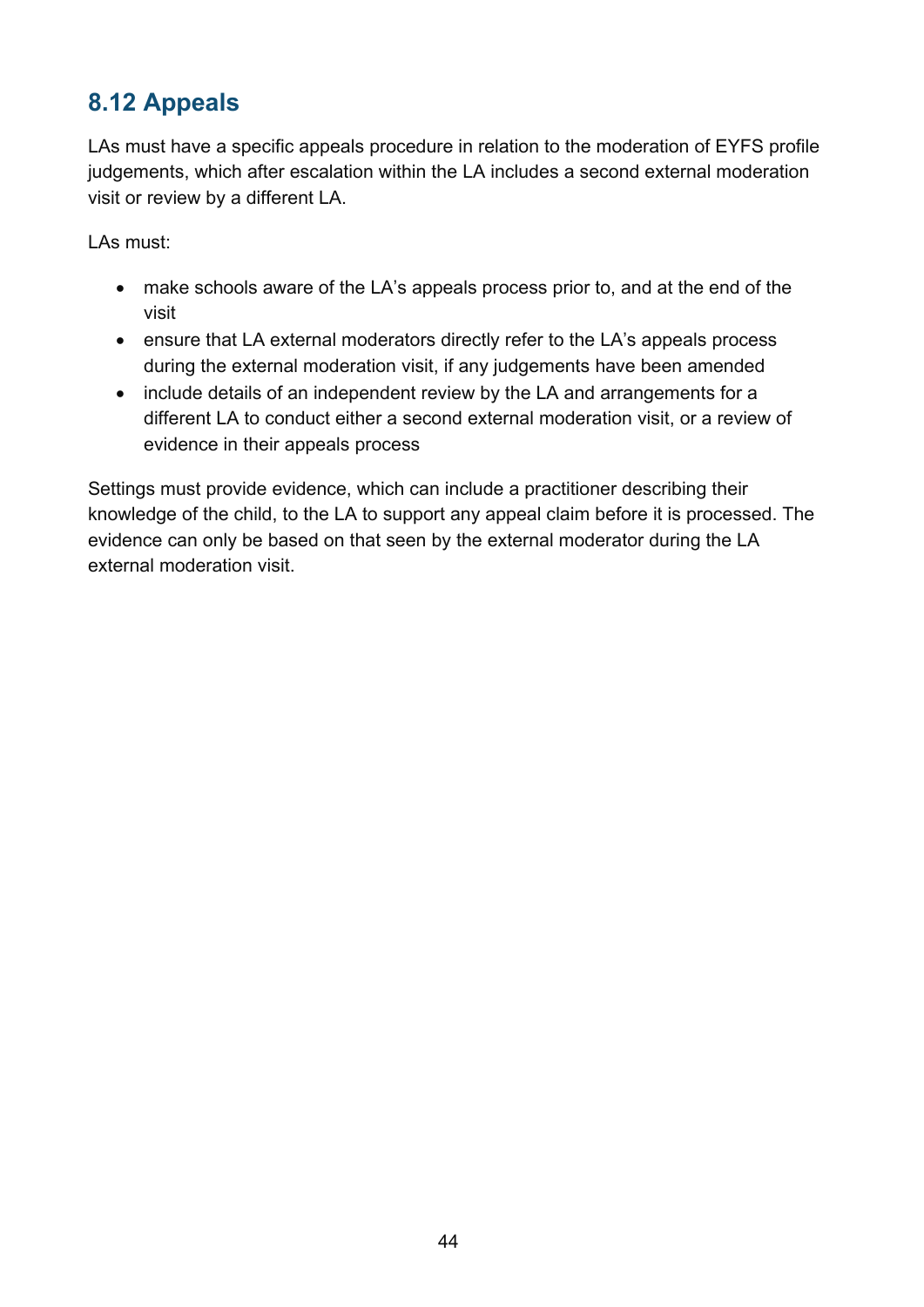# **Section 9. Quality assurance of EYFS profile data**

## **9.1 Overview**

Settings and LAs must have quality assurance processes in place to ensure that the data submitted for each child is an accurate reflection of their development.

The EYFS profile is a statutory data collection. Each child's records are combined at setting, LA, and national level to produce a dataset that has national statistics status and informs a range of processes.

Practitioners, school managers, setting leaders and LAs are responsible for ensuring the quality, accuracy and reliability of data arising from EYFS profile assessment. They must ensure that data accurately reflects the development of each individual child.

EYFS profile data must be sufficiently reliable and accurate to meet the purposes described in this handbook. Quality assurance activities are in place to check this is the case.

These include:

- teachers and practitioners meeting within a school and between schools or settings, to develop a consistent understanding of ELGs
- external moderation visits organised by an LA
- LAs carrying out a quality assurance review of settings' data after it has been submitted

Quality assurance of EYFS profile data ensures that:

- the pattern of outcomes for an individual child makes sense in relation to wider knowledge of children's learning and development
- the resulting data is an accurate record of practitioner judgements

## **9.2 Pattern of outcomes for an individual child**

LAs are responsible for providing a robust moderation process, which evaluates practitioners' judgements in line with statutory requirements. This process includes LA moderators considering the pattern of attainment for a sample of children during a moderation visit.

It is important that settings carry out a 'sense check' of outcomes for all children for whom they have made EYFS profile judgements. This helps to make sure parents and year 1 teachers are given an accurate picture of children's learning and development.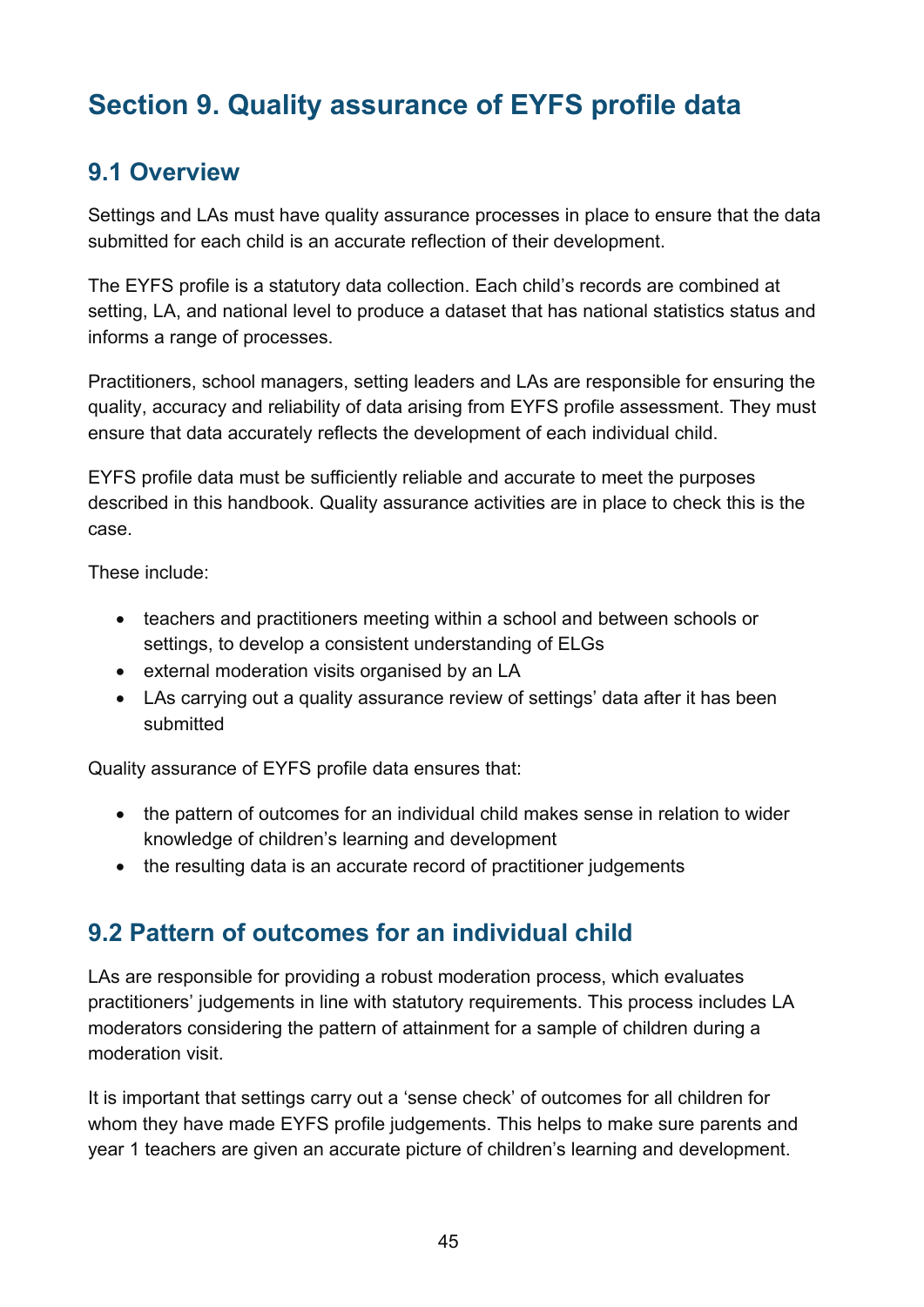Consideration of any EYFS profile outcome must include:

- the judgements made against the ELG statement of the level of development expected at the end of the EYFS
- the narrative record of the child's characteristics of effective learning

Practitioners should use the information in the narrative to put patterns of EYFS profile outcomes into context and evaluate the accuracy of outcomes.

Any exploration of patterns of outcomes should take into account the contextual information for individual children that underpins accurate assessment. For example, practitioners should remember that children with specific educational needs and development may be assessed in relation to their ability to communicate without the need for speech.

LAs can use the statements set out in section 9.6 to support level-setting quality assurance processes.

## **9.3 Schools' and settings' responsibilities**

#### **Headteachers and managers**

Headteachers or managers are responsible for submitting accurate, reliable and high quality EYFS profile data to their LA. To achieve this, headteachers or managers need to make sure that:

- staff understand their setting's systems for recording children's profile outcomes and submitting data to their LA
- practitioners clearly record EYFS profile information
- staff responsible for data collection and submission understand the nature of EYFS profile data
- data is transcribed from their setting's records to electronic records accurately
- entered data is checked against what was originally provided by the practitioner
- information that accompanies EYFS profile data is accurate, for example postcode and unique pupil number
- headteachers or managers themselves check and sign off data before it is submitted to their LA

Headteachers or managers should also be involved in quality assurance processes before data is submitted to their LA. They should make sure their staff have enough time for resolving queries.

Headteachers or managers should only sign off item level data, and permit onward transmission to their LA, once they have checked that the data is: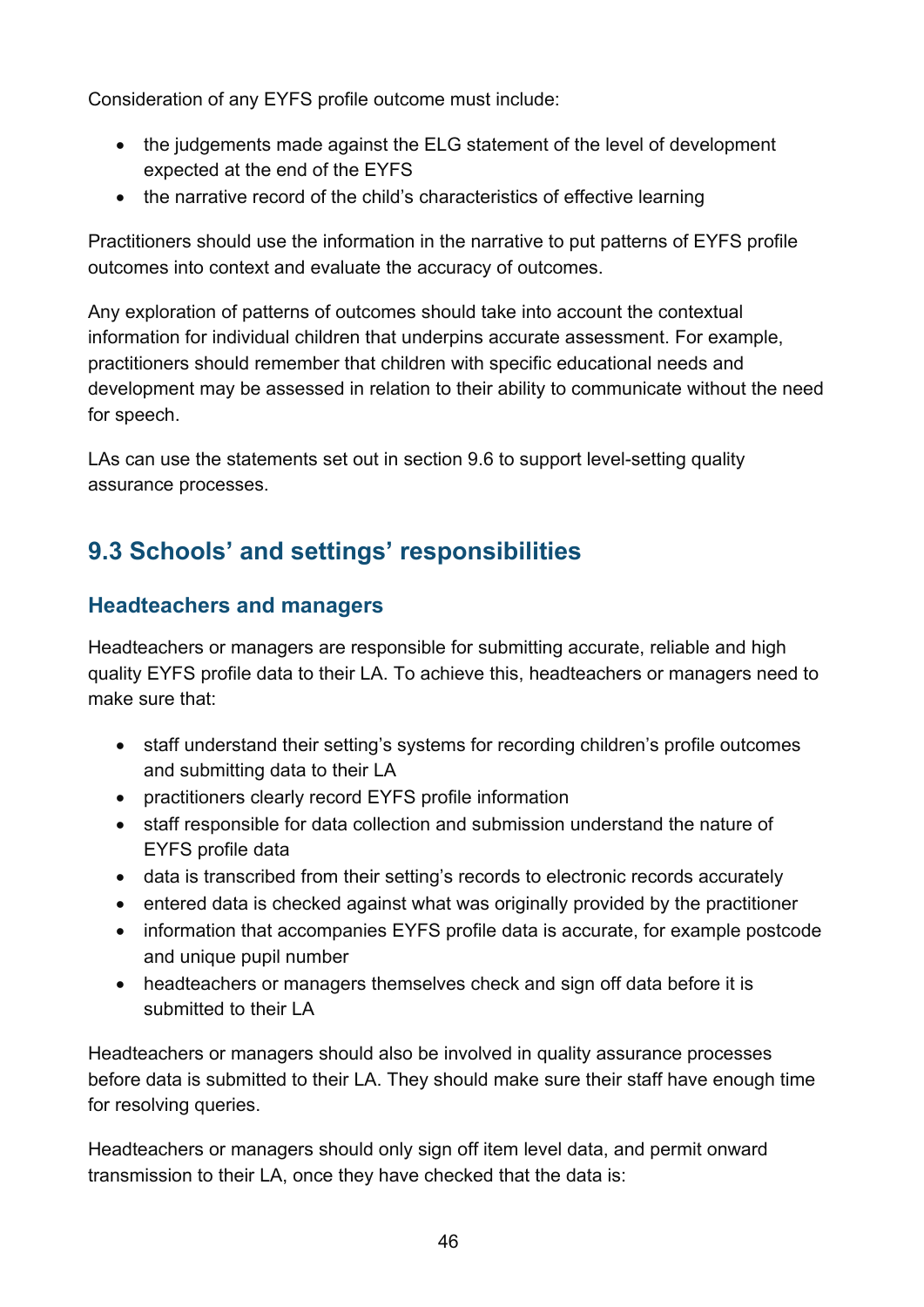- free of errors
- an accurate reflection of the attainment of the cohort

Headteachers or managers are also responsible for resolving any queries their LA may have as a result of their processes.

#### **Practitioners and year 1 teachers**

Practitioners have a central role in ensuring judgements are reliable and accurate. They need to be familiar with the ELGs and the statutory EYFS framework in order to apply them consistently.

Practitioners and year 1 teachers should work together to build a consistent, shared understanding of what the ELGs mean via internal moderation activities. Practitioners in groups of schools may also wish to work together in this way.

It is particularly important that year 1 teachers understand the EYFS profile, so they can make effective use of it to inform their teaching. Year 1 teachers should be encouraged to be moderators.

## **9.4 Local authority responsibilities**

#### **Data collection**

The data collection, entry and submission processes should be planned in advance. LAs should give clear information to settings so that they understand how data should be formatted.

#### **Quality assurance of data**

LAs should implement an effective process to scrutinise the validity and accuracy of EYFS profile data prior to submission to DfE. The dataset should be checked by the moderation manager and LA data professionals at a level of detail that enables anomalies to be identified and highlighted to settings for review and amendment (where necessary). Each team's focus may be different, but best practice involves combined processes with shared responsibility.

Effective quality assurance rests on LAs' knowledge both of EYFS profile assessment and of the schools and settings that are returning data. LA quality assurance activity could include a 'first cut' data analysis followed by feedback to the setting. This can help a setting's internal evaluation and transition processes.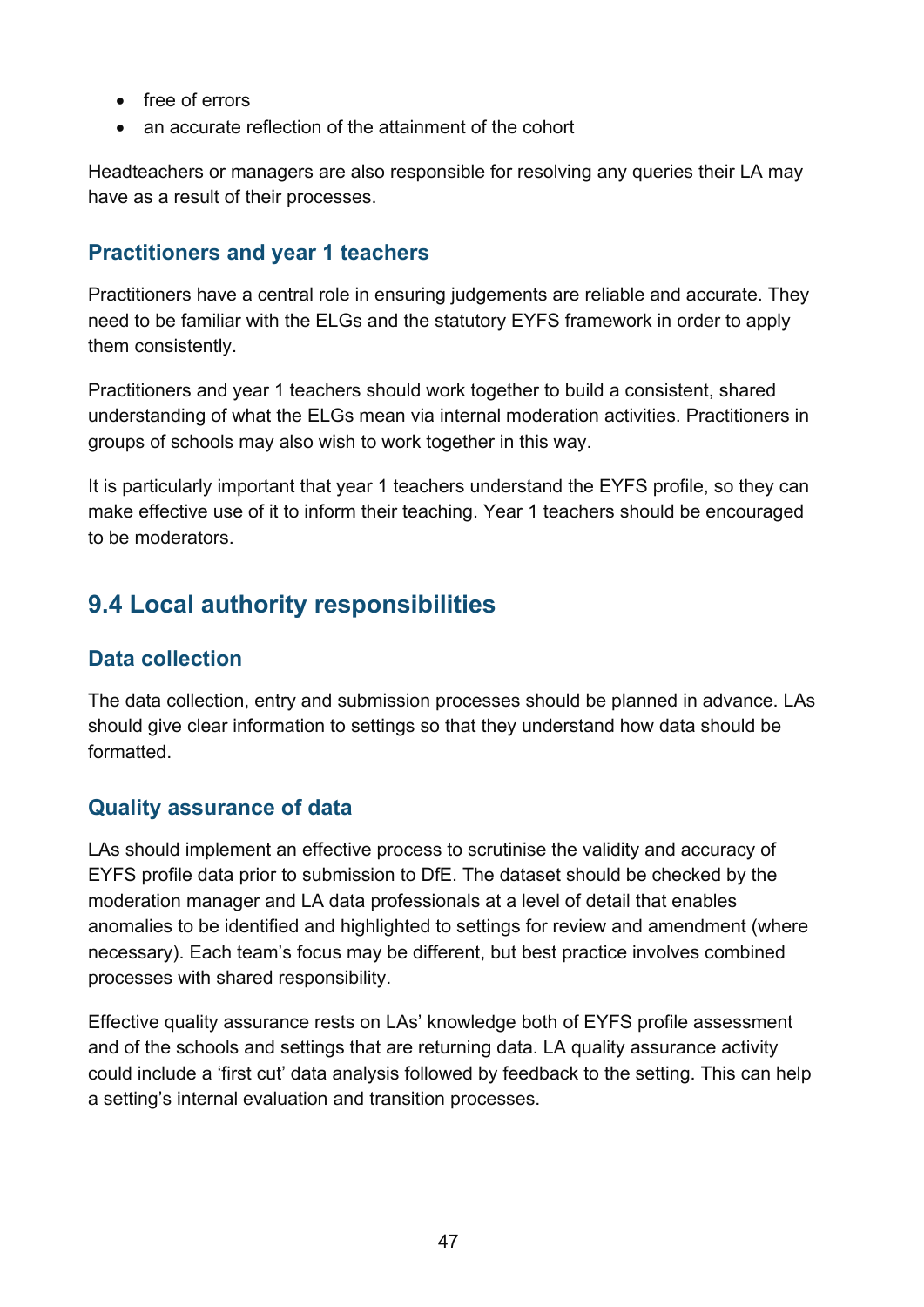LAs should explain their quality assurance processes to settings early in the data collection cycle. This will ensure timescales and expectations are well established, and appropriate activity planned at setting and LA level. Timelines should allow time for:

- scrutiny of data by LA data and moderation teams
- queries to be raised with settings and resolved
- settings to amend submitted data, if required

If LAs find potential inconsistencies in a setting's dataset, they must ensure headteachers or managers have enough time to discuss this with their staff and provide an appropriate response. If settings need to change their data this must be completed before the end of the summer term. Moderation managers must co-ordinate with their data teams so that the final submission to DfE only contains correctly amended data.

LAs can use the following questions to check the accuracy of their EYFS profile dataset before they submit it to DfE. These questions are designed to prompt conversation, rather than rules that data must obey.

- Does the setting's data reflect the LA's knowledge of the cohort or outcomes of moderation?
- Is there a difference in data between classes where there is multi-form entry?
- Is the setting's data significantly or unexpectedly adrift from LA data?
- Are there patterns of outcomes that are unexpected in terms of what is known about children's learning and development in general?
- Are trends from year to year unexpected?

LAs should submit data to DfE using the COLLECT data collection system. DfE will give instructions on how to do this before the national data collection takes place. Data must pass a range of validation checks in order to be accepted by DfE.

After data validation has taken place, LA moderation managers should check that their local dataset presents an accurate picture of children's learning and development at the end of the EYFS. LAs could do this by looking at a further sample of outcomes, or cross checking outcomes against those anticipated as a result of moderation. The nature of any sampling should be shared with settings prior to data collection.

## **9.5 Data submission**

LAs are required to collect EYFS profile data. This collection (and subsequent return to DfE where required) should be carried out in line with the assessment and reporting arrangements.

All EYFS providers must have an appropriate system to record and submit EYFS profile data.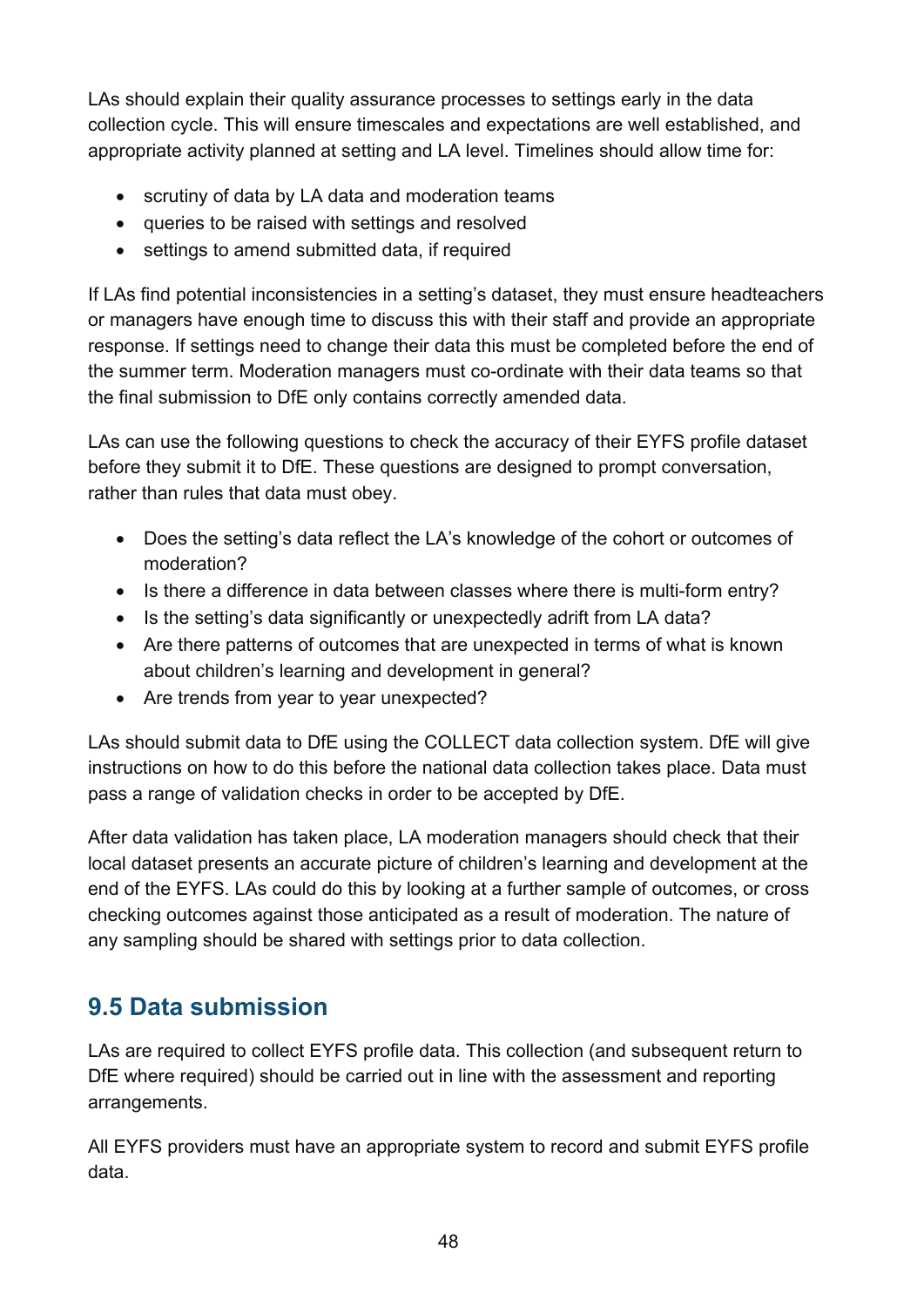Systems for the collection, submission and analysis of EYFS profile data should be evaluated and developed each year. The LA moderation manager should have an effective working relationship with both the LA and settings' IT and data analysis teams.

LAs must:

- have a defined data validation process, using local intelligence to investigate any unexpected pattern of attainment for any setting
- not shorten the moderation window by requesting data prior to midday on Monday 21 June 2021
- escalate any concerns about the integrity of the assessment to STA's maladministration team via the national curriculum assessments helpline on 0300 303 3013

## **9.6 Statements to support level setting**

Each child's pattern of ELG outcomes will reflect their learning and development, so an unexpected pattern doesn't necessarily mean that their EYFS profile is inaccurate. These prompts may provide a starting point for a conversation with the practitioner who made the judgement, if a pattern doesn't match what was anticipated.

#### **Statement 1**

A child's outcomes consistently exceed the ELGs but the characteristics of effective learning describe a child who lacks interest and excitement to learn. This scenario is possible, however high outcomes are often associated with interest in learning. It is essential that the commentary within the characteristics of effective learning is linked to the ELG outcomes.

#### **Statement 2**

A child's ability to communicate effectively threads through many of the ELGs. A child whose outcome for 'Speaking' is at the 'emerging' level may also show at the emerging level for those ELGs with a significant communication element.

These include:

- self-confidence and self-awareness
- managing feelings and behaviour
- understanding
- shape, space and measures
- people and communities
- knowledge of the world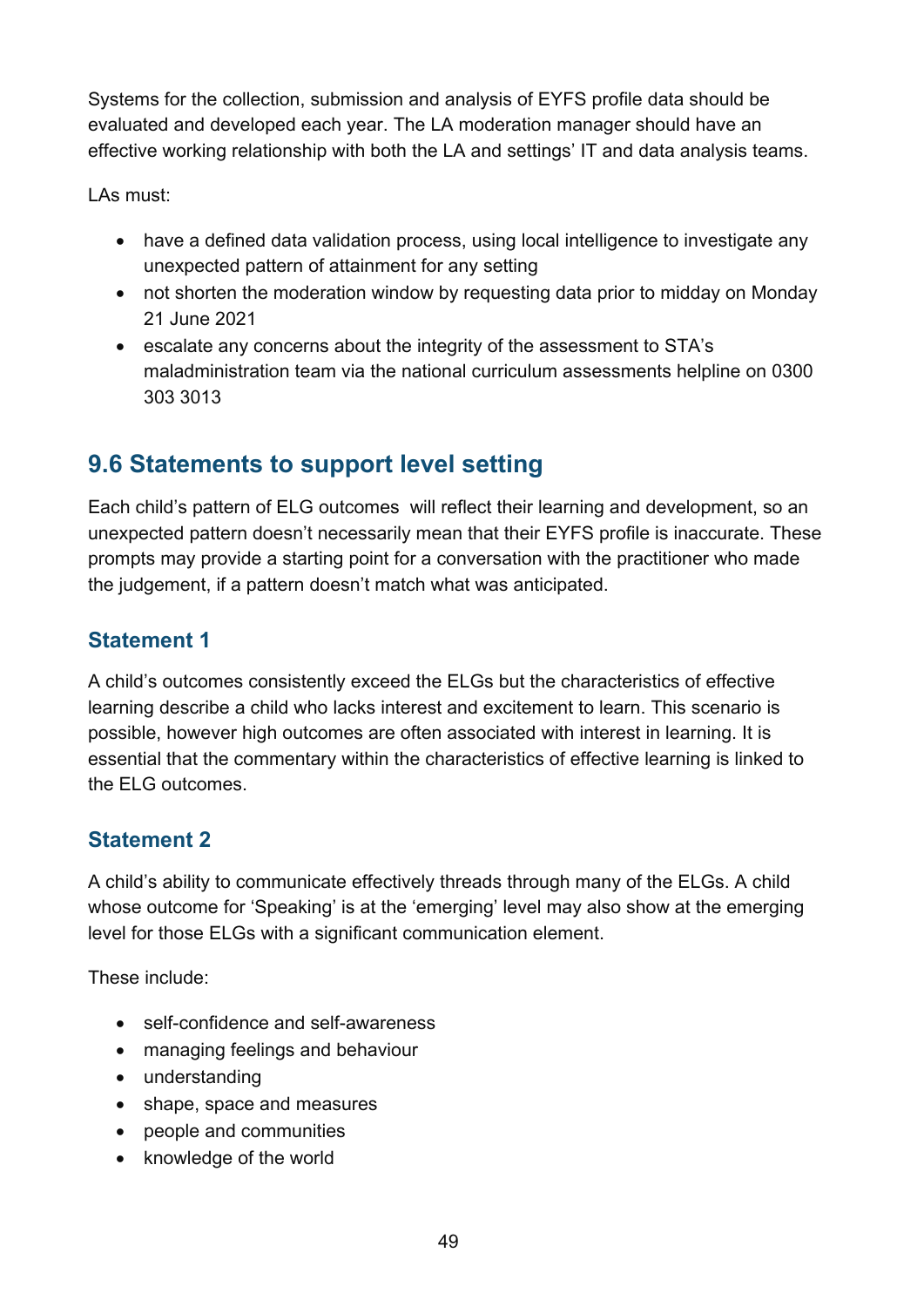#### **Statement 3**

A child meets the level of development expected at the end of EYFS for 'Reading' but not for 'Listening and attention'. This is despite the 'Reading' ELG including elements which rely on a child using significant skills relating to 'Listening and attention'.

#### **Statement 4**

A child meets the level of development expected at the end of the EYFS for 'Writing' but not physical development ('Moving and handling'). The ability to hold and manipulate a pencil effectively is only part of the physical ELG. Therefore a child whose physical development in relation to fine motor movements is at the 'emerging' level may not be a confident and independent writer as expressed by the 'Writing' ELG.

#### **Statement 5**

Some elements of the expressive arts ELGs depend on a child's physical ability to explore and manipulate media with confidence, including construction materials. A child with 'emerging' physical ('Moving and handling') skills may not attain the level of development expected at the end of the EYFS in relation to these creative ELGs.

#### **Statement 6**

A child who is at the 'expected' level for 'Shape, space and measures' and 'Knowledge of the world' is likely to be using the skills and attributes that would contribute towards attainment of the 'expected' level for 'Understanding'.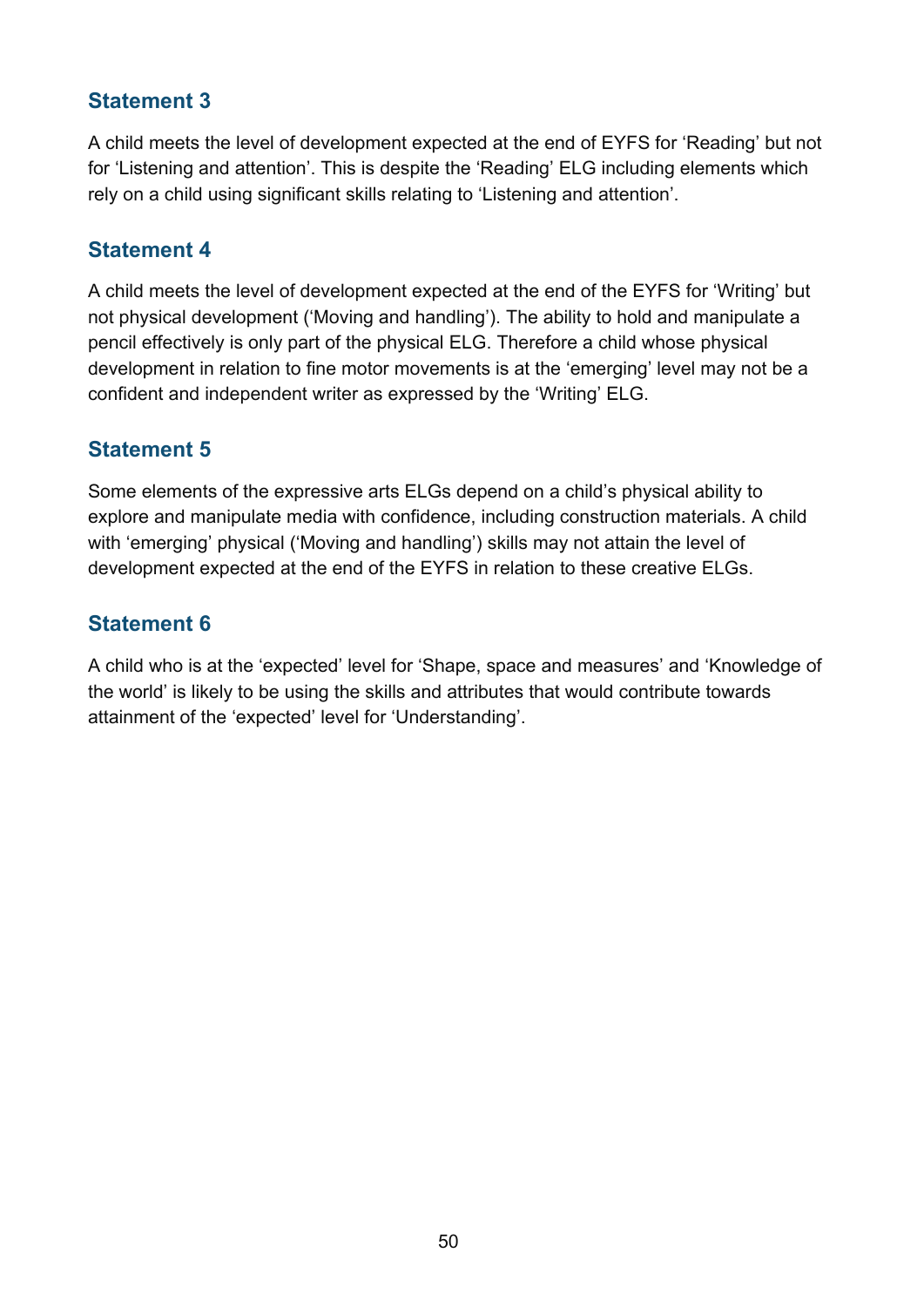# **Section 10. Areas of learning: 'exceeding' descriptors**

Practitioners should use these descriptors when making judgements about whether a child's level of learning and development is in the 'exceeding' category. These descriptors are sourced from the Tickell review<sup>14</sup> of the EYFS.

## **10.1 Prime areas of learning**

#### **Communication and language**

| <b>Early learning goal</b> | Description of 'exceeding'                                                                                                                                                                                                                                                                                                            |
|----------------------------|---------------------------------------------------------------------------------------------------------------------------------------------------------------------------------------------------------------------------------------------------------------------------------------------------------------------------------------|
| 1. Listening and attention | Children listen to instructions and follow<br>them accurately, asking for clarification if<br>necessary. They listen attentively with<br>sustained concentration to follow a story<br>without pictures or props. They can listen in<br>a larger group, for example, at assembly.                                                      |
| 2. Understanding           | After listening to stories, children can<br>express views about events or characters in<br>the story and answer questions about why<br>things happened. They can carry out<br>instructions, which contain several parts in a<br>sequence.                                                                                             |
| 3. Speaking                | Children show some awareness of the<br>listener by making changes to language and<br>non-verbal features. They recount<br>experiences and imagine possibilities, often<br>connecting ideas. They use a range of<br>vocabulary in imaginative ways to add<br>information, express ideas or to explain or<br>justify actions or events. |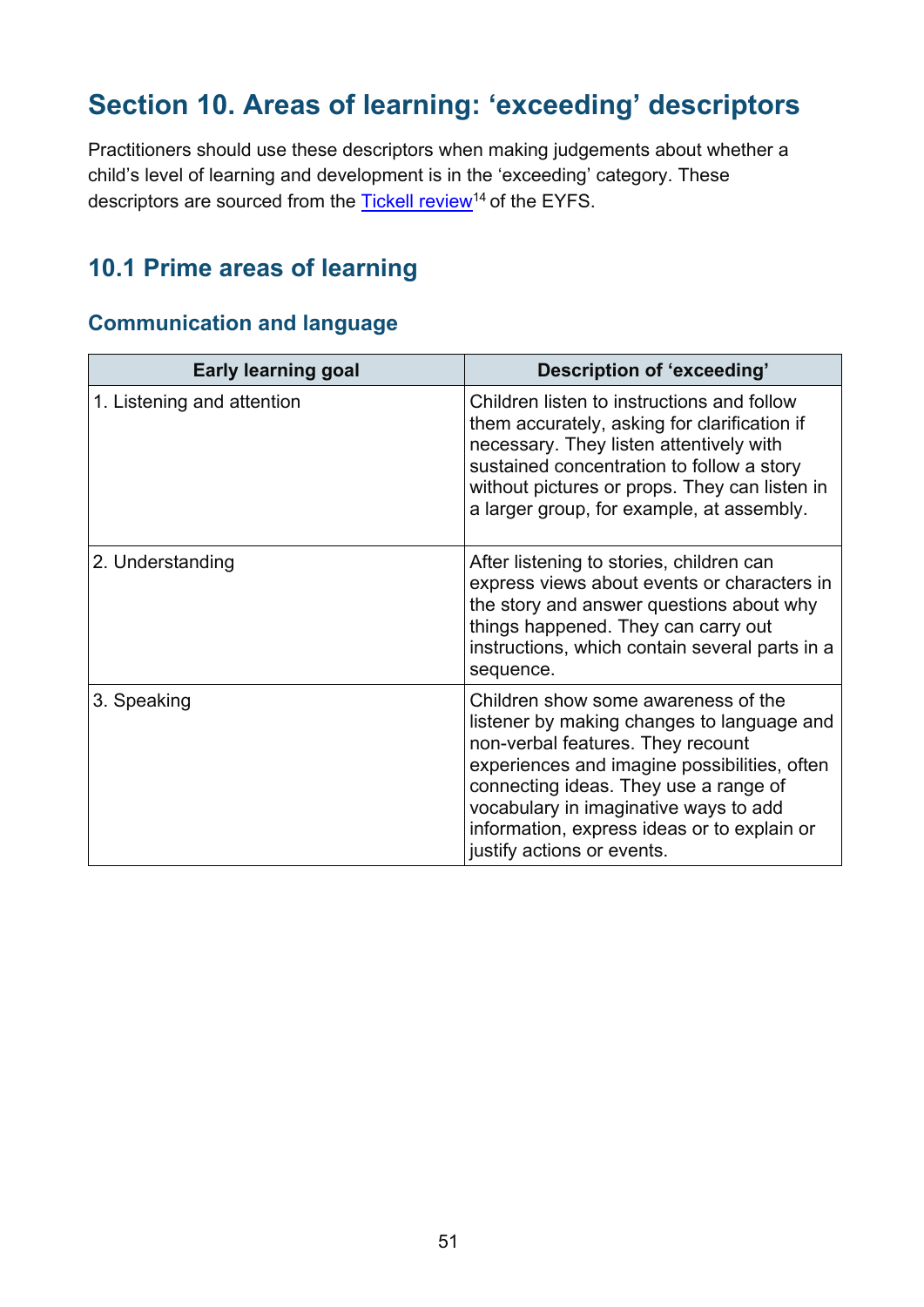## **Physical development**

| <b>Early learning goal</b> | Description of 'exceeding'                                                                                                                                                                                                                         |
|----------------------------|----------------------------------------------------------------------------------------------------------------------------------------------------------------------------------------------------------------------------------------------------|
| 4. Moving and handling     | Children can hop confidently and skip in<br>time to music. They hold paper in position<br>and use their preferred hand for writing,<br>using a correct pencil grip. They are<br>beginning to be able to write on lines and<br>control letter size. |
| 5. Health and self-care    | Children know about, and can make healthy<br>choices in relation to, healthy eating and<br>exercise. They can dress and undress<br>independently, successfully managing<br>fastening buttons or laces.                                             |

## **Personal, social and emotional development**

| <b>Early learning goal</b>            | Description of 'exceeding'                                                                                                                                                                                                                                                                                                                                                                 |
|---------------------------------------|--------------------------------------------------------------------------------------------------------------------------------------------------------------------------------------------------------------------------------------------------------------------------------------------------------------------------------------------------------------------------------------------|
| 6. Self-confidence and self-awareness | Children are confident speaking to a class<br>group. They can talk about the things they<br>enjoy, and are good at, and about the things<br>they do not find easy. They are resourceful<br>in finding support when they need help or<br>information. They can talk about the plans<br>they have made to carry out activities and<br>what they might change if they were to<br>repeat them. |
| 7. Managing feelings and behaviour    | Children know some ways to manage their<br>feelings and are beginning to use these to<br>maintain control. They can listen to each<br>other's suggestions and plan how to achieve<br>an outcome without adult help.<br>They know when and how to stand up for<br>themselves appropriately. They can stop<br>and think before acting and they can wait for<br>things they want.             |
| 8. Making relationships               | Children play group games with rules. They<br>understand someone else's point of view<br>can be different from theirs. They resolve<br>minor disagreements through listening to<br>each other to come up with a fair solution.<br>They understand what bullying is and that<br>this is unacceptable behaviour.                                                                             |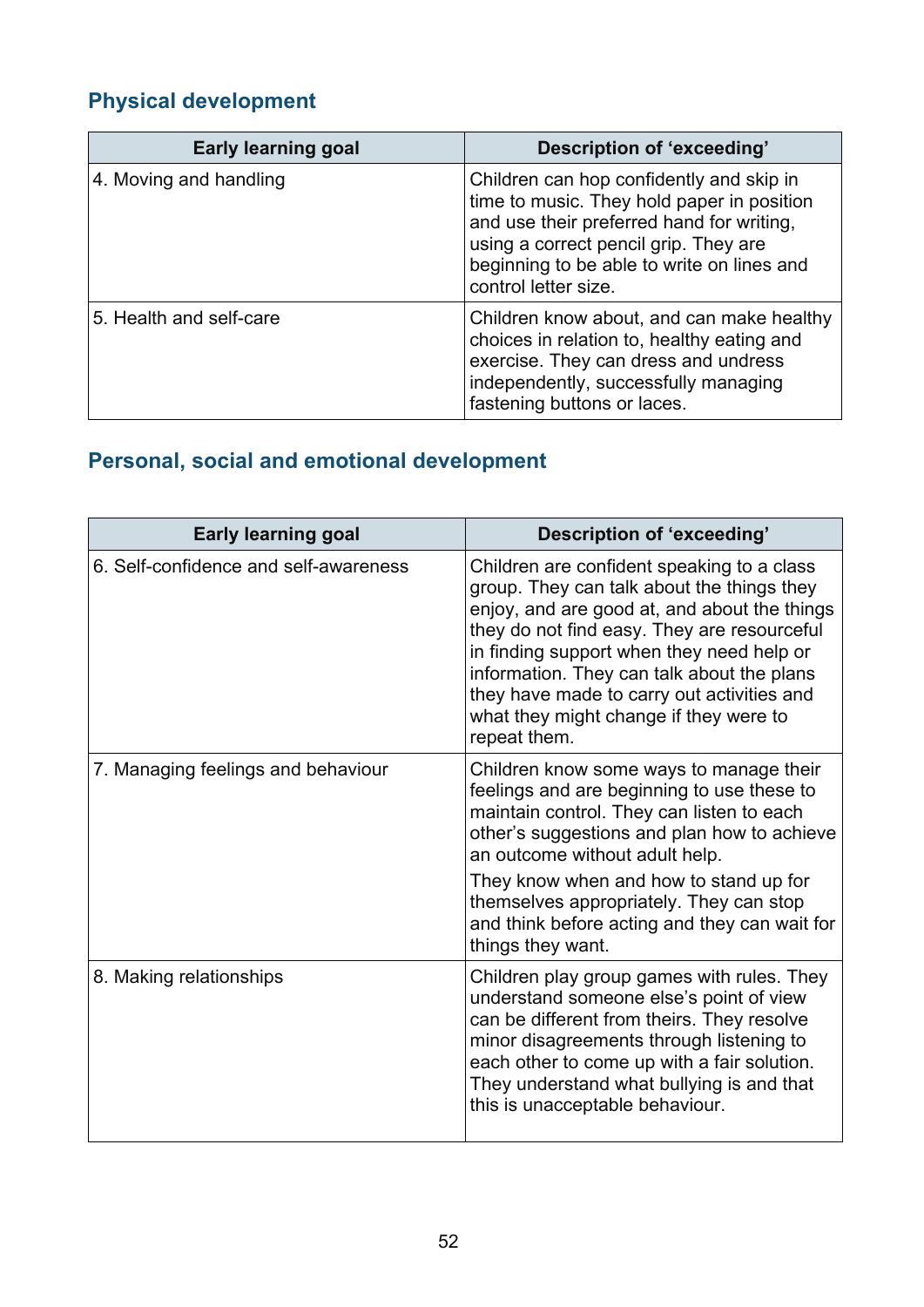# **10.2 Specific areas of learning**

## **Literacy**

| <b>Early learning goal</b> | Description of 'exceeding'                                                                                                                                                                                                                                                                                |
|----------------------------|-----------------------------------------------------------------------------------------------------------------------------------------------------------------------------------------------------------------------------------------------------------------------------------------------------------|
| 9. Reading                 | Children can read phonically regular words<br>of more than one syllable as well as many<br>irregular but high frequency words. They<br>use phonic, semantic and syntactic<br>knowledge to understand unfamiliar<br>vocabulary. They can describe the main<br>events in the simple stories they have read. |
| 10. Writing                | Children can spell phonically regular words<br>of more than one syllable as well as many<br>irregular but high frequency words. They<br>use key features of narrative in their own<br>writing.                                                                                                            |

## **Mathematics**

| <b>Early learning goal</b>    | Description of 'exceeding'                                                                                          |
|-------------------------------|---------------------------------------------------------------------------------------------------------------------|
| 11. Numbers                   | Children estimate a number of objects and<br>check quantities by counting up to 20.                                 |
|                               | They solve practical problems that involve<br>combining groups of 2, 5 or 10, or sharing<br>into equal groups.      |
| 12. Shape, space and measures | Children estimate, measure, weigh and<br>compare and order objects and talk about<br>properties, position and time. |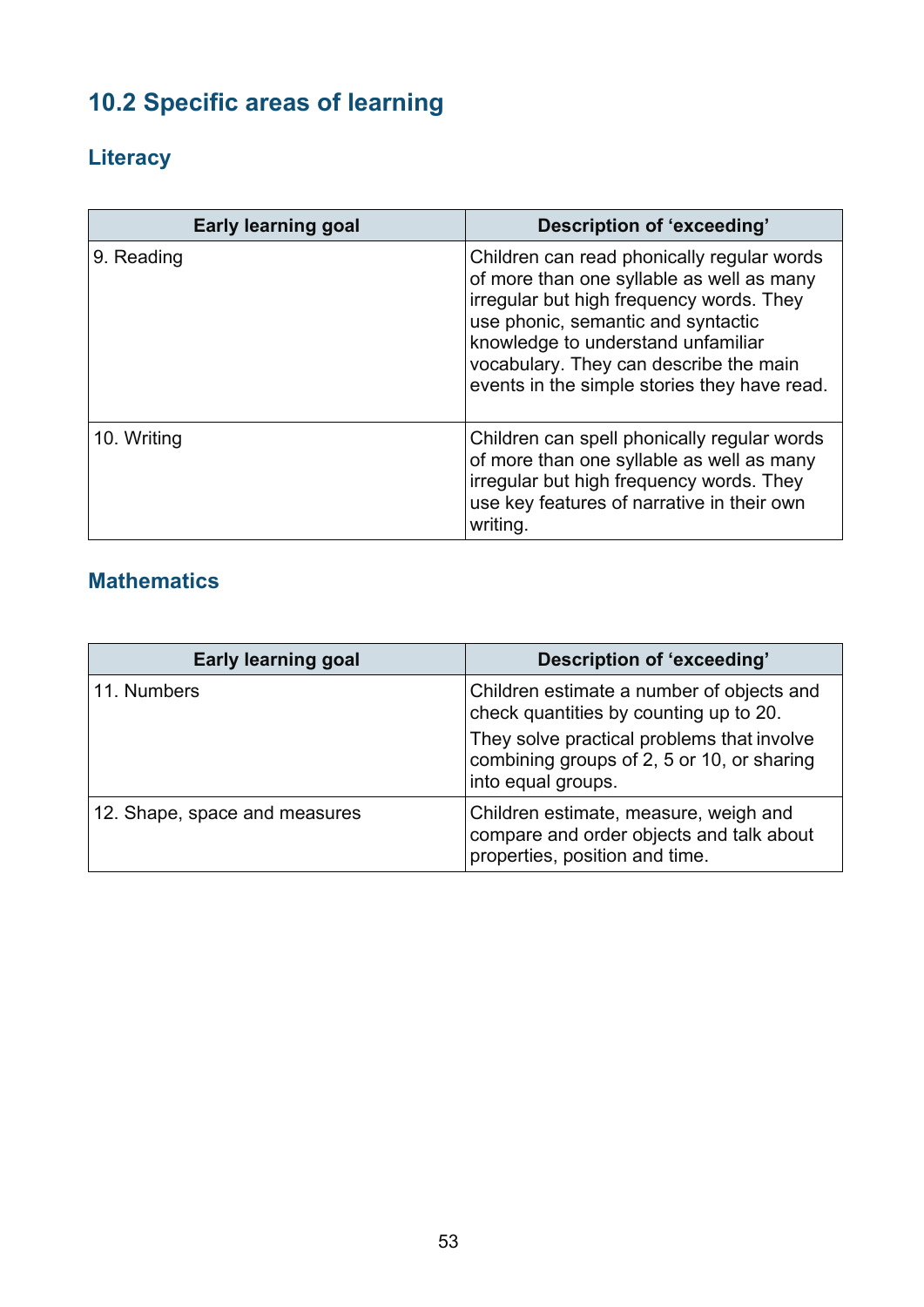# **Understanding the world**

| <b>Early learning goal</b> | <b>Description of 'exceeding'</b>                                                                                                                                                                                                                                                                                                                                                                                                       |
|----------------------------|-----------------------------------------------------------------------------------------------------------------------------------------------------------------------------------------------------------------------------------------------------------------------------------------------------------------------------------------------------------------------------------------------------------------------------------------|
| 13. People and communities | Children know the difference between past and<br>present events in their own lives and some reasons<br>why people's lives were different in the past. They<br>know that other children have different likes and<br>dislikes and that they may be good at different things.<br>They understand that different people have different<br>beliefs, attitudes, customs and traditions and why it is<br>important to treat them with respect. |
| 14. The world              | Children know that the environment and living things<br>are influenced by human activity. They can describe<br>some actions, which people in their own community<br>do, that help to maintain the area they live in. They<br>know the properties of some materials and can<br>suggest some of the purposes they are used for. They<br>are familiar with basic scientific concepts such as<br>floating, sinking, experimentation.        |
| 15. Technology             | Children find out about and use a range of everyday<br>technology. They select appropriate applications that<br>support an identified need, for example in deciding<br>how best to make a record of a special event in their<br>lives, such as a journey on a steam train.                                                                                                                                                              |

## **Expressive arts and design**

| <b>Early learning goal</b>                     | Description of 'exceeding'                                                                                                                                                                                                                                 |
|------------------------------------------------|------------------------------------------------------------------------------------------------------------------------------------------------------------------------------------------------------------------------------------------------------------|
| 16. Exploring and using media and<br>materials | Children develop their own ideas through selecting<br>and using materials and working on processes that<br>interest them. Through their explorations, they find out<br>and make decisions about how media and materials<br>can be combined and changed.    |
| 17. Being imaginative                          | Children talk about the ideas and processes, which<br>have led them to make music, designs, images or<br>products. They can talk about features of their own<br>and others' work, recognising the differences between<br>them and the strengths of others. |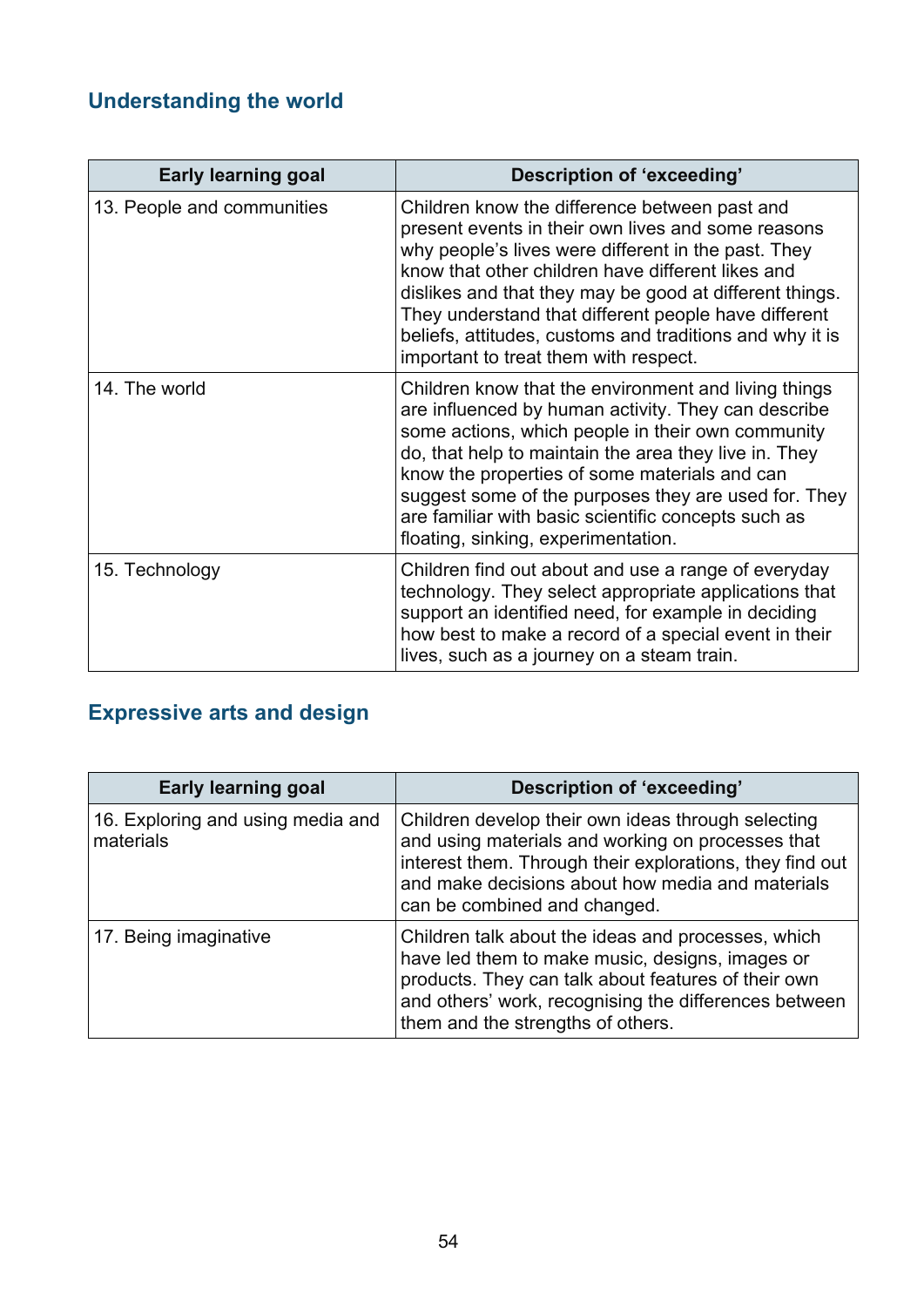# **Section 11. Completing commentaries for the characteristics of effective learning**

## **11.1 Example lines of enquiry**

#### **Playing and exploring – engagement**

'Finding out and exploring' is concerned with children's open-ended hands-on experiences. These result from innate curiosity and provide the raw sensory material from which the child builds concepts, tests ideas and finds things out.

Possible lines of enquiry:

- Does the child respond to first hand experiences in an exploratory way?
- How does the child demonstrate natural curiosity?
- Does the child notice patterns, changes, similarities and differences when exploring across the curriculum?

'Using what they know in their play' describes how children use play to bring together their current understandings, combining, refining and exploring their ideas in imaginative ways. Representing experiences through imaginative play supports the development of narrative thought, the ability to see from other perspectives, and symbolic thinking.

Possible lines of enquiry:

- In what ways does the child use what he or she discovers in play and link it to existing knowledge?
- Can the child combine, refine and explore ideas in imaginative ways?
- Can the child see things from other perspectives?

'Being willing to have a go' refers to the child finding an interest, initiating activities, seeking challenge, having a 'can do' orientation, being willing to take a risk in new experiences, and developing the view of failures as opportunities to learn.

Possible lines of enquiry:

- Does the child initiate activities around own interests?
- Does the child seek challenges and take risks in new experiences?
- Does the child learn from mistakes without becoming disheartened?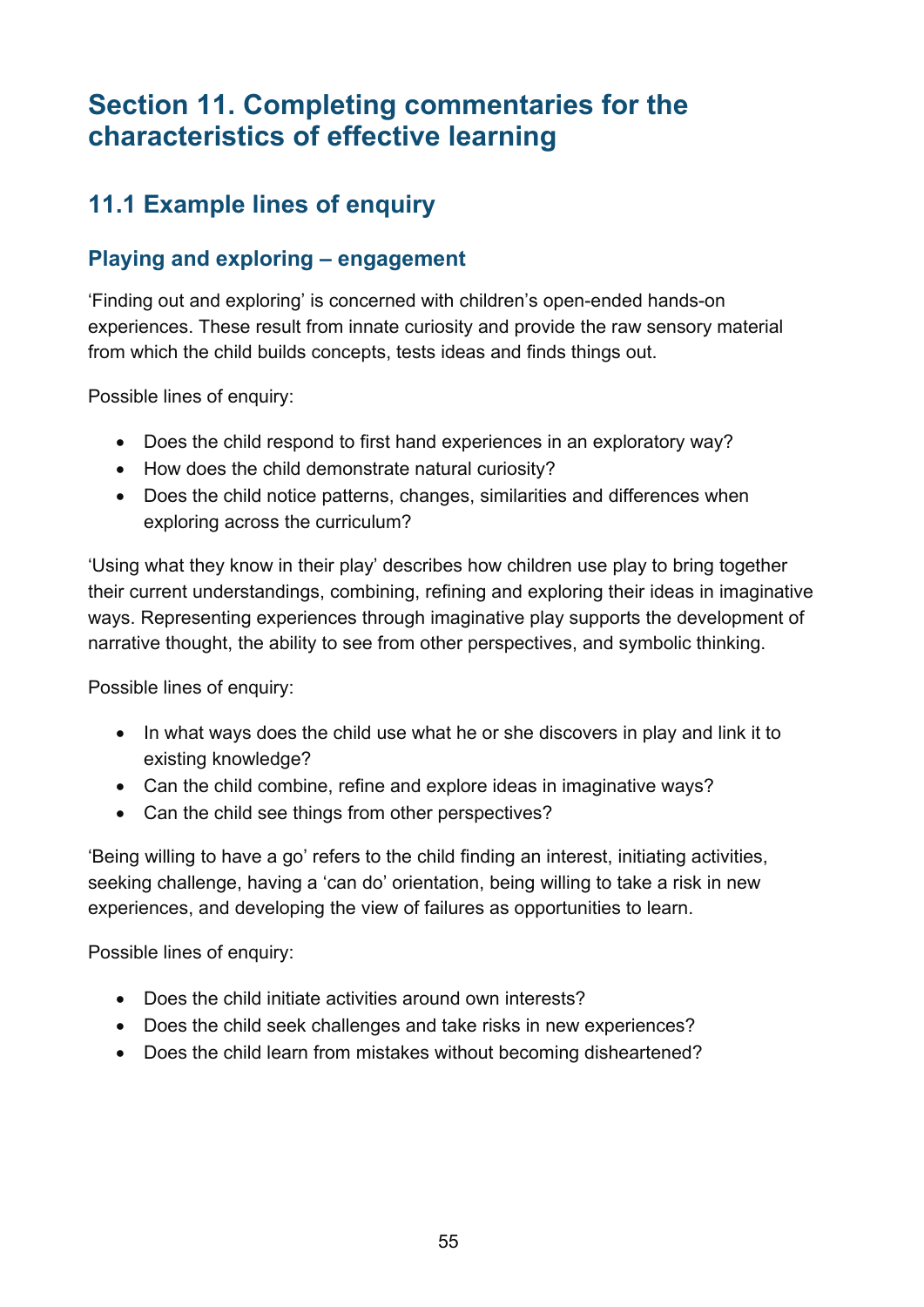#### **Active learning – motivation**

'Being involved and concentrating' describes the intensity of attention that arises from children concentrating on following a line of interest in their activities.

Possible lines of enquiry:

- To what extent does the child become completely focused in activities and experiences and not easily distracted?
- To what extent does the child show intensity of attention for example by being concerned about details in activities, experiences and ideas?

'Keeping on trying' refers to the importance of persistence even in the face of challenge or difficulties, an element of purposeful control, which supports resilience.

Possible lines of enquiry:

- Does the child pursue a particular line of interest in an activity?
- Does the child demonstrate persistence in the face of difficulty or a challenge?
- Can the child refocus and replan to overcome difficulties, setbacks and disappointments?
- Does the child know how to seek appropriate help in terms of materials, tools and other people?

'Enjoying achieving what they set out to do' refers to the reward of meeting one's own goals, building on the intrinsic motivation that supports long-term success, rather than relying on the approval of others.

Possible lines of enquiry:

- Does the child become involved in activities and experiences, which arise out of personal interest, curiosity and enquiry?
- Does the child demonstrate satisfaction when engaged in and completing personal endeavours?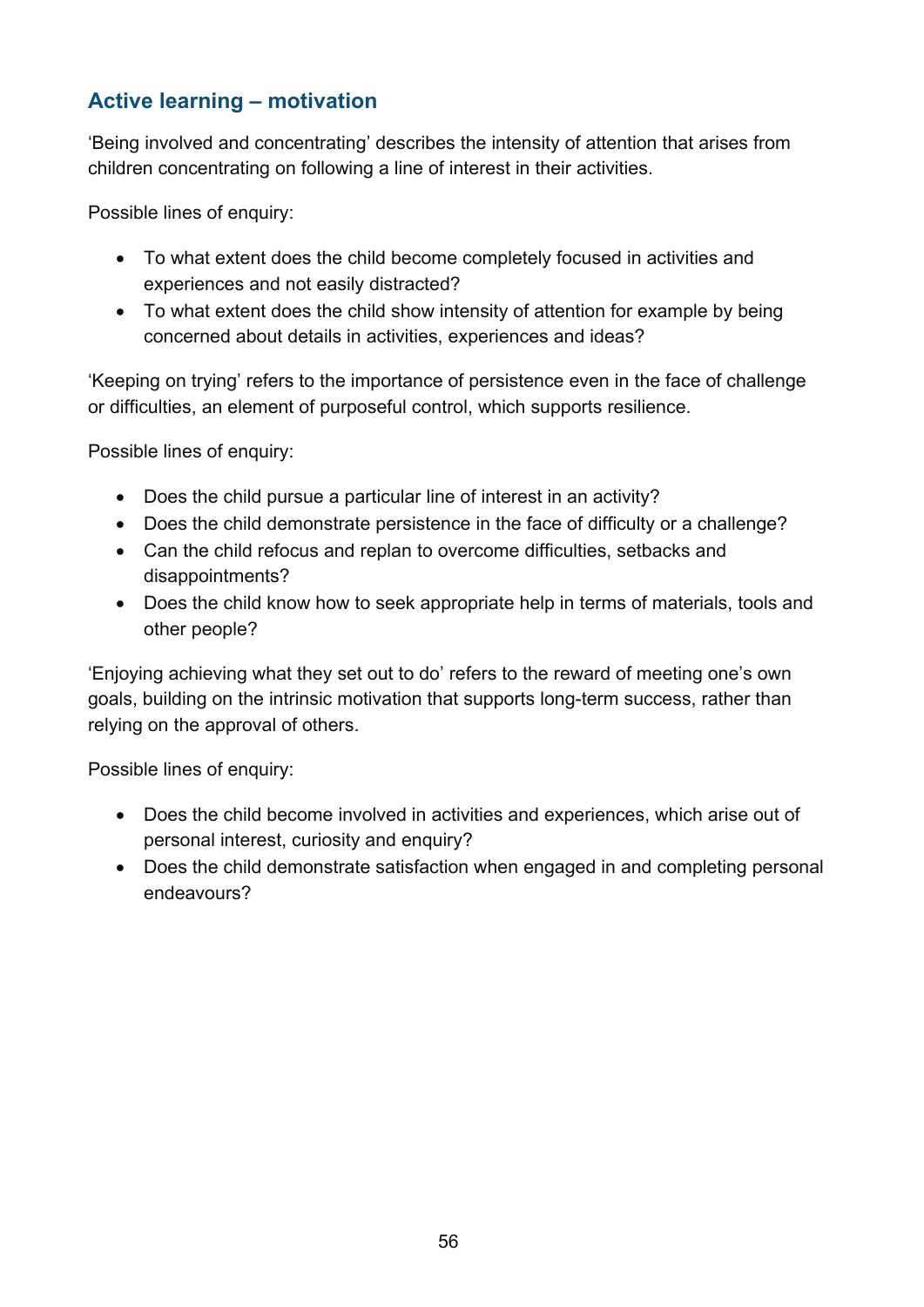#### **Creating and thinking critically**

'Having their own ideas' covers the critical area of creativity – generating new ideas and approaches in all areas of endeavour. Being inventive allows children to find new problems as they seek challenge, and to explore ways of solving these.

Possible lines of enquiry:

- Does the child generate new ideas during activities?
- Does the child adapt, refine or make changes when previous ideas were unsuccessful or could be developed?
- Is the child inventive in solving problems, using and synthesising knowledge and skills across areas of learning?

'Using what they know to learn new things' refers to the way in which children develop and link concepts, find meaning in sequence, cause and effect and in the intentions of others through both narrative and scientific modes of thought.

Possible lines of enquiry:

- Does the child talk about or explore the idea of cause and effect through actions?
- Does the child use acquired knowledge and skills to explore new learning across and within areas of learning?
- Does the child offer ideas of why things happen and how things work or show this in exploratory play?

'Choosing ways to do things and finding new ways' involves approaching goal-directed activity in organised ways, making choices and decisions about how to approach tasks, planning and monitoring what to do and being able to change strategies.

Possible lines of enquiry:

- Does the child explore ways of solving new problems including trial and error?
- Is the child able to plan and monitor what has been done?
- Can the child change strategies when appropriate?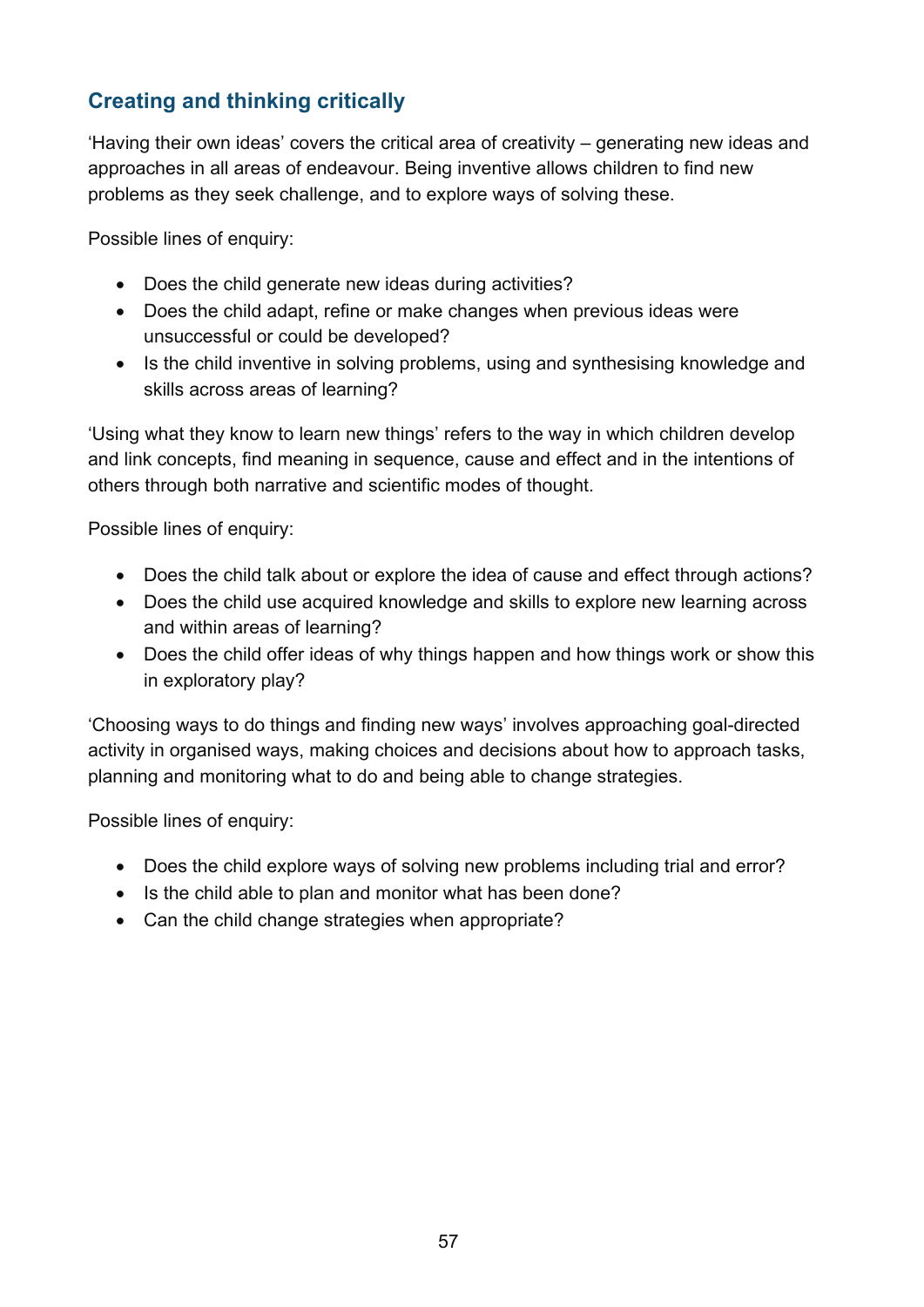# **Section 12. Definitions**

## **12.1 Settings**

All references to EYFS settings include any out-of-home provider of early years provision for children from birth to 5 years, for example:

- all providers registered with a childminder agency
- all providers on the early years register (for example nurseries and childminders)
- maintained schools, non-maintained schools and independent schools with early years provision

## **12.2 Parent**

The term 'parent' is used here as defined in section 576 of the Education Act 1996 as:

- parents of a child
- any person who is not a parent of a child but who has parental responsibility for the child
- any person who has care of the child

## **12.3 Good level of development (GLD)**

Children are defined as having reached a good level of development at the end of the EYFS in the reception year if they have achieved at least the expected level for the ELGs in:

- the prime areas of learning personal, social and emotional development, physical development, and communication and language
- the specific areas of mathematics and literacy

## **12.4 Average total point score**

The average total point score is a supporting measure taking into account children's performance across all 17 ELGs. 1 point is awarded for a child whose profile shows he or she is 'emerging', 2 points are awarded for 'expected' and 3 points are awarded for 'exceeding'.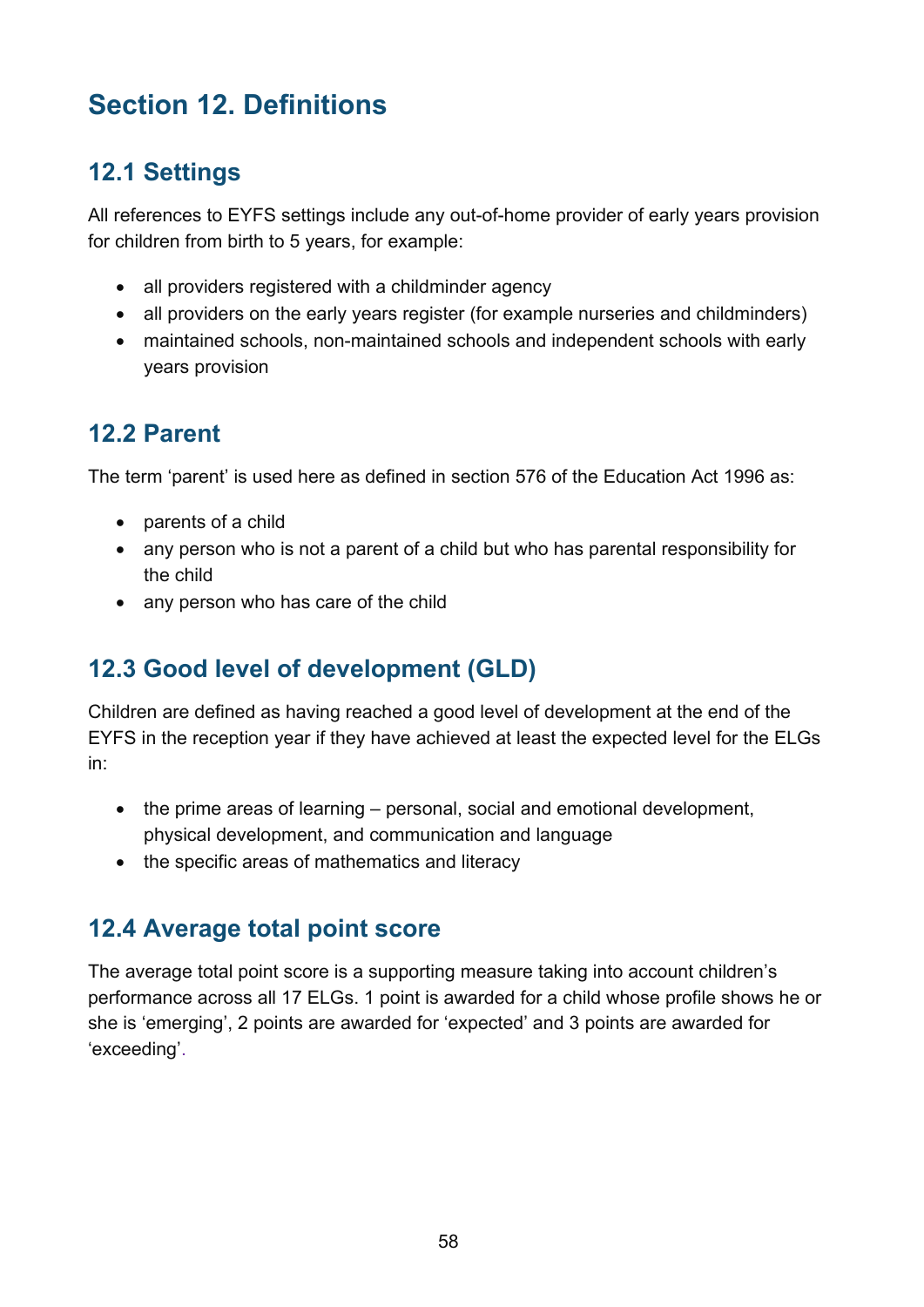# **Annex 1. EYFS profile moderator: role specification for local authorities**

This template is for LAs to use when recruiting moderators for the EYFS profile.

## **Role specification**

Post holders need to demonstrate the following knowledge, skills and experience in order to perform the moderator's role successfully:

- professional dialogue with the practitioner on a moderation visit
- the ability to establish and validate the accuracy of practitioner judgements in line with the EYFS profile
- the ability to give effective verbal and written feedback to practitioners, including recommending further training
- an understanding of the EYFS profile moderation process

## **Knowledge and experience**

| <b>Criteria</b>                                                                                                      | Essential (E) or<br>desirable (D)? |
|----------------------------------------------------------------------------------------------------------------------|------------------------------------|
| B.Ed., Cert. Education or other degree and PGCE                                                                      | E                                  |
| Current knowledge of EYFS and recent experience of teaching in an<br>early years setting                             | Е                                  |
| Current knowledge of the principles and purpose of the EYFS profile                                                  | Е                                  |
| Understanding of STA exemplification materials                                                                       | Е                                  |
| Knowledge of EYFS profile moderation process                                                                         | E                                  |
| Experience of management and implementation of the EYFS profile<br>moderation                                        | D                                  |
| Evidence of further professional development (such as advanced skills<br>teacher or lead teacher)                    | D                                  |
| Experience of working with children with special educational needs or<br>for whom English is not their home language | D                                  |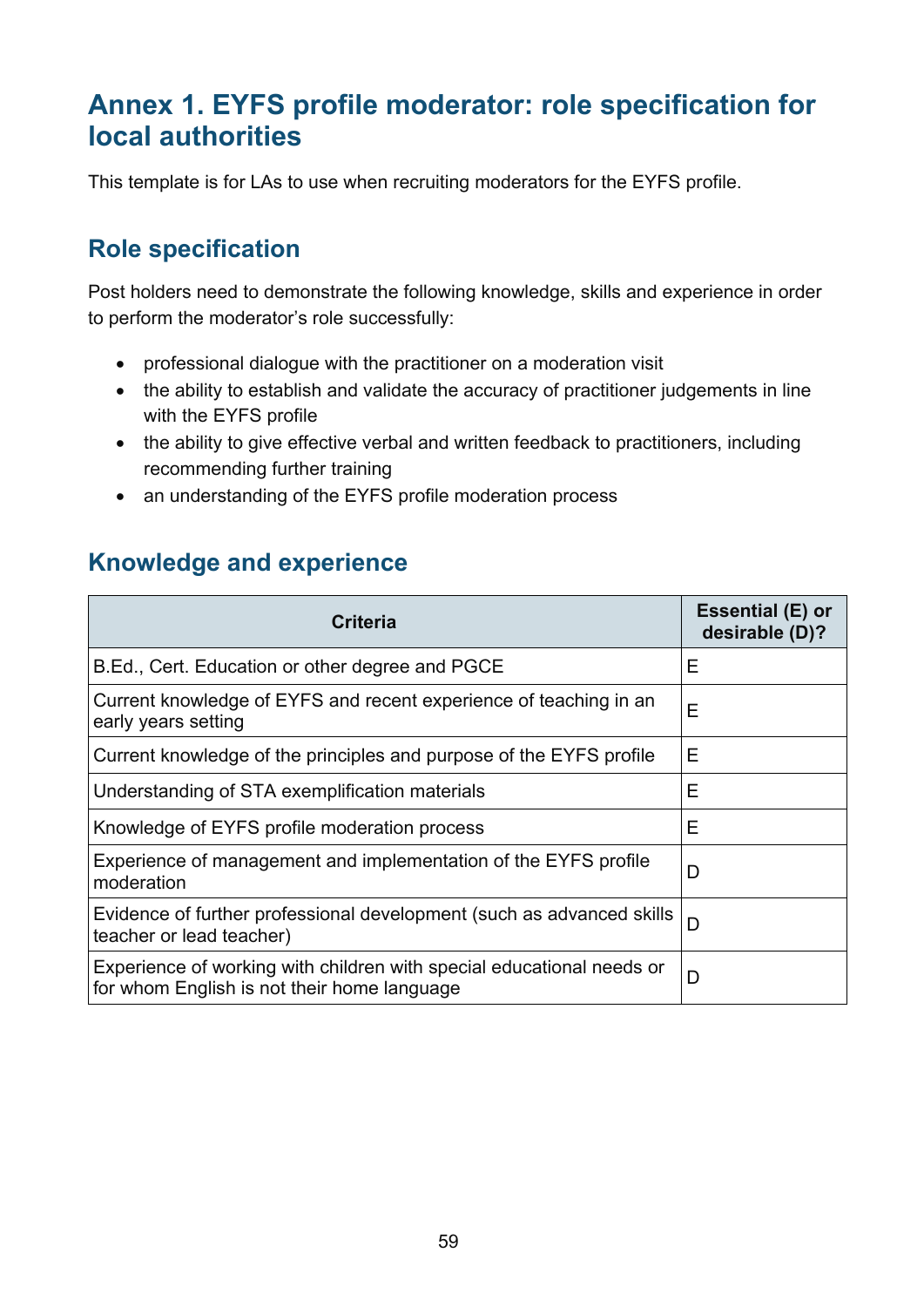# **Capabilities and skills**

| <b>Criteria</b>                                                                | <b>Essential (E) or</b><br>desirable (D)? |
|--------------------------------------------------------------------------------|-------------------------------------------|
| To communicate effectively and be receptive to new information                 | Е                                         |
| To question and challenge practitioner judgements appropriately                | Е                                         |
| To scrutinise, distil and interpret evidence and make decisions<br>confidently | Ε                                         |
| To provide feedback and remain objective in a range of circumstances           | Ε                                         |
| To build professional relationships with individuals and a group               | Е                                         |